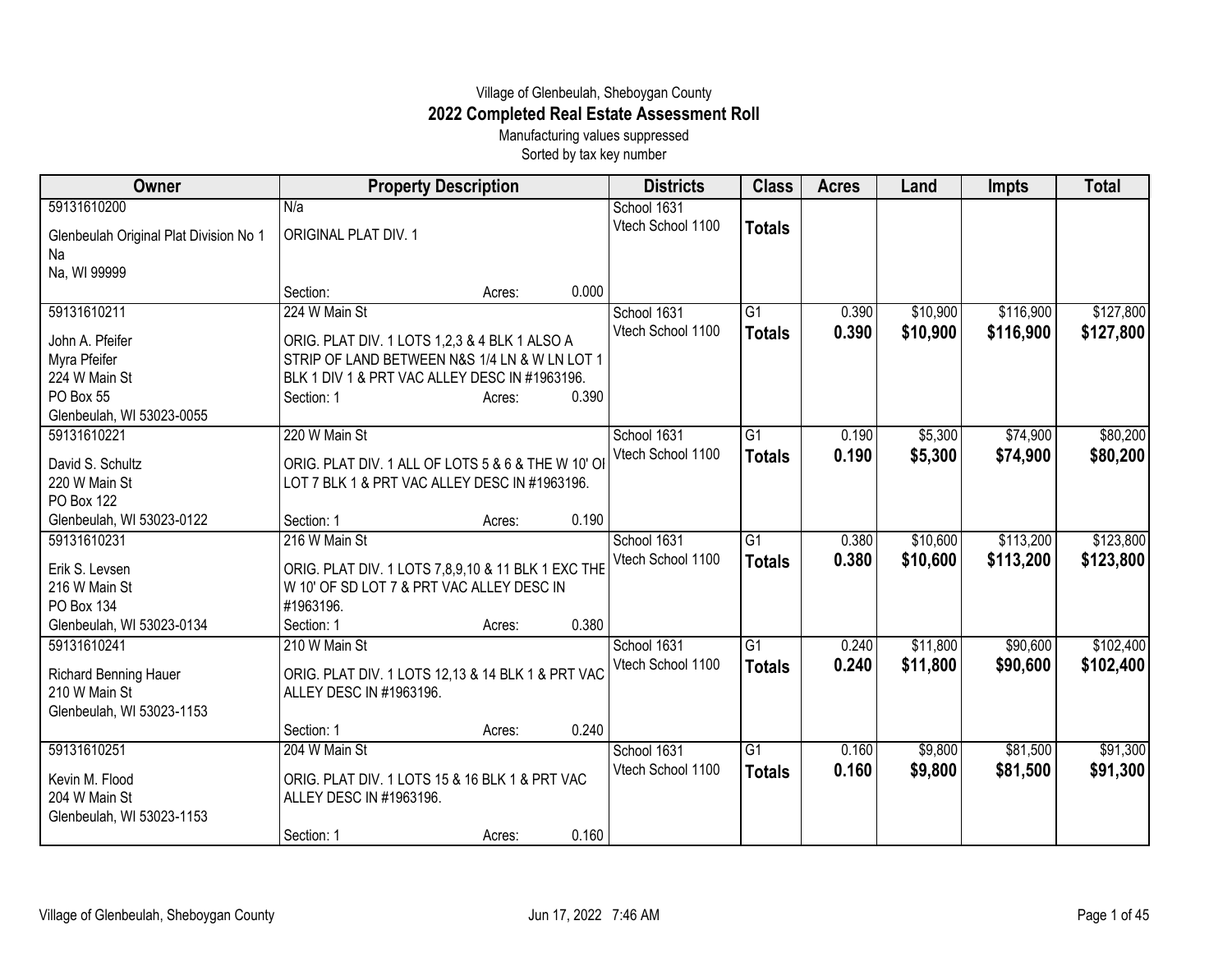| Owner                     | <b>Property Description</b>                              |        |       | <b>Districts</b>  | <b>Class</b>    | <b>Acres</b> | Land     | <b>Impts</b>    | <b>Total</b> |
|---------------------------|----------------------------------------------------------|--------|-------|-------------------|-----------------|--------------|----------|-----------------|--------------|
| 59131610261               | 118 N Otis St                                            |        |       | School 1631       | $\overline{G1}$ | 0.740        | \$22,400 | \$114,100       | \$136,500    |
| Tasha May Nickolaisen     | ORIG. PLAT DIV. 1 LOTS 17,18,19 & 20 BLK 1 & PRT         |        |       | Vtech School 1100 | <b>Totals</b>   | 0.740        | \$22,400 | \$114,100       | \$136,500    |
| Darrel Eric Nickolaisen   | VAC ALLEY DESC IN #1963196.                              |        |       |                   |                 |              |          |                 |              |
| 118 N Otis St             |                                                          |        |       |                   |                 |              |          |                 |              |
| Glenbeulah, WI 53023-1187 | Section: 1                                               | Acres: | 0.740 |                   |                 |              |          |                 |              |
| 59131610271               | <b>W</b> Barrett St                                      |        |       | School 1631       | $\overline{G1}$ | 0.180        | \$10,300 | \$0             | \$10,300     |
|                           |                                                          |        |       | Vtech School 1100 | <b>Totals</b>   | 0.180        | \$10,300 | \$0             | \$10,300     |
| Erik S. Levsen            | ORIG. PLAT DIV. 1 LOT 21 BLK 1 & PRT VAC ALLEY           |        |       |                   |                 |              |          |                 |              |
| 216 W Main St             | DESC IN #1963196.                                        |        |       |                   |                 |              |          |                 |              |
| PO Box 134                |                                                          |        |       |                   |                 |              |          |                 |              |
| Glenbeulah, WI 53023-0134 | Section: 1                                               | Acres: | 0.180 |                   |                 |              |          |                 |              |
| 59131610281               | <b>W</b> Barrett St                                      |        |       | School 1631       | $\overline{G1}$ | 0.630        | \$20,100 | $\overline{50}$ | \$20,100     |
| David S. Schultz          | ORIG. PLAT DIV. 1 LOTS 22,23 & 24 BLK 1,ALSO A           |        |       | Vtech School 1100 | <b>Totals</b>   | 0.630        | \$20,100 | \$0             | \$20,100     |
| 220 W Main St             | STRIP OF LAND BETWEEN N&S 1/4 LN & W LN LOT              |        |       |                   |                 |              |          |                 |              |
| <b>PO Box 122</b>         | 24 BLK 1 DIV 1 & PRT VAC ALLEY DESC IN #1963196.         |        |       |                   |                 |              |          |                 |              |
| Glenbeulah, WI 53023-0122 | Section: 1                                               | Acres: | 0.630 |                   |                 |              |          |                 |              |
| 59131610300               | 210 N Otis St                                            |        |       | School 1631       | G1              | 0.735        | \$22,300 | \$84,700        | \$107,000    |
|                           |                                                          |        |       | Vtech School 1100 | <b>Totals</b>   | 0.735        | \$22,300 | \$84,700        | \$107,000    |
| <b>Matthew Blanke</b>     | ORIG. PLAT DIV. 1 LOTS 7 & 8 BLK 2,& COM AT NW           |        |       |                   |                 |              |          |                 |              |
| 210 N Otis St             | COR, SD LOT 7, TH NLY 20'M/L TO NLY LN OF VAC            |        |       |                   |                 |              |          |                 |              |
| PO Box 84                 | E-W ALLEY IN SD BLK 2, WLY 100'M/L TO A PNT              |        |       |                   |                 |              |          |                 |              |
| Glenbeulah, WI 53023-0084 | Section: 1                                               | Acres: | 0.000 |                   |                 |              |          |                 |              |
| 59131610321               | 408 N Swift St                                           |        |       | School 1631       | $\overline{G1}$ | 0.920        | \$26,300 | \$113,900       | \$140,200    |
| Matthew S. Roth           | ORIG. PLAT DIV. 1 THE N 90'OF LOTS 5-6 & 7 BLK 11        |        |       | Vtech School 1100 | <b>Totals</b>   | 0.920        | \$26,300 | \$113,900       | \$140,200    |
| Angela Fisher             | & S1/2 OF VAC ALLEY LYING N OF & ADJ TO SD               |        |       |                   |                 |              |          |                 |              |
| 408 N Swift St            | LOTS & ALSO INCL COM AT SW COR OF THE N 90'              |        |       |                   |                 |              |          |                 |              |
| Glenbeulah, WI 53023-1149 | Section: 1                                               | Acres: | 1.237 |                   |                 |              |          |                 |              |
| 59131610330               | 412 N Swift St                                           |        |       | School 1631       | $\overline{G1}$ | 0.530        | \$18,000 | \$104,600       | \$122,600    |
|                           |                                                          |        |       | Vtech School 1100 | <b>Totals</b>   | 0.530        | \$18,000 | \$104,600       | \$122,600    |
| Scott W. Starnitcky       | ORIG. PLAT DIV. 1 THE N 75'OF LOTS 8,9,10,11, 12,13      |        |       |                   |                 |              |          |                 |              |
| Mary J. Starnitcky        | & 14, BLK 11, & PRT NW NE, SEC 1, COM AT NE COR          |        |       |                   |                 |              |          |                 |              |
| 412 N Swift St            | BLK 11, DIV 1, TH W 400', N 45', E 400', TH S 45'TO BEG. |        |       |                   |                 |              |          |                 |              |
| Glenbeulah, WI 53023-1149 | Section: 1                                               | Acres: | 0.930 |                   |                 |              |          |                 |              |
| 59131610341               | 410 N Swift St                                           |        |       | School 1631       | $\overline{G1}$ | 0.780        | \$23,300 | \$120,200       | \$143,500    |
| Jodi M. Rebedew           | ORIG. PLAT DIV. 1 THE S 75' OF LOTS 8,9 & 10 BLK         |        |       | Vtech School 1100 | <b>Totals</b>   | 0.780        | \$23,300 | \$120,200       | \$143,500    |
| Lloyd A. Rebedew          | 11 & N1/2 OF VAC ALLEY LYING S OF & ADJ TO SD            |        |       |                   |                 |              |          |                 |              |
| 410 N Swift St            | LOTS & ALSO INCL COM AT SW COR LOT 10 BLK 11,            |        |       |                   |                 |              |          |                 |              |
| Glenbeulah, WI 53023-1149 | Section: 1                                               | Acres: | 0.780 |                   |                 |              |          |                 |              |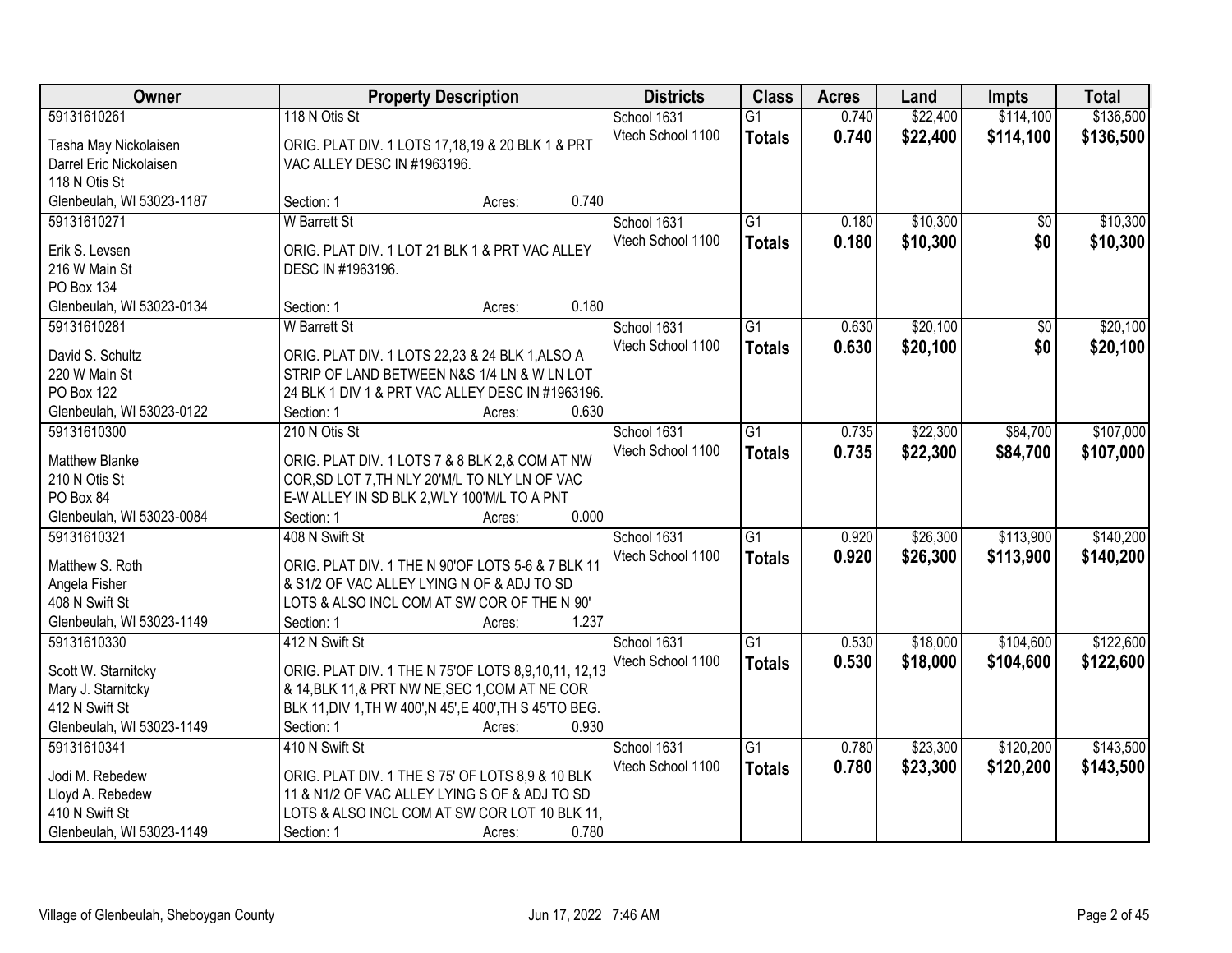| Owner                                                                                   | <b>Property Description</b>                                                                                                                                        |        |                                  | <b>Districts</b>                 | <b>Class</b>                     | <b>Acres</b>         | Land                 | <b>Impts</b>           | <b>Total</b>           |
|-----------------------------------------------------------------------------------------|--------------------------------------------------------------------------------------------------------------------------------------------------------------------|--------|----------------------------------|----------------------------------|----------------------------------|----------------------|----------------------|------------------------|------------------------|
| 59131610350<br>James Teske<br>404 N Swift St<br>Glenbeulah, WI 53023-1149               | 404 N Swift St<br>ORIG. PLAT DIV. 1 LOTS 5,6 & 7 BLK 11, EXC THE N<br>90'OF SD LOTS.                                                                               |        | School 1631<br>Vtech School 1100 | $\overline{G1}$<br><b>Totals</b> | 0.234<br>0.234                   | \$11,600<br>\$11,600 | \$76,200<br>\$76,200 | \$87,800<br>\$87,800   |                        |
|                                                                                         | Section: 1                                                                                                                                                         | Acres: | 0.230                            |                                  |                                  |                      |                      |                        |                        |
| 59131610360<br>Carmen M. Ripp<br>126 W Benson St<br>PO Box 184                          | 126 W Benson St<br>ORIG PLAT DIV 1 LOTS 1 & 2, BLK 12, INCL S1/2 OF<br>ALLEY LYING N OF SD LOTS VAC BY V 1538 P<br>269-71, DOC #1490732.                           |        |                                  | School 1631<br>Vtech School 1100 | $\overline{G1}$<br><b>Totals</b> | 0.400<br>0.400       | \$15,200<br>\$15,200 | \$104,600<br>\$104,600 | \$119,800<br>\$119,800 |
| Glenbeulah, WI 53023-0184<br>59131610371                                                | Section: 1<br>124 W Benson St                                                                                                                                      | Acres: | 0.400                            | School 1631                      | G1                               | 1.210                | \$28,400             | \$112,300              | \$140,700              |
| Garrett R. Krebsbach<br>PO Box 201<br>Glenbeulah, WI 53023-0201                         | ORIG PLAT DIV 1 LOTS 3 & 4 BLK 12 EXC THE E<br>10'OF SD LOT 4,& INCL S1/2 OF ALLEY LYING N OF<br>AFOREDESC VAC BY V 1538 P 269-71, DOC #1490732<br>Section: 1      | Acres: | 1.210                            | Vtech School 1100                | <b>Totals</b>                    | 1.210                | \$28,400             | \$112,300              | \$140,700              |
| 59131610380                                                                             | 122 W Benson St                                                                                                                                                    |        |                                  | School 1631                      | $\overline{G2}$                  | 0.660                | \$23,000             | \$133,300              | \$156,300              |
| Donald Zarling<br>318 S Milwaukee St<br>Plymouth, WI 53073-2158                         | ORIG PLAT DIV 1 THE E 10'OF LOT 4 & ALL OF LOTS<br>5,6 & 7, BLK 12.                                                                                                |        |                                  | Vtech School 1100                | <b>Totals</b>                    | 0.660                | \$23,000             | \$133,300              | \$156,300              |
|                                                                                         | Section: 1                                                                                                                                                         | Acres: | 0.620                            |                                  |                                  |                      |                      |                        |                        |
| 59131610390<br><b>Shirley Paskiewicz</b><br>324 N Swift St<br>Glenbeulah, WI 53023-1148 | 324 N Swift St<br>ORIG. PLAT DIV. 1 LOTS 8,9,10 & E 10'OF LOT 11 BLK<br>12 EXC THE S 80'OF AFOREDESC.                                                              |        |                                  | School 1631<br>Vtech School 1100 | $\overline{G1}$<br><b>Totals</b> | 0.289<br>0.289       | \$12,800<br>\$12,800 | \$80,800<br>\$80,800   | \$93,600<br>\$93,600   |
| 59131610400                                                                             | Section: 1<br>316 N Swift St                                                                                                                                       | Acres: | 0.000                            | School 1631                      | $\overline{G1}$                  | 0.520                | \$17,800             | \$121,000              | \$138,800              |
| Donald J. Ditter<br>PO Box 155<br>Glenbeulah, WI 53023-0155                             | ORIG PLAT DIV 1 THE S 80'OF LOT 8,9 & 10 & THE S<br>80'OF THE E 10'OF LOT 11, BLK 12, INCL ALLEY LYING<br>S OF AFOREDESC VAC BY V 1538 P 269-71, DOC<br>Section: 1 | Acres: | 0.520                            | Vtech School 1100                | <b>Totals</b>                    | 0.520                | \$17,800             | \$121,000              | \$138,800              |
| 59131610420                                                                             | 126 W Barrett St                                                                                                                                                   |        |                                  | School 1631                      | $\overline{G1}$                  | 0.386                | \$14,900             | \$123,200              | \$138,100              |
| Kevyn L. Gumieny<br>Ross A. Gumieny<br>126 W Barrett St<br>Glenbeulah, WI 53023-1170    | ORIG. PLAT DIV. 1 LOTS 1 & 2 & W 12 1/2'OF LOT<br>3, BLK 13.<br>Section: 1                                                                                         | Acres: | 0.000                            | Vtech School 1100                | <b>Totals</b>                    | 0.386                | \$14,900             | \$123,200              | \$138,100              |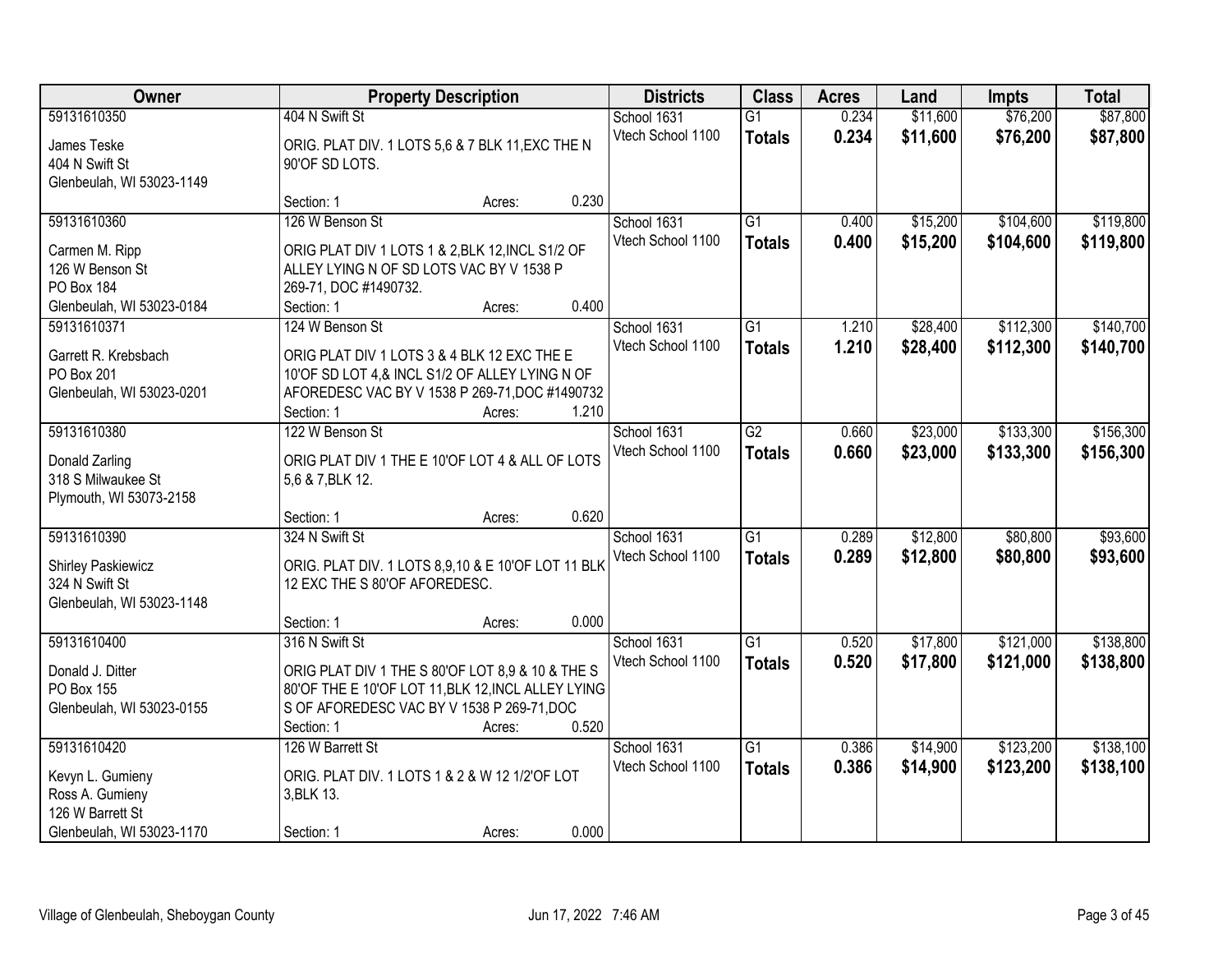| Owner                                |                                                    | <b>Property Description</b> |       |                   | <b>Class</b>    | <b>Acres</b> | Land     | <b>Impts</b> | <b>Total</b> |
|--------------------------------------|----------------------------------------------------|-----------------------------|-------|-------------------|-----------------|--------------|----------|--------------|--------------|
| 59131610430                          | 118 W Barrett St                                   |                             |       | School 1631       | $\overline{G1}$ | 0.461        | \$16,500 | \$113,800    | \$130,300    |
| Ronald J. Biskobing                  | ORIG. PLAT DIV. 1 E3/4 OF LOT 3 & ALL OF LOTS 4 &  |                             |       | Vtech School 1100 | <b>Totals</b>   | 0.461        | \$16,500 | \$113,800    | \$130,300    |
| Janet R. Biskobing                   | 5 BLK 13.                                          |                             |       |                   |                 |              |          |              |              |
| 118 W Barrett St                     |                                                    |                             |       |                   |                 |              |          |              |              |
| PO Box 93                            | Section: 1                                         | Acres:                      | 0.000 |                   |                 |              |          |              |              |
| Glenbeulah, WI 53023-0093            |                                                    |                             |       |                   |                 |              |          |              |              |
| 59131610440                          | 110 W Barrett St                                   |                             |       | School 1631       | $\overline{G1}$ | 0.172        | \$10,100 | \$75,400     | \$85,500     |
| Adrienne L. Behr                     | ORIG. PLAT DIV. 1 LOT 6 BLK 13.                    |                             |       | Vtech School 1100 | <b>Totals</b>   | 0.172        | \$10,100 | \$75,400     | \$85,500     |
| 110 W Barrett St                     |                                                    |                             |       |                   |                 |              |          |              |              |
| PO Box 183                           |                                                    |                             |       |                   |                 |              |          |              |              |
| Glenbeulah, WI 53023-0183            | Section: 1                                         | Acres:                      | 0.000 |                   |                 |              |          |              |              |
| 59131610450                          | 206 N Swift St                                     |                             |       | School 1631       | $\overline{G1}$ | 0.344        | \$14,000 | \$69,900     | \$83,900     |
| <b>Steffes Steffes Brooks LLC</b>    | ORIG. PLAT DIV. 1 LOTS 7 & 8 BLK 13.               |                             |       | Vtech School 1100 | <b>Totals</b>   | 0.344        | \$14,000 | \$69,900     | \$83,900     |
| 2417 Monroe St                       |                                                    |                             |       |                   |                 |              |          |              |              |
| New Holstein, WI 53061-1167          |                                                    |                             |       |                   |                 |              |          |              |              |
|                                      | Section: 1                                         | Acres:                      | 0.000 |                   |                 |              |          |              |              |
| 59131610460                          | 218 N Swift St                                     |                             |       | School 1631       | $\overline{G1}$ | 0.585        | \$19,100 | \$186,800    | \$205,900    |
|                                      |                                                    |                             |       | Vtech School 1100 | <b>Totals</b>   | 0.585        | \$19,100 | \$186,800    | \$205,900    |
| John D. Steffes<br>218 N Swift St    | ORIG. PLAT DIV. 1 LOTS 9-10 & 11 BLK 13.           |                             |       |                   |                 |              |          |              |              |
| Glenbeulah, WI 53023-1191            |                                                    |                             |       |                   |                 |              |          |              |              |
|                                      | Section: 1                                         | Acres:                      | 0.590 |                   |                 |              |          |              |              |
| 59131610470                          | 115 W Benson St                                    |                             |       | School 1631       | $\overline{G1}$ | 0.210        | \$11,000 | \$113,700    | \$124,700    |
|                                      |                                                    |                             |       | Vtech School 1100 | <b>Totals</b>   | 0.210        | \$11,000 | \$113,700    | \$124,700    |
| John R. Stormoen                     | ORIG. PLAT DIV. 1 LOT 12 BLK 13.                   |                             |       |                   |                 |              |          |              |              |
| Diane M. Stormoen<br>115 W Benson St |                                                    |                             |       |                   |                 |              |          |              |              |
| PO Box 121                           | Section: 1                                         | Acres:                      | 0.210 |                   |                 |              |          |              |              |
| Glenbeulah, WI 53023-0121            |                                                    |                             |       |                   |                 |              |          |              |              |
| 59131610480                          | 117 W Benson St                                    |                             |       | School 1631       | $\overline{G1}$ | 0.275        | \$12,500 | \$72,300     | \$84,800     |
|                                      |                                                    |                             |       | Vtech School 1100 | <b>Totals</b>   | 0.275        | \$12,500 | \$72,300     | \$84,800     |
| Daniel J. Kruschke                   | ORIG. PLAT DIV. 1 LOT 13 & THE E 20' OF LOT 14 BLI |                             |       |                   |                 |              |          |              |              |
| 117 W Benson St                      | 13.                                                |                             |       |                   |                 |              |          |              |              |
| Glenbeulah, WI 53023-1172            | Section: 1                                         | Acres:                      | 0.280 |                   |                 |              |          |              |              |
| 59131610490                          | 123 W Benson St                                    |                             |       | School 1631       | $\overline{G1}$ | 0.310        | \$13,300 | \$58,800     | \$72,100     |
|                                      |                                                    |                             |       | Vtech School 1100 | <b>Totals</b>   | 0.310        | \$13,300 | \$58,800     | \$72,100     |
| Cory M. Brasser                      | ORIG. PLAT DIV. 1 LOT 14, EXC THE E 20' OF SD LOT  |                             |       |                   |                 |              |          |              |              |
| 123 W Benson St                      | & ALL OF LOT 15 BLK 13.                            |                             |       |                   |                 |              |          |              |              |
| PO Box 181                           |                                                    |                             |       |                   |                 |              |          |              |              |
| Glenbeulah, WI 53023-0181            | Section: 1                                         | Acres:                      | 0.000 |                   |                 |              |          |              |              |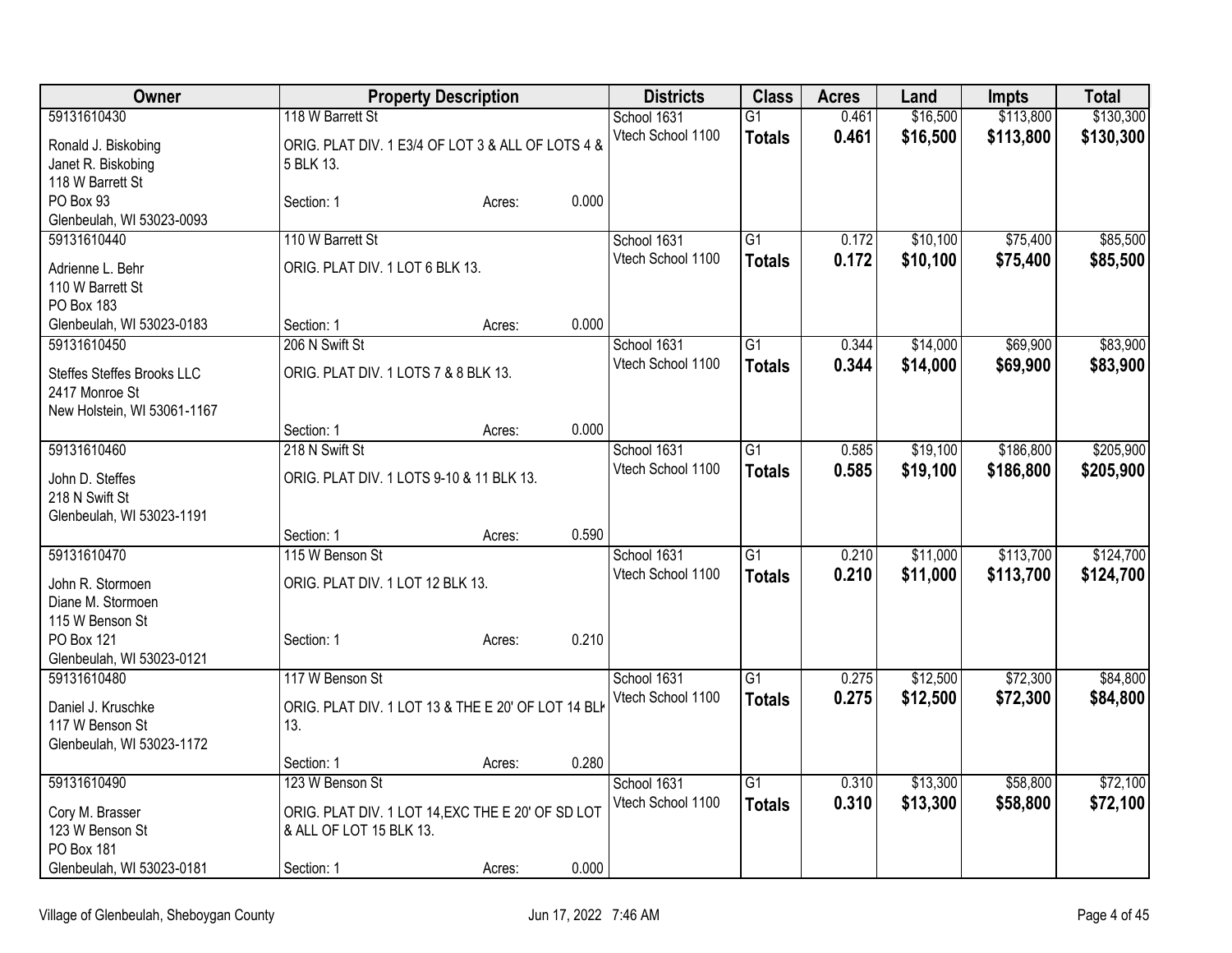| Owner                               |                                                       | <b>Property Description</b> |       | <b>Districts</b>  | <b>Class</b>    | <b>Acres</b> | Land     | <b>Impts</b>    | <b>Total</b>    |
|-------------------------------------|-------------------------------------------------------|-----------------------------|-------|-------------------|-----------------|--------------|----------|-----------------|-----------------|
| 59131610500                         | 138 W Main St                                         |                             |       | School 1631       | $\overline{G1}$ | 0.150        | \$9,600  | \$132,400       | \$142,000       |
| Joshua J. Risch                     | ORIG. PLAT DIV. 1 LOTS 1 & 2 BLK 14.                  |                             |       | Vtech School 1100 | <b>Totals</b>   | 0.150        | \$9,600  | \$132,400       | \$142,000       |
| 138 W Main St                       |                                                       |                             |       |                   |                 |              |          |                 |                 |
| Glenbeulah, WI 53023-1186           |                                                       |                             |       |                   |                 |              |          |                 |                 |
|                                     | Section: 1                                            | Acres:                      | 0.150 |                   |                 |              |          |                 |                 |
| 59131610510                         | 132 W Main St                                         |                             |       | School 1631       | $\overline{G1}$ | 0.290        | \$12,800 | \$133,700       | \$146,500       |
| Sarah M. Miller                     | ORIG. PLAT DIV. 1 LOTS 3,4,5 & 6, BLK 14, EXC THE E   |                             |       | TID 1             | <b>Totals</b>   | 0.290        | \$12,800 | \$133,700       | \$146,500       |
| PO Box 104                          | 2'OF LOT 6.                                           |                             |       | Vtech School 1100 |                 |              |          |                 |                 |
| Glenbeulah, WI 53023-0104           |                                                       |                             |       |                   |                 |              |          |                 |                 |
|                                     | Section: 1                                            | Acres:                      | 0.290 |                   |                 |              |          |                 |                 |
| 59131610520                         | 126 W Main St                                         |                             |       | School 1631       | G1              | 0.164        | \$9,900  | \$94,300        | \$104,200       |
| Sarah M. Miller                     | ORIG. PLAT DIV. 1 LOT 7 & THE E 2'OF LOT 6, BLK 14.   |                             |       | TID <sub>1</sub>  | <b>Totals</b>   | 0.164        | \$9,900  | \$94,300        | \$104,200       |
| PO Box 104                          |                                                       |                             |       | Vtech School 1100 |                 |              |          |                 |                 |
| Glenbeulah, WI 53023-0104           |                                                       |                             |       |                   |                 |              |          |                 |                 |
|                                     | Section: 1                                            | Acres:                      | 0.080 |                   |                 |              |          |                 |                 |
| 59131610530                         | 120 W Main St                                         |                             |       | School 1631       | $\overline{G1}$ | 0.200        | \$10,800 | \$140,500       | \$151,300       |
| Tiffany L. Schnelle                 | ORIG. PLAT DIV. 1 LOTS 8 & 9 & PRT LOT 10, BLK        |                             |       | TID <sub>1</sub>  | <b>Totals</b>   | 0.200        | \$10,800 | \$140,500       | \$151,300       |
| 120 W Main St                       | 14, COM AT SE COR SD LOT, TH N 46', W 12', N TO N     |                             |       | Vtech School 1100 |                 |              |          |                 |                 |
| Glenbeulah, WI 53023                | LN LOT 10, W TO NW COR SD LOT, S TO SW COR TH I       |                             |       |                   |                 |              |          |                 |                 |
|                                     | Section: 1                                            | Acres:                      | 0.200 |                   |                 |              |          |                 |                 |
| 59131610550                         | 112 W Main St                                         |                             |       | School 1631       | $\overline{G1}$ | 0.250        | \$12,000 | \$74,700        | \$86,700        |
| Gregory P. Waters                   | ORIG. PLAT DIV. 1 LOTS 11-12 & 13 BLK 14 & PRT        |                             |       | TID <sub>1</sub>  | <b>Totals</b>   | 0.250        | \$12,000 | \$74,700        | \$86,700        |
| c/o 112 W Main St                   | LOT 10 DESC AS FOLL; COM ON E LN OF SD LOT            |                             |       | Vtech School 1100 |                 |              |          |                 |                 |
| PO Box 83                           | 46'N OF SE COR, TH W 12', N TO N LN LOT 10, E 12', TH |                             |       |                   |                 |              |          |                 |                 |
| Glenbeulah, WI 53023-0083           | Section: 1                                            | Acres:                      | 0.250 |                   |                 |              |          |                 |                 |
| 59131610560                         | 104 W Main St                                         |                             |       | School 1631       | $\overline{G2}$ | 0.220        | \$10,000 | \$160,000       | \$170,000       |
| <b>Hillcrest Development LLC</b>    | ORIG. PLAT DIV. 1 LOTS 14,15 & 16 BLK 14              |                             |       | TID <sub>1</sub>  | <b>Totals</b>   | 0.220        | \$10,000 | \$160,000       | \$170,000       |
| c/o 124 S Swift St                  |                                                       |                             |       | Vtech School 1100 |                 |              |          |                 |                 |
| PO Box 28                           |                                                       |                             |       |                   |                 |              |          |                 |                 |
| Glenbeulah, WI 53023-0028           | Section: 1                                            | Acres:                      | 0.220 |                   |                 |              |          |                 |                 |
| 59131610570                         | 110 N Swift St                                        |                             |       | School 1631       | $\overline{X4}$ | 0.000        | \$0      | $\overline{30}$ | $\overline{50}$ |
|                                     | ORIG. PLAT DIV. 1 LOTS 17 & 18 & E1/2 OF LOT 19       |                             |       | Vtech School 1100 | <b>Totals</b>   | 0.000        | \$0      | \$0             | \$0             |
| Village of Glenbeulah<br>PO Box 128 | <b>BLK 14.</b>                                        |                             |       |                   |                 |              |          |                 |                 |
| Glenbeulah, WI 53023-0128           |                                                       |                             |       |                   |                 |              |          |                 |                 |
|                                     | Section: 1                                            | Acres:                      | 0.000 |                   |                 |              |          |                 |                 |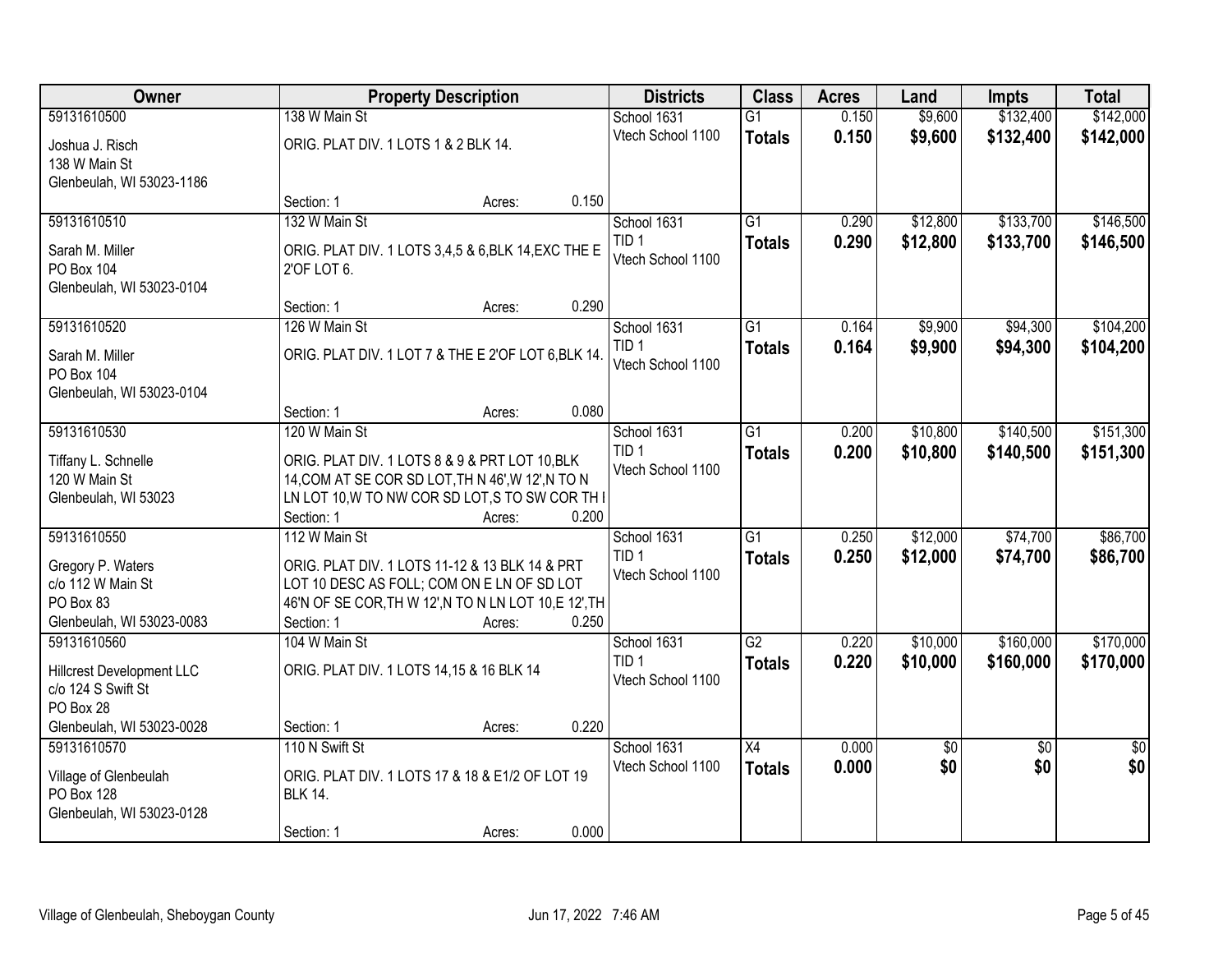| 113 W Barrett St<br>\$104,100<br>59131610580<br>$\overline{G1}$<br>\$12,200<br>School 1631<br>0.258<br>0.258<br>\$12,200<br>Vtech School 1100<br>\$104,100<br><b>Totals</b><br>ORIG. PLAT DIV. 1 W1/2 OF LOT 19 & LOT 20 BLK 14.<br>Kenneth P. Weiss<br>Katherin M. Weiss | \$116,300<br>\$116,300 |
|---------------------------------------------------------------------------------------------------------------------------------------------------------------------------------------------------------------------------------------------------------------------------|------------------------|
|                                                                                                                                                                                                                                                                           |                        |
|                                                                                                                                                                                                                                                                           |                        |
|                                                                                                                                                                                                                                                                           |                        |
| 113 W Barrett St                                                                                                                                                                                                                                                          |                        |
| PO Box 96<br>0.000<br>Section: 1<br>Acres:                                                                                                                                                                                                                                |                        |
| Glenbeulah, WI 53023-0096                                                                                                                                                                                                                                                 |                        |
| 117 W Barrett St<br>$\overline{G1}$<br>\$10,100<br>59131610590<br>School 1631<br>0.170<br>\$95,400                                                                                                                                                                        | \$105,500              |
| Vtech School 1100<br>0.170<br>\$10,100<br>\$95,400<br><b>Totals</b><br>ORIG. PLAT DIV. 1 LOT 21 BLK 14.<br>Michael D. Mcgill                                                                                                                                              | \$105,500              |
| Janet H. Mcgill                                                                                                                                                                                                                                                           |                        |
| 117 W Barrett St                                                                                                                                                                                                                                                          |                        |
| PO Box 101<br>0.170<br>Section: 1<br>Acres:                                                                                                                                                                                                                               |                        |
| Glenbeulah, WI 53023-0101<br>\$10,100<br>\$69,400<br>59131610600<br>121 W Barrett St<br>$\overline{G1}$<br>0.172<br>School 1631                                                                                                                                           | \$79,500               |
| 0.172<br>\$10,100<br>\$69,400<br>Vtech School 1100<br><b>Totals</b>                                                                                                                                                                                                       | \$79,500               |
| ORIG. PLAT DIV. 1 LOT 22 BLK 14.<br>Ralph P. Zareczny et al                                                                                                                                                                                                               |                        |
| c/o Po Box 151                                                                                                                                                                                                                                                            |                        |
| 121 W Barrett St<br>0.000                                                                                                                                                                                                                                                 |                        |
| Section: 1<br>Glenbeulah, WI 53023-1170<br>Acres:<br>$\overline{G1}$<br>\$14,000<br>\$95,300<br>59131610610<br>127 N Otis St<br>School 1631<br>0.344                                                                                                                      | \$109,300              |
| Vtech School 1100<br>\$14,000<br>0.344<br>\$95,300                                                                                                                                                                                                                        | \$109,300              |
| <b>Totals</b><br>ORIG. PLAT DIV. 1 LOT 23 & 24 BLK 14.<br>Carter Bertram                                                                                                                                                                                                  |                        |
| PO Box 21                                                                                                                                                                                                                                                                 |                        |
| Glenbeulah, WI 53023-0021<br>0.000                                                                                                                                                                                                                                        |                        |
| Section: 1<br>Acres:<br>102 E Main St<br>59131610620<br>$\overline{G1}$<br>\$13,000<br>\$105,400<br>School 1631<br>0.298                                                                                                                                                  | \$118,400              |
| Vtech School 1100<br>\$13,000<br>0.298<br>\$105,400<br><b>Totals</b>                                                                                                                                                                                                      | \$118,400              |
| ORIG. PLAT DIV. 1 LOTS 1,2,3 & 4 BLK 15.<br>James M. Weiss                                                                                                                                                                                                                |                        |
| Gail M. Weiss                                                                                                                                                                                                                                                             |                        |
| 305 E Main St                                                                                                                                                                                                                                                             |                        |
| 0.000<br>PO Box 203<br>Section: 1<br>Acres:<br>Glenbeulah, WI 53023-0203                                                                                                                                                                                                  |                        |
| 106 E Main St<br>$\overline{G1}$<br>\$107,300<br>59131610630<br>School 1631<br>\$12,600<br>0.281                                                                                                                                                                          | \$119,900              |
| Vtech School 1100<br>0.281<br>\$12,600<br>\$107,300<br><b>Totals</b>                                                                                                                                                                                                      | \$119,900              |
| Duane L. Harder<br>ORIG. PLAT DIV. 1 LOTS 5,6,7 & W 19'OF LOT 8, BLK                                                                                                                                                                                                      |                        |
| 15.<br>106 E Main St                                                                                                                                                                                                                                                      |                        |
| Glenbeulah, WI 53023-1178<br>0.280<br>Section: 1<br>Acres:                                                                                                                                                                                                                |                        |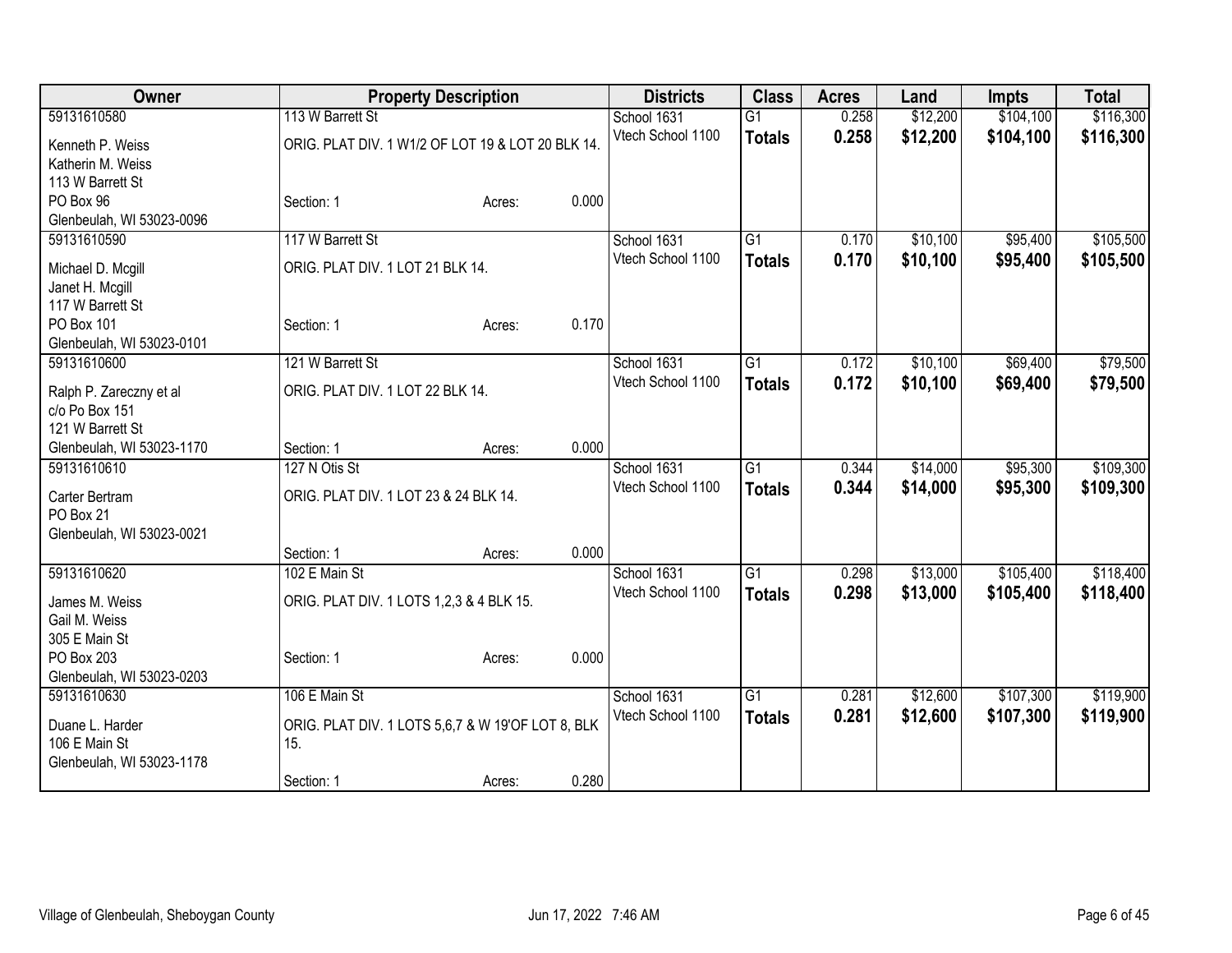| \$9,800<br>\$38,100<br>\$47,900<br>59131610640<br>114 E Main St<br>$\overline{G1}$<br>School 1631<br>0.160<br>0.160<br>\$9,800<br>\$38,100<br>Vtech School 1100<br>\$47,900<br><b>Totals</b><br>ORIG PLAT DIV 1 E 6'OF LOT 8 & ALL OF LOTS 9 & 10<br>Daniel J. Merten<br>BLK 15 EXC E 1'OF SD LOT 10.<br>Mary E. Merten<br>114 E Main St<br>PO Box 85<br>0.160<br>Section: 1<br>Acres:<br>Glenbeulah, WI 53023-0085<br>118 E Main St<br>$\overline{G1}$<br>\$9,600<br>\$72,900<br>59131610650<br>School 1631<br>0.150<br>0.150<br>\$9,600<br>\$72,900<br>Vtech School 1100<br><b>Totals</b><br>ORIG PLAT DIV 1 THE E 1'OF LOT 10 & ALL OF LOTS<br>Lucas J. Klotzbach<br>11 & 12 BLK 15 EXC THE E 1'OF SD LOT 12.<br>118 E Main St<br>Glenbeulah, WI 53023-1178<br>0.150<br>Section: 1<br>Acres:<br>124 E Main St<br>$\overline{G1}$<br>\$68,100<br>59131610660<br>School 1631<br>\$9,300<br>0.137<br>Vtech School 1100<br>0.137<br>\$9,300<br>\$68,100<br><b>Totals</b><br>ORIG. PLAT DIV. 1 THE E 1'OF LOT 12, ALL OF LOT<br>Micah P. Fisher<br>13 & W 20'OF LOT 14 BLK 15.<br>124 E Main St<br>PO Box 57<br>0.140<br>Glenbeulah, WI 53023-0057<br>Section: 1<br>Acres:<br>130 E Main St<br>$\overline{G1}$<br>\$9,000<br>\$84,500<br>59131610670<br>School 1631<br>0.126<br>Vtech School 1100<br>0.126<br>\$9,000<br>\$84,500<br><b>Totals</b><br>ORIG. PLAT DIV. 1 S 100'OF E 5'OF LOT 14 & S 100'OF<br>Katherine L. Olm<br>Paul J. Olm<br>LOTS 15 & 16 BLK 15.<br>130 E Main St<br>0.000<br>PO Box 72<br>Section: 1<br>Acres:<br>Glenbeulah, WI 53023-0072<br>\$56,800<br>59131610680<br>108 Dillingham St<br>School 1631<br>$\overline{G1}$<br>\$3,000<br>0.040<br>Vtech School 1100<br>0.040<br>\$3,000<br>\$56,800<br><b>Totals</b><br>ORIG. PLAT DIV. 1 E.5' OF N.30' OF LOT 14 & N.30' OF<br>Peter White<br>LOTS 15 & 16 BLK 15.<br>Kerrin White | Owner | <b>Property Description</b> | <b>Districts</b> | <b>Class</b> | <b>Acres</b> | Land | <b>Impts</b> | <b>Total</b> |  |
|-----------------------------------------------------------------------------------------------------------------------------------------------------------------------------------------------------------------------------------------------------------------------------------------------------------------------------------------------------------------------------------------------------------------------------------------------------------------------------------------------------------------------------------------------------------------------------------------------------------------------------------------------------------------------------------------------------------------------------------------------------------------------------------------------------------------------------------------------------------------------------------------------------------------------------------------------------------------------------------------------------------------------------------------------------------------------------------------------------------------------------------------------------------------------------------------------------------------------------------------------------------------------------------------------------------------------------------------------------------------------------------------------------------------------------------------------------------------------------------------------------------------------------------------------------------------------------------------------------------------------------------------------------------------------------------------------------------------------------------------------------------------------------------------------------------------------------------------------------------|-------|-----------------------------|------------------|--------------|--------------|------|--------------|--------------|--|
|                                                                                                                                                                                                                                                                                                                                                                                                                                                                                                                                                                                                                                                                                                                                                                                                                                                                                                                                                                                                                                                                                                                                                                                                                                                                                                                                                                                                                                                                                                                                                                                                                                                                                                                                                                                                                                                           |       |                             |                  |              |              |      |              |              |  |
| \$82,500<br>\$77,400<br>\$93,500<br>\$59,800<br>\$59,800                                                                                                                                                                                                                                                                                                                                                                                                                                                                                                                                                                                                                                                                                                                                                                                                                                                                                                                                                                                                                                                                                                                                                                                                                                                                                                                                                                                                                                                                                                                                                                                                                                                                                                                                                                                                  |       |                             |                  |              |              |      |              |              |  |
|                                                                                                                                                                                                                                                                                                                                                                                                                                                                                                                                                                                                                                                                                                                                                                                                                                                                                                                                                                                                                                                                                                                                                                                                                                                                                                                                                                                                                                                                                                                                                                                                                                                                                                                                                                                                                                                           |       |                             |                  |              |              |      |              |              |  |
|                                                                                                                                                                                                                                                                                                                                                                                                                                                                                                                                                                                                                                                                                                                                                                                                                                                                                                                                                                                                                                                                                                                                                                                                                                                                                                                                                                                                                                                                                                                                                                                                                                                                                                                                                                                                                                                           |       |                             |                  |              |              |      |              |              |  |
| \$82,500<br>\$77,400<br>\$93,500                                                                                                                                                                                                                                                                                                                                                                                                                                                                                                                                                                                                                                                                                                                                                                                                                                                                                                                                                                                                                                                                                                                                                                                                                                                                                                                                                                                                                                                                                                                                                                                                                                                                                                                                                                                                                          |       |                             |                  |              |              |      |              |              |  |
|                                                                                                                                                                                                                                                                                                                                                                                                                                                                                                                                                                                                                                                                                                                                                                                                                                                                                                                                                                                                                                                                                                                                                                                                                                                                                                                                                                                                                                                                                                                                                                                                                                                                                                                                                                                                                                                           |       |                             |                  |              |              |      |              |              |  |
|                                                                                                                                                                                                                                                                                                                                                                                                                                                                                                                                                                                                                                                                                                                                                                                                                                                                                                                                                                                                                                                                                                                                                                                                                                                                                                                                                                                                                                                                                                                                                                                                                                                                                                                                                                                                                                                           |       |                             |                  |              |              |      |              |              |  |
|                                                                                                                                                                                                                                                                                                                                                                                                                                                                                                                                                                                                                                                                                                                                                                                                                                                                                                                                                                                                                                                                                                                                                                                                                                                                                                                                                                                                                                                                                                                                                                                                                                                                                                                                                                                                                                                           |       |                             |                  |              |              |      |              |              |  |
|                                                                                                                                                                                                                                                                                                                                                                                                                                                                                                                                                                                                                                                                                                                                                                                                                                                                                                                                                                                                                                                                                                                                                                                                                                                                                                                                                                                                                                                                                                                                                                                                                                                                                                                                                                                                                                                           |       |                             |                  |              |              |      |              |              |  |
|                                                                                                                                                                                                                                                                                                                                                                                                                                                                                                                                                                                                                                                                                                                                                                                                                                                                                                                                                                                                                                                                                                                                                                                                                                                                                                                                                                                                                                                                                                                                                                                                                                                                                                                                                                                                                                                           |       |                             |                  |              |              |      |              |              |  |
|                                                                                                                                                                                                                                                                                                                                                                                                                                                                                                                                                                                                                                                                                                                                                                                                                                                                                                                                                                                                                                                                                                                                                                                                                                                                                                                                                                                                                                                                                                                                                                                                                                                                                                                                                                                                                                                           |       |                             |                  |              |              |      |              |              |  |
|                                                                                                                                                                                                                                                                                                                                                                                                                                                                                                                                                                                                                                                                                                                                                                                                                                                                                                                                                                                                                                                                                                                                                                                                                                                                                                                                                                                                                                                                                                                                                                                                                                                                                                                                                                                                                                                           |       |                             |                  |              |              |      |              |              |  |
|                                                                                                                                                                                                                                                                                                                                                                                                                                                                                                                                                                                                                                                                                                                                                                                                                                                                                                                                                                                                                                                                                                                                                                                                                                                                                                                                                                                                                                                                                                                                                                                                                                                                                                                                                                                                                                                           |       |                             |                  |              |              |      |              |              |  |
|                                                                                                                                                                                                                                                                                                                                                                                                                                                                                                                                                                                                                                                                                                                                                                                                                                                                                                                                                                                                                                                                                                                                                                                                                                                                                                                                                                                                                                                                                                                                                                                                                                                                                                                                                                                                                                                           |       |                             |                  |              |              |      |              |              |  |
|                                                                                                                                                                                                                                                                                                                                                                                                                                                                                                                                                                                                                                                                                                                                                                                                                                                                                                                                                                                                                                                                                                                                                                                                                                                                                                                                                                                                                                                                                                                                                                                                                                                                                                                                                                                                                                                           |       |                             |                  |              |              |      |              |              |  |
|                                                                                                                                                                                                                                                                                                                                                                                                                                                                                                                                                                                                                                                                                                                                                                                                                                                                                                                                                                                                                                                                                                                                                                                                                                                                                                                                                                                                                                                                                                                                                                                                                                                                                                                                                                                                                                                           |       |                             |                  |              |              |      |              |              |  |
|                                                                                                                                                                                                                                                                                                                                                                                                                                                                                                                                                                                                                                                                                                                                                                                                                                                                                                                                                                                                                                                                                                                                                                                                                                                                                                                                                                                                                                                                                                                                                                                                                                                                                                                                                                                                                                                           |       |                             |                  |              |              |      |              |              |  |
|                                                                                                                                                                                                                                                                                                                                                                                                                                                                                                                                                                                                                                                                                                                                                                                                                                                                                                                                                                                                                                                                                                                                                                                                                                                                                                                                                                                                                                                                                                                                                                                                                                                                                                                                                                                                                                                           |       |                             |                  |              |              |      |              |              |  |
|                                                                                                                                                                                                                                                                                                                                                                                                                                                                                                                                                                                                                                                                                                                                                                                                                                                                                                                                                                                                                                                                                                                                                                                                                                                                                                                                                                                                                                                                                                                                                                                                                                                                                                                                                                                                                                                           |       |                             |                  |              |              |      |              |              |  |
|                                                                                                                                                                                                                                                                                                                                                                                                                                                                                                                                                                                                                                                                                                                                                                                                                                                                                                                                                                                                                                                                                                                                                                                                                                                                                                                                                                                                                                                                                                                                                                                                                                                                                                                                                                                                                                                           |       |                             |                  |              |              |      |              |              |  |
|                                                                                                                                                                                                                                                                                                                                                                                                                                                                                                                                                                                                                                                                                                                                                                                                                                                                                                                                                                                                                                                                                                                                                                                                                                                                                                                                                                                                                                                                                                                                                                                                                                                                                                                                                                                                                                                           |       |                             |                  |              |              |      |              |              |  |
|                                                                                                                                                                                                                                                                                                                                                                                                                                                                                                                                                                                                                                                                                                                                                                                                                                                                                                                                                                                                                                                                                                                                                                                                                                                                                                                                                                                                                                                                                                                                                                                                                                                                                                                                                                                                                                                           |       |                             |                  |              |              |      |              |              |  |
|                                                                                                                                                                                                                                                                                                                                                                                                                                                                                                                                                                                                                                                                                                                                                                                                                                                                                                                                                                                                                                                                                                                                                                                                                                                                                                                                                                                                                                                                                                                                                                                                                                                                                                                                                                                                                                                           |       |                             |                  |              |              |      |              |              |  |
|                                                                                                                                                                                                                                                                                                                                                                                                                                                                                                                                                                                                                                                                                                                                                                                                                                                                                                                                                                                                                                                                                                                                                                                                                                                                                                                                                                                                                                                                                                                                                                                                                                                                                                                                                                                                                                                           |       |                             |                  |              |              |      |              |              |  |
|                                                                                                                                                                                                                                                                                                                                                                                                                                                                                                                                                                                                                                                                                                                                                                                                                                                                                                                                                                                                                                                                                                                                                                                                                                                                                                                                                                                                                                                                                                                                                                                                                                                                                                                                                                                                                                                           |       |                             |                  |              |              |      |              |              |  |
| 108 N Dillingham St                                                                                                                                                                                                                                                                                                                                                                                                                                                                                                                                                                                                                                                                                                                                                                                                                                                                                                                                                                                                                                                                                                                                                                                                                                                                                                                                                                                                                                                                                                                                                                                                                                                                                                                                                                                                                                       |       |                             |                  |              |              |      |              |              |  |
| 0.040<br>Glenbeulah, WI 53023<br>Section: 1<br>Acres:                                                                                                                                                                                                                                                                                                                                                                                                                                                                                                                                                                                                                                                                                                                                                                                                                                                                                                                                                                                                                                                                                                                                                                                                                                                                                                                                                                                                                                                                                                                                                                                                                                                                                                                                                                                                     |       |                             |                  |              |              |      |              |              |  |
| $\overline{G1}$<br>\$83,600<br>\$93,700<br>59131610690<br>0.172<br>\$10,100<br>114 Dillingham St<br>School 1631                                                                                                                                                                                                                                                                                                                                                                                                                                                                                                                                                                                                                                                                                                                                                                                                                                                                                                                                                                                                                                                                                                                                                                                                                                                                                                                                                                                                                                                                                                                                                                                                                                                                                                                                           |       |                             |                  |              |              |      |              |              |  |
| Vtech School 1100<br>0.172<br>\$10,100<br>\$83,600<br>\$93,700<br><b>Totals</b>                                                                                                                                                                                                                                                                                                                                                                                                                                                                                                                                                                                                                                                                                                                                                                                                                                                                                                                                                                                                                                                                                                                                                                                                                                                                                                                                                                                                                                                                                                                                                                                                                                                                                                                                                                           |       |                             |                  |              |              |      |              |              |  |
| ORIG. PLAT DIV. 1 LOT 17 BLK 15.<br>Herbert A. Kohlmann                                                                                                                                                                                                                                                                                                                                                                                                                                                                                                                                                                                                                                                                                                                                                                                                                                                                                                                                                                                                                                                                                                                                                                                                                                                                                                                                                                                                                                                                                                                                                                                                                                                                                                                                                                                                   |       |                             |                  |              |              |      |              |              |  |
| Kathleen L. Kohlmann                                                                                                                                                                                                                                                                                                                                                                                                                                                                                                                                                                                                                                                                                                                                                                                                                                                                                                                                                                                                                                                                                                                                                                                                                                                                                                                                                                                                                                                                                                                                                                                                                                                                                                                                                                                                                                      |       |                             |                  |              |              |      |              |              |  |
| 114 N Dillingham St                                                                                                                                                                                                                                                                                                                                                                                                                                                                                                                                                                                                                                                                                                                                                                                                                                                                                                                                                                                                                                                                                                                                                                                                                                                                                                                                                                                                                                                                                                                                                                                                                                                                                                                                                                                                                                       |       |                             |                  |              |              |      |              |              |  |
| 0.000<br>PO Box 143<br>Section: 1<br>Acres:<br>Glenbeulah, WI 53023-0143                                                                                                                                                                                                                                                                                                                                                                                                                                                                                                                                                                                                                                                                                                                                                                                                                                                                                                                                                                                                                                                                                                                                                                                                                                                                                                                                                                                                                                                                                                                                                                                                                                                                                                                                                                                  |       |                             |                  |              |              |      |              |              |  |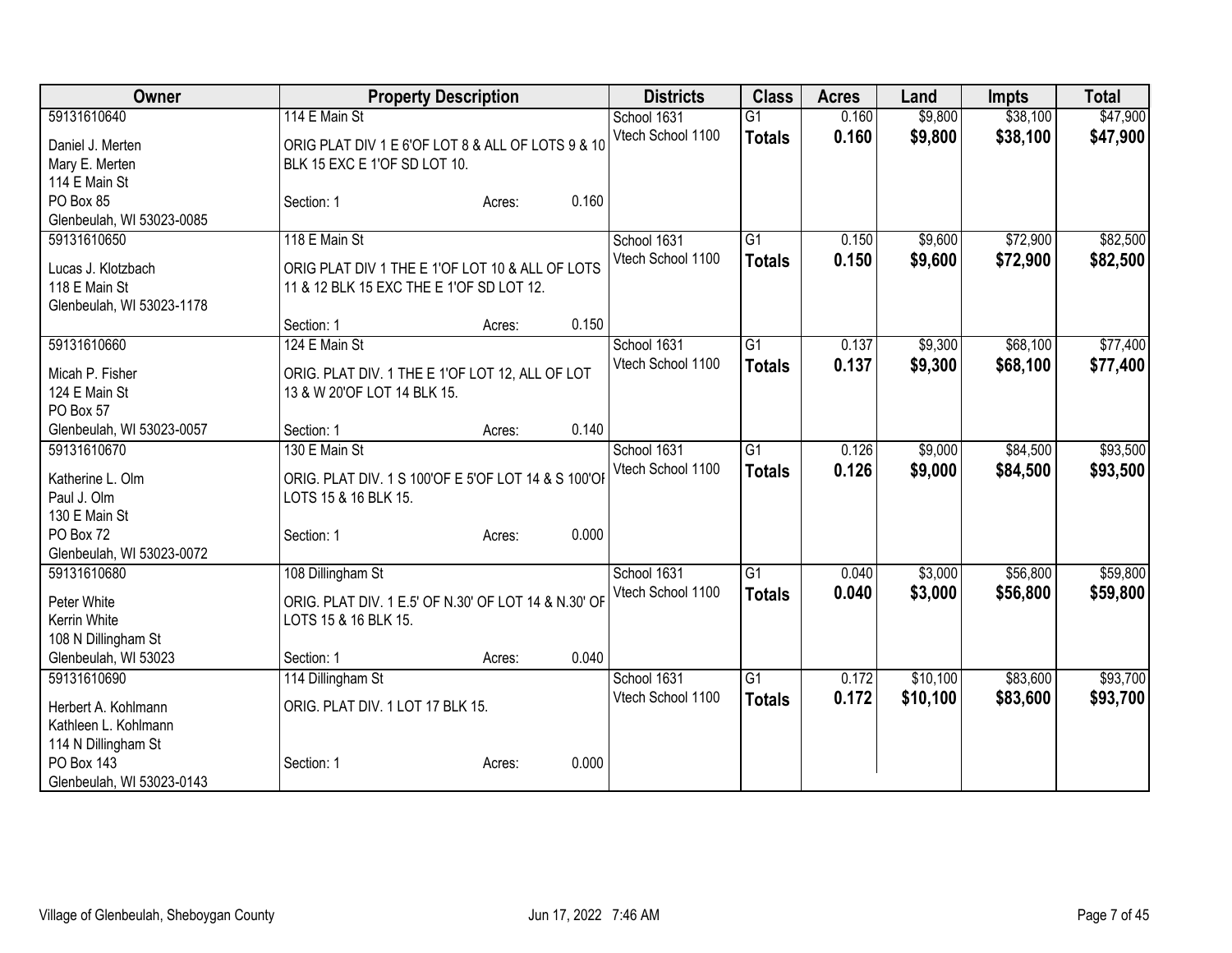| Owner                     |                                                   | <b>Property Description</b> |       | <b>Districts</b>  | <b>Class</b>    | <b>Acres</b> | Land     | <b>Impts</b> | <b>Total</b> |
|---------------------------|---------------------------------------------------|-----------------------------|-------|-------------------|-----------------|--------------|----------|--------------|--------------|
| 59131610700               | 115 E Barrett St                                  |                             |       | School 1631       | $\overline{G1}$ | 0.344        | \$14,000 | \$55,600     | \$69,600     |
| Scott R. Daehnert         | ORIG PLAT DIV 1 LOTS 18 & 19 BLK 15.              |                             |       | Vtech School 1100 | <b>Totals</b>   | 0.344        | \$14,000 | \$55,600     | \$69,600     |
| 115 E Barrett St          |                                                   |                             |       |                   |                 |              |          |              |              |
| PO Box 123                |                                                   |                             |       |                   |                 |              |          |              |              |
| Glenbeulah, WI 53023-0123 | Section: 1                                        | Acres:                      | 0.340 |                   |                 |              |          |              |              |
| 59131610710               | 111 E Barrett St                                  |                             |       | School 1631       | $\overline{G1}$ | 0.170        | \$10,100 | \$0          | \$10,100     |
|                           |                                                   |                             |       | Vtech School 1100 | <b>Totals</b>   | 0.170        | \$10,100 | \$0          | \$10,100     |
| Stanley W. Bartlett       | ORIG. PLAT DIV. 1 LOT 20 BLK 15.                  |                             |       |                   |                 |              |          |              |              |
| Mary Bartlett             |                                                   |                             |       |                   |                 |              |          |              |              |
| 107 E Barrett St          |                                                   |                             |       |                   |                 |              |          |              |              |
| PO Box 23                 | Section: 1                                        | Acres:                      | 0.170 |                   |                 |              |          |              |              |
| Glenbeulah, WI 53023-0023 |                                                   |                             |       |                   |                 |              |          |              |              |
| 59131610720               | 107 E Barrett St                                  |                             |       | School 1631       | $\overline{G1}$ | 0.210        | \$11,000 | \$59,500     | \$70,500     |
| Stanley W. Bartlett       | ORIG. PLAT DIV. 1 LOT 21 BLK 15 & ALSO THE E 12'  |                             |       | Vtech School 1100 | <b>Totals</b>   | 0.210        | \$11,000 | \$59,500     | \$70,500     |
| Mary Bartlett             | OF LOT 22 BLK 15.                                 |                             |       |                   |                 |              |          |              |              |
| 107 E Barrett St          |                                                   |                             |       |                   |                 |              |          |              |              |
| PO Box 23                 | Section: 1                                        | Acres:                      | 0.210 |                   |                 |              |          |              |              |
| Glenbeulah, WI 53023-0023 |                                                   |                             |       |                   |                 |              |          |              |              |
| 59131610730               | 115A N Swift St                                   |                             |       | School 1631       | $\overline{G1}$ | 0.470        | \$16,700 | \$137,200    | \$153,900    |
|                           |                                                   |                             |       | Vtech School 1100 | <b>Totals</b>   | 0.470        | \$16,700 | \$137,200    | \$153,900    |
| Nicole Danielle Wagner    | ORIG. PLAT DIV. 1 LOTS 22,23 & 24 BLK 15, EXC THE |                             |       |                   |                 |              |          |              |              |
| 115 N Swift St            | E 12' OF LOT 22 BLK 15.                           |                             |       |                   |                 |              |          |              |              |
| Glenbeulah, WI 53023-1190 |                                                   |                             |       |                   |                 |              |          |              |              |
|                           | Section: 1                                        | Acres:                      | 0.470 |                   |                 |              |          |              |              |
| 59131610740               | 203 N Swift St                                    |                             |       | School 1631       | $\overline{G1}$ | 0.861        | \$25,000 | \$141,700    | \$166,700    |
| Steven M. Marchiando      | ORIG. PLAT DIV. 1 LOTS 1,2,3,4 & 5 BLK 16.        |                             |       | Vtech School 1100 | <b>Totals</b>   | 0.861        | \$25,000 | \$141,700    | \$166,700    |
| Mary J. Marchiando        |                                                   |                             |       |                   |                 |              |          |              |              |
| 203 N Swift St            |                                                   |                             |       |                   |                 |              |          |              |              |
| PO Box 98                 | Section: 1                                        | Acres:                      | 0.000 |                   |                 |              |          |              |              |
| Glenbeulah, WI 53023-0098 |                                                   |                             |       |                   |                 |              |          |              |              |
| 59131610750               | 114 E Barrett St                                  |                             |       | School 1631       | $\overline{G1}$ | 0.055        | \$4,200  | \$45,900     | \$50,100     |
|                           |                                                   |                             |       | Vtech School 1100 | <b>Totals</b>   | 0.055        | \$4,200  | \$45,900     | \$50,100     |
| James M. Carey            | ORIG. PLAT DIV. 1 W 40'OF S 60'OF LOT 6 BLK 16    |                             |       |                   |                 |              |          |              |              |
| 5352 Sutton PI S          |                                                   |                             |       |                   |                 |              |          |              |              |
| Greenfield, WI 53221-3228 |                                                   |                             |       |                   |                 |              |          |              |              |
|                           | Section: 1                                        | Acres:                      | 0.000 |                   |                 |              |          |              |              |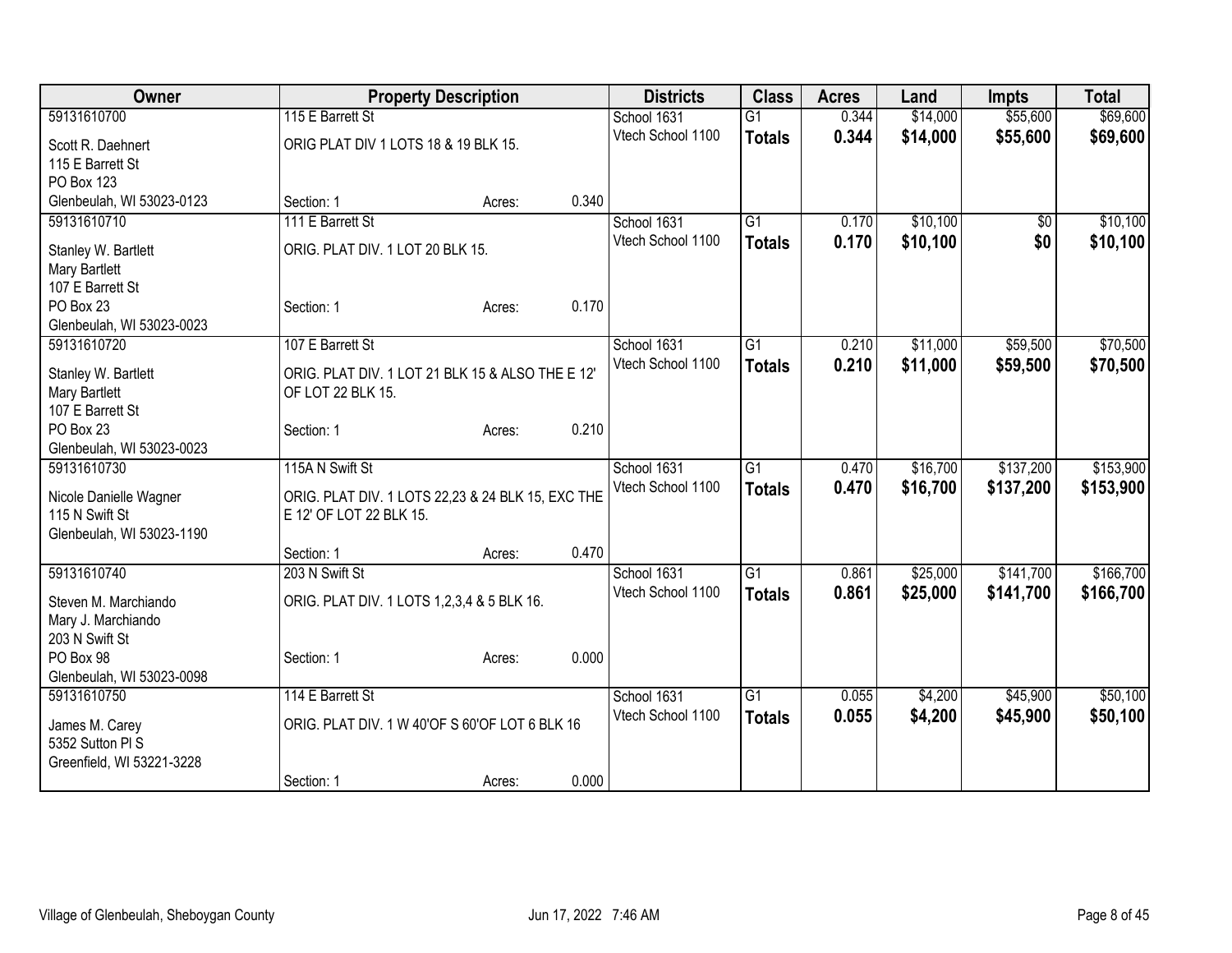| Owner                                                                           |                                                                                                                                     | <b>Property Description</b> |       |                                  | <b>Class</b>                     | <b>Acres</b>   | Land                   | <b>Impts</b>           | <b>Total</b>           |
|---------------------------------------------------------------------------------|-------------------------------------------------------------------------------------------------------------------------------------|-----------------------------|-------|----------------------------------|----------------------------------|----------------|------------------------|------------------------|------------------------|
| 59131610760                                                                     | 208 Dillingham St                                                                                                                   |                             |       | School 1631                      | $\overline{G1}$                  | 0.310          | \$13,300               | \$99,900               | \$113,200              |
| Nicole D. Schuette<br>208 N Dillingham St<br>PO Box 115                         | ORIG. PLAT DIV. 1 LOTS 6,7 & 8, EXC THE S 60' OF SI<br>LOTS BLK 16.                                                                 |                             |       | Vtech School 1100                | <b>Totals</b>                    | 0.310          | \$13,300               | \$99,900               | \$113,200              |
| Glenbeulah, WI 53023-0115                                                       | Section: 1                                                                                                                          | Acres:                      | 0.000 |                                  |                                  |                |                        |                        |                        |
| 59131610770<br>Joshua L. Janezick<br>Rebecca A. Janezick<br>202 N Dillingham St | 202 Dillingham St<br>ORIG. PLAT DIV. 1 THE S 60' OF THE E 10' OF LOT 6<br>& THE S 60' OF LOTS 7 & 8 BLK 16.                         |                             |       | School 1631<br>Vtech School 1100 | $\overline{G1}$<br><b>Totals</b> | 0.152<br>0.152 | \$9,600<br>\$9,600     | \$119,600<br>\$119,600 | \$129,200<br>\$129,200 |
| Glenbeulah, WI 53023-1175                                                       | Section: 1                                                                                                                          | Acres:                      | 0.000 |                                  |                                  |                |                        |                        |                        |
| 59131610780<br>St Thomas Aquinas Congregation<br>94 N Lincoln St                | 210 Dillingham St<br>ORIG PLAT DIV 1 LOTS 9,10 & 11 BLK 16.                                                                         |                             |       | School 1631<br>Vtech School 1100 | X4<br><b>Totals</b>              | 0.603<br>0.603 | $\overline{60}$<br>\$0 | $\overline{50}$<br>\$0 | $\overline{50}$<br>\$0 |
| Elkhart Lake, WI 53020-2146                                                     |                                                                                                                                     |                             |       |                                  |                                  |                |                        |                        |                        |
|                                                                                 | Section: 1                                                                                                                          | Acres:                      | 0.000 |                                  |                                  |                |                        |                        |                        |
| 59131610790<br>Michael E. Schubert<br>Amanda M. Johanning<br>209 N Swift St     | 209 N Swift St<br>ORIG. PLAT DIV. 1 LOTS 13,14 & 15 BLK 16 EXC THE<br>N1/2 OF SD LOT 13 & EXC THE E 15'OF THE N1/2 OF<br>SD LOT 14. |                             |       | School 1631<br>Vtech School 1100 | $\overline{G1}$<br><b>Totals</b> | 0.460<br>0.460 | \$16,500<br>\$16,500   | \$97,600<br>\$97,600   | \$114,100<br>\$114,100 |
| Glenbeulah, WI 53023-1191                                                       | Section: 1                                                                                                                          | Acres:                      | 0.460 |                                  |                                  |                |                        |                        |                        |
| 59131610800<br>Ricky L. Neils<br>125 E Benson St<br>Glenbeulah, WI 53023-1171   | 125 E Benson St<br>ORIG. PLAT DIV. 1 LOT 12 BLK 16.<br>Section: 1                                                                   |                             | 0.210 | School 1631<br>Vtech School 1100 | $\overline{G1}$<br><b>Totals</b> | 0.207<br>0.207 | \$11,000<br>\$11,000   | \$68,700<br>\$68,700   | \$79,700<br>\$79,700   |
| 59131610810                                                                     | 115 E Benson St                                                                                                                     | Acres:                      |       | School 1631                      | $\overline{G1}$                  | 0.129          | \$9,100                | \$6,400                | \$15,500               |
| Dean Johanning<br>209 N Swift St<br>Glenbeulah, WI 53023-1191                   | ORIG. PLAT DIV. 1 THE N1/2 OF LOT 13 & THE E<br>15'OF THE N1/2 OF LOT 14 BLK 16.                                                    |                             |       | Vtech School 1100                | <b>Totals</b>                    | 0.129          | \$9,100                | \$6,400                | \$15,500               |
|                                                                                 | Section: 1                                                                                                                          | Acres:                      | 0.000 |                                  |                                  |                |                        |                        |                        |
| 59131610820<br>Melissa Clevenger<br>Craig Nehring<br>PO Box 227                 | 120 E Benson St<br>ORIG. PLAT DIV. 1 LOTS 1,2,3,4,5,6 & 7 BLK 17.                                                                   |                             |       | School 1631<br>Vtech School 1100 | $\overline{G2}$<br><b>Totals</b> | 1.377<br>1.377 | \$41,300<br>\$41,300   | \$48,700<br>\$48,700   | \$90,000<br>\$90,000   |
| Fond Du Lac, WI 54936-0227                                                      | Section: 1                                                                                                                          | Acres:                      | 0.000 |                                  |                                  |                |                        |                        |                        |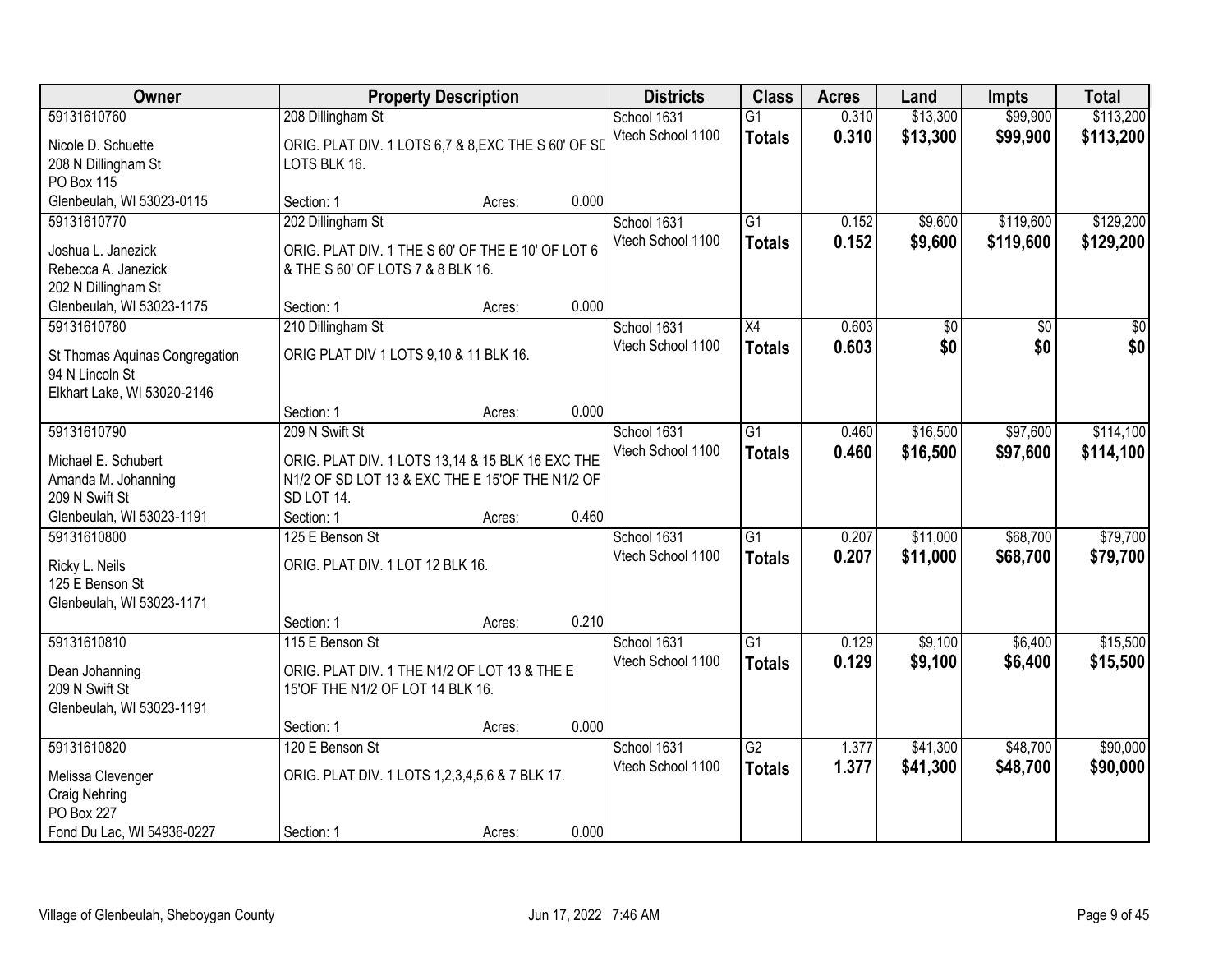| Owner                                            | <b>Property Description</b>                        |        |       | <b>Districts</b>                 | <b>Class</b>    | <b>Acres</b> | Land     | <b>Impts</b>    | <b>Total</b>    |
|--------------------------------------------------|----------------------------------------------------|--------|-------|----------------------------------|-----------------|--------------|----------|-----------------|-----------------|
| 59131610830                                      | Akin St                                            |        |       | School 1631                      | $\overline{G1}$ | 0.172        | \$10,100 | $\overline{50}$ | \$10,100        |
| Patricia A. Backhaus                             | ORIG PLAT DIV 1 ALL OF LOT 8, BLK 17               |        |       | Vtech School 1100                | <b>Totals</b>   | 0.172        | \$10,100 | \$0             | \$10,100        |
| 62 Dogwood Ln                                    |                                                    |        |       |                                  |                 |              |          |                 |                 |
| Plymouth, WI 53073-3451                          |                                                    |        |       |                                  |                 |              |          |                 |                 |
|                                                  | Section: 1                                         | Acres: | 0.000 |                                  |                 |              |          |                 |                 |
| 59131610840                                      | 315 N Swift St                                     |        |       | School 1631                      | $\overline{G1}$ | 0.517        | \$17,700 | \$61,900        | \$79,600        |
| Courtney M. Seegers                              | ORIG. PLAT DIV. 1 LOTS 13 & 14,& W 40'OF LOT       |        |       | Vtech School 1100                | <b>Totals</b>   | 0.517        | \$17,700 | \$61,900        | \$79,600        |
| 315 N Swift St                                   | 12, BLK 17.                                        |        |       |                                  |                 |              |          |                 |                 |
| Glenbeulah, WI 53023-1150                        |                                                    |        |       |                                  |                 |              |          |                 |                 |
|                                                  | Section: 1                                         | Acres: | 0.520 |                                  |                 |              |          |                 |                 |
| 59131610850                                      | 325 Akin St                                        |        |       | School 1631                      | $\overline{G1}$ | 0.603        | \$19,500 | \$9,900         | \$29,400        |
| David M. Charles                                 | ORIG. PLAT DIV. 1 ALL OF LOTS 9,10,11 & 12, EXC TH |        |       | Vtech School 1100                | <b>Totals</b>   | 0.603        | \$19,500 | \$9,900         | \$29,400        |
| W6613 County Line Rd                             | W 40'SD LOT 12, BLK 17.                            |        |       |                                  |                 |              |          |                 |                 |
| Elkhart Lake, WI 53020-1554                      |                                                    |        |       |                                  |                 |              |          |                 |                 |
|                                                  | Section: 1                                         | Acres: | 0.690 |                                  |                 |              |          |                 |                 |
| 59131610860                                      | E Benson St                                        |        |       | School 1631                      | $\overline{X4}$ | 0.172        | \$0      | $\overline{30}$ | $\overline{50}$ |
| St Thomas Aquinas Congregation                   | ORIG PLAT DIV 1 LOT 15, BLK 26.                    |        |       | Vtech School 1100                | <b>Totals</b>   | 0.172        | \$0      | \$0             | \$0             |
| 94 N Lincoln St                                  |                                                    |        |       |                                  |                 |              |          |                 |                 |
| Elkhart Lake, WI 53020-2146                      |                                                    |        |       |                                  |                 |              |          |                 |                 |
|                                                  | Section: 1                                         | Acres: | 0.170 |                                  |                 |              |          |                 |                 |
| 59131610861                                      | E Benson St                                        |        |       | School 1631<br>Vtech School 1100 | $\overline{G2}$ | 0.170        | \$10,500 | \$108,400       | \$118,900       |
| Daun Real Estate LLC                             | ORIG. PLAT DIV. 1 LOTS 11,12,13 & 14, BLK 26.      |        |       |                                  | <b>Totals</b>   | 0.170        | \$10,500 | \$108,400       | \$118,900       |
| PO Box 164                                       |                                                    |        |       |                                  |                 |              |          |                 |                 |
| Glenbeulah, WI 53023-0164                        |                                                    |        |       |                                  |                 |              |          |                 |                 |
| 59131610870                                      | Section: 1                                         | Acres: | 0.000 | School 1631                      | $\overline{G1}$ | 0.172        | \$10,100 | \$107,900       | \$118,000       |
|                                                  | 203 Dillingham St                                  |        |       | Vtech School 1100                |                 | 0.172        | \$10,100 | \$107,900       | \$118,000       |
| Nate C. Barrington                               | ORIG. PLAT DIV. 1 LOTS 1 & 2 BLK 26 EXC THE N1/2   |        |       |                                  | <b>Totals</b>   |              |          |                 |                 |
| Jessica L. Barrington                            | OF SD LOTS.                                        |        |       |                                  |                 |              |          |                 |                 |
| 203 N Dillingham St                              |                                                    |        |       |                                  |                 |              |          |                 |                 |
| PO Box 54<br>Glenbeulah, WI 53023-0054           | Section: 1                                         | Acres: | 0.000 |                                  |                 |              |          |                 |                 |
| 59131610880                                      | 207 Dillingham St                                  |        |       | School 1631                      | $\overline{G1}$ | 0.172        | \$10,100 | \$93,500        | \$103,600       |
|                                                  |                                                    |        |       | Vtech School 1100                | <b>Totals</b>   | 0.172        | \$10,100 | \$93,500        | \$103,600       |
| Ryan C. Masarik                                  | ORIG. PLAT DIV. 1 THE N1/2 OF LOTS 1 & 2 BLK 26.   |        |       |                                  |                 |              |          |                 |                 |
| 207 N Dillingham St<br>Glenbeulah, WI 53023-1175 |                                                    |        |       |                                  |                 |              |          |                 |                 |
|                                                  | Section: 1                                         | Acres: | 0.000 |                                  |                 |              |          |                 |                 |
|                                                  |                                                    |        |       |                                  |                 |              |          |                 |                 |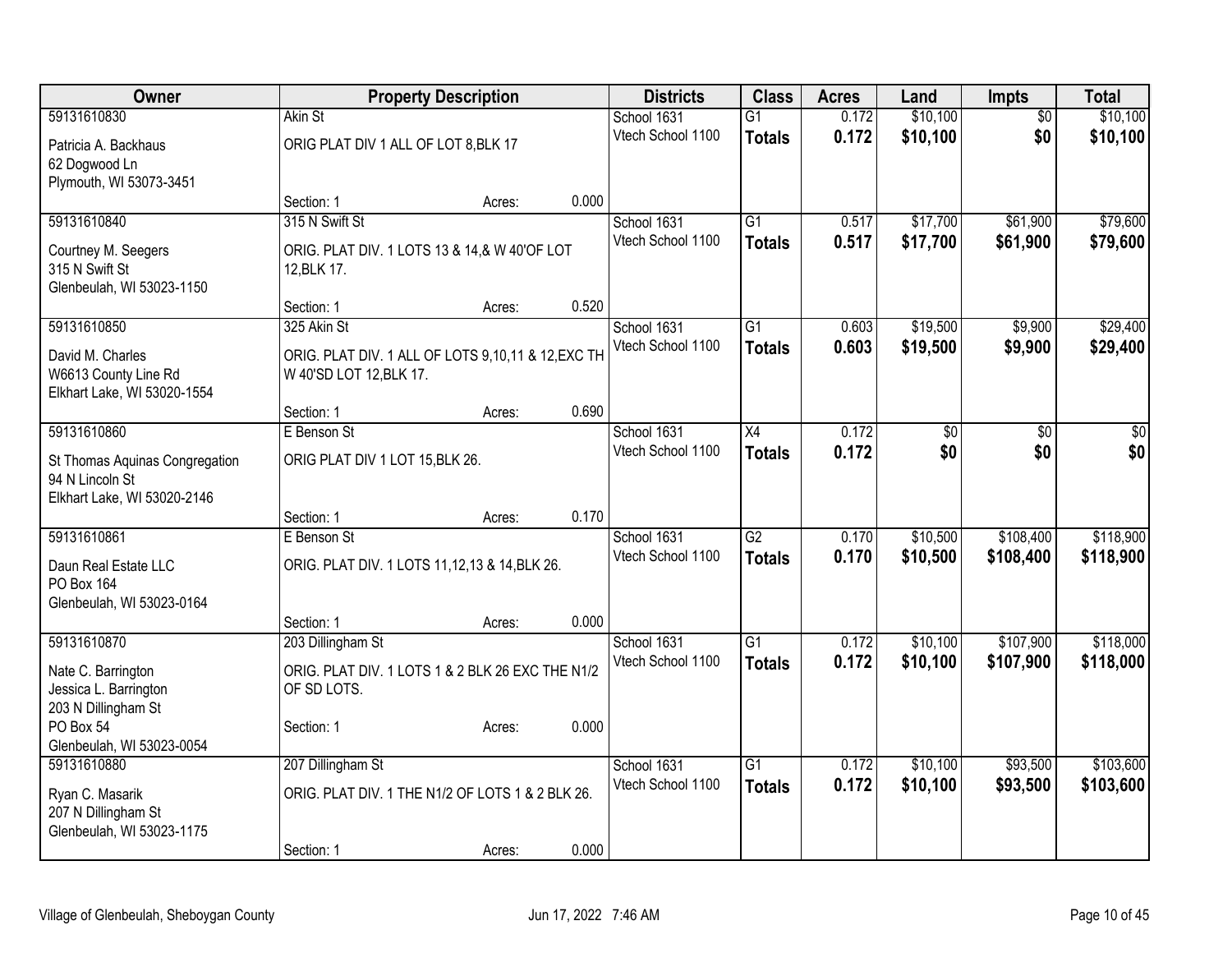| Owner                                   |                                                     | <b>Property Description</b> |       |                   | <b>Class</b>    | <b>Acres</b> | Land            | Impts           | <b>Total</b>    |
|-----------------------------------------|-----------------------------------------------------|-----------------------------|-------|-------------------|-----------------|--------------|-----------------|-----------------|-----------------|
| 59131610891                             | 210 E Barrett St                                    |                             |       | School 1631       | $\overline{G1}$ | 0.230        | \$11,500        | \$184,300       | \$195,800       |
| Douglas J. Daun                         | ORIG. PLAT DIV. 1 LOTS 3 & 4, BLK 26, EXC THE E 35' |                             |       | Vtech School 1100 | <b>Totals</b>   | 0.230        | \$11,500        | \$184,300       | \$195,800       |
| Jill M. Daun                            | OF LOT 4, BUT ALSO INCL THE E 4' OF W 19' OF SD     |                             |       |                   |                 |              |                 |                 |                 |
| 210 E Barrett St                        | LOT 4.                                              |                             |       |                   |                 |              |                 |                 |                 |
| PO Box 164                              | Section: 1                                          | Acres:                      | 0.230 |                   |                 |              |                 |                 |                 |
| Glenbeulah, WI 53023-0164               |                                                     |                             |       |                   |                 |              |                 |                 |                 |
| 59131610901                             | 216 E Barrett St                                    |                             |       | School 1631       | $\overline{G1}$ | 0.300        | \$13,100        | \$71,600        | \$84,700        |
| Eileen M. Starnitcky                    | ORIG. PLAT DIV. 1 THE E 35'OF LOT 4 & ALL LOT       |                             |       | Vtech School 1100 | <b>Totals</b>   | 0.300        | \$13,100        | \$71,600        | \$84,700        |
| 216 E Barrett St                        | 5, BLK 26, EXC THE E 4' OF THE W 19' OF SD LOT 4.   |                             |       |                   |                 |              |                 |                 |                 |
| PO Box 34                               |                                                     |                             |       |                   |                 |              |                 |                 |                 |
| Glenbeulah, WI 53023-0034               | Section: 1                                          | Acres:                      | 0.300 |                   |                 |              |                 |                 |                 |
| 59131610910                             | 200 E Main St                                       |                             |       | School 1631       | X4              | 0.224        | $\overline{50}$ | $\overline{30}$ | $\overline{50}$ |
| Evang Luth Zion Cong                    | ORIG PLAT DIV 1 LOTS 1,2 & 3 BLK 27.                |                             |       | Vtech School 1100 | <b>Totals</b>   | 0.224        | \$0             | \$0             | \$0             |
| 200 E Main St                           |                                                     |                             |       |                   |                 |              |                 |                 |                 |
| Glenbeulah, WI 53023-1180               |                                                     |                             |       |                   |                 |              |                 |                 |                 |
|                                         | Section: 1                                          | Acres:                      | 0.000 |                   |                 |              |                 |                 |                 |
| 59131610920                             | 214 E Main St                                       |                             |       | School 1631       | $\overline{G1}$ | 0.150        | \$9,600         | \$113,100       | \$122,700       |
|                                         |                                                     |                             |       | Vtech School 1100 | <b>Totals</b>   | 0.150        | \$9,600         | \$113,100       | \$122,700       |
| David Werwinski<br>Jeanette M. Hermann  | ORIG. PLAT DIV. 1 LOTS 4 & 5 BLK 27.                |                             |       |                   |                 |              |                 |                 |                 |
| 214 E Main St                           |                                                     |                             |       |                   |                 |              |                 |                 |                 |
| Glenbeulah, WI 53023                    | Section: 1                                          | Acres:                      | 0.150 |                   |                 |              |                 |                 |                 |
| 59131610930                             | 218 E Main St                                       |                             |       | School 1631       | $\overline{G1}$ | 0.242        | \$11,800        | \$68,200        | \$80,000        |
|                                         |                                                     |                             |       | Vtech School 1100 | <b>Totals</b>   | 0.242        | \$11,800        | \$68,200        | \$80,000        |
| Marcus L. Falk                          | ORIG. PLAT DIV. 1 LOTS 6,7,8 & W 6' OF LOT 9 BLK    |                             |       |                   |                 |              |                 |                 |                 |
| 218 E Main St                           | 27.                                                 |                             |       |                   |                 |              |                 |                 |                 |
| PO Box 175<br>Glenbeulah, WI 53023-0175 | Section: 1                                          |                             | 0.000 |                   |                 |              |                 |                 |                 |
| 59131610940                             | 226 E Main St                                       | Acres:                      |       | School 1631       | $\overline{G1}$ | 0.167        | \$10,000        | \$99,200        | \$109,200       |
|                                         |                                                     |                             |       | Vtech School 1100 | <b>Totals</b>   | 0.167        | \$10,000        | \$99,200        | \$109,200       |
| Scott N. Pilgrim                        | ORIG PLAT DIV 1 LOT 9 EXC THE W 6'THEREOF BLK       |                             |       |                   |                 |              |                 |                 |                 |
| 226 E Main St                           | 27.                                                 |                             |       |                   |                 |              |                 |                 |                 |
| Glenbeulah, WI 53023-1180               |                                                     |                             |       |                   |                 |              |                 |                 |                 |
|                                         | Section: 1                                          | Acres:                      | 0.000 |                   |                 |              |                 |                 |                 |
| 59131610950                             | 217 E Barrett St                                    |                             |       | School 1631       | G1              | 0.340        | \$13,900        | \$60,700        | \$74,600        |
| David R. Gilles                         | ORIG. PLAT DIV. 1 LOTS 20 & 21 BLK 27.              |                             |       | Vtech School 1100 | <b>Totals</b>   | 0.340        | \$13,900        | \$60,700        | \$74,600        |
| Klaudia Gilles                          |                                                     |                             |       |                   |                 |              |                 |                 |                 |
| 217 E Barrett St                        |                                                     |                             |       |                   |                 |              |                 |                 |                 |
| PO Box 214                              | Section: 1                                          | Acres:                      | 0.000 |                   |                 |              |                 |                 |                 |
| Glenbeulah, WI 53023-0214               |                                                     |                             |       |                   |                 |              |                 |                 |                 |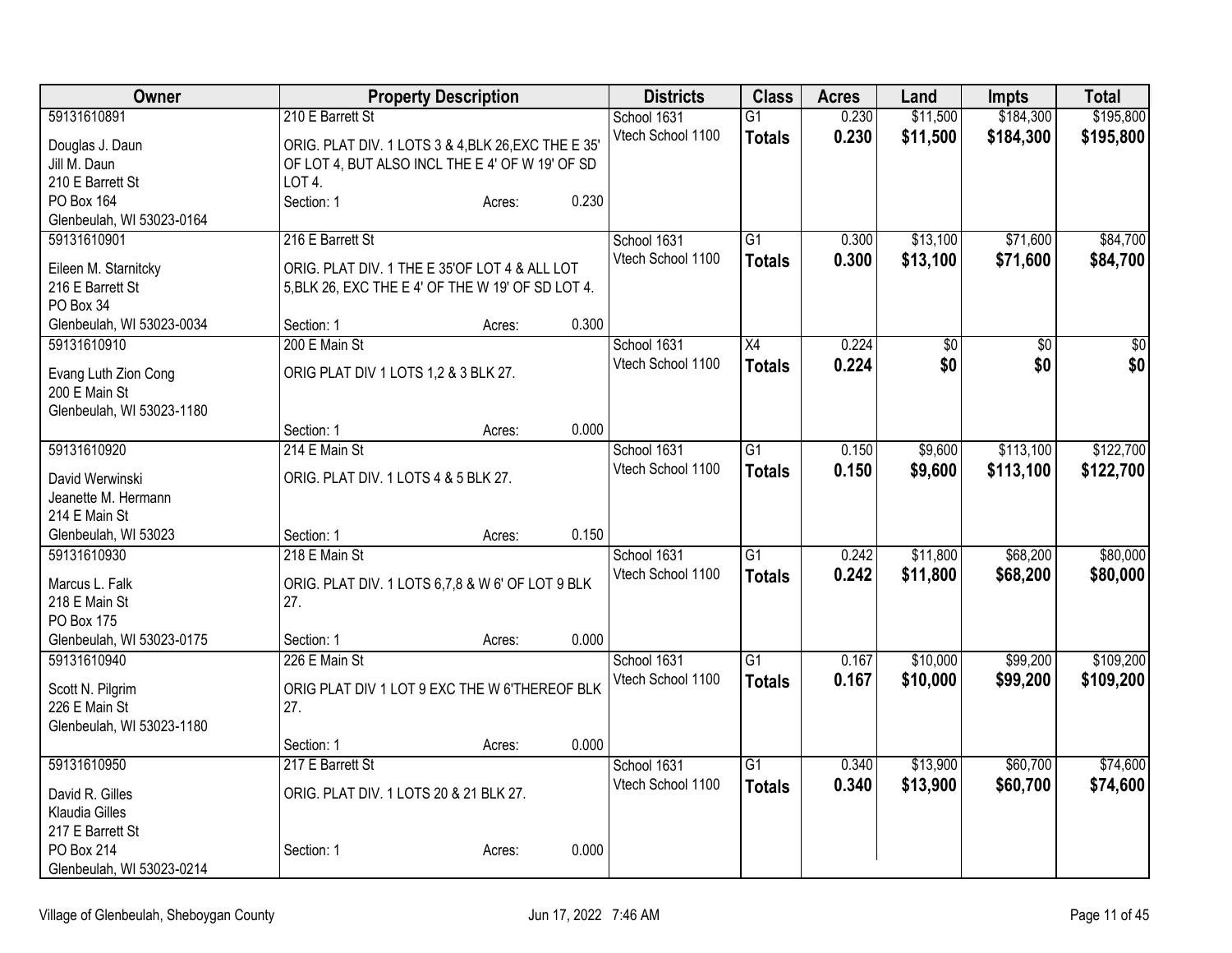| Owner                                      |                                                                                             | <b>Property Description</b> |       | <b>Districts</b>                | <b>Class</b>    | <b>Acres</b> | Land            | <b>Impts</b>    | <b>Total</b>     |
|--------------------------------------------|---------------------------------------------------------------------------------------------|-----------------------------|-------|---------------------------------|-----------------|--------------|-----------------|-----------------|------------------|
| 59131610960                                | 113 Dillingham St                                                                           |                             |       | School 1631                     | $\overline{G1}$ | 0.517        | \$17,700        | \$98,700        | \$116,400        |
| Beth Ann Roehl                             | ORIG. PLAT DIV. 1 LOTS 22,23 & 24 BLK 27.                                                   |                             |       | Vtech School 1100               | <b>Totals</b>   | 0.517        | \$17,700        | \$98,700        | \$116,400        |
| 113 N Dillingham St                        |                                                                                             |                             |       |                                 |                 |              |                 |                 |                  |
| PO Box 53                                  |                                                                                             |                             |       |                                 |                 |              |                 |                 |                  |
| Glenbeulah, WI 53023-0053                  | Section: 1                                                                                  | Acres:                      | 0.000 |                                 |                 |              |                 |                 |                  |
| 59131610970                                | N/a                                                                                         |                             |       | School 1631                     |                 |              |                 |                 |                  |
| Glenbeulah Original Plat Division 2        | ORIGINAL PLAT DIV. 2                                                                        |                             |       | Vtech School 1100               | <b>Totals</b>   |              |                 |                 |                  |
| Na                                         |                                                                                             |                             |       |                                 |                 |              |                 |                 |                  |
| Na, WI 99999                               |                                                                                             |                             |       |                                 |                 |              |                 |                 |                  |
|                                            | Section:                                                                                    | Acres:                      | 0.000 |                                 |                 |              |                 |                 |                  |
| 59131610991                                | 211 W Main St                                                                               |                             |       | School 1631<br>TID <sub>1</sub> | $\overline{G2}$ | 1.440        | \$57,600        | \$648,400       | \$706,000        |
| Vereit Real Estate LP                      | ORIG. PLAT DIV. 2 BLK 1 - LOT 1 CSM V24 P176-178                                            |                             |       | Vtech School 1100               | <b>Totals</b>   | 1.440        | \$57,600        | \$648,400       | \$706,000        |
| c/o A Starcala                             | #1889817                                                                                    |                             |       |                                 |                 |              |                 |                 |                  |
| 1410 Commonwealth Dr Ste 202               |                                                                                             |                             |       |                                 |                 |              |                 |                 |                  |
| Wilmington, NC 28403-0377<br>59131610992   | Section: 1<br>220 Young St                                                                  | Acres:                      | 1.440 | School 1631                     | $\overline{G2}$ | 1.190        | \$47,600        | \$262,000       | \$309,600        |
|                                            |                                                                                             |                             |       | TID <sub>1</sub>                | <b>Totals</b>   | 1.190        | \$47,600        | \$262,000       | \$309,600        |
| Marshall Sign LLC                          | ORIG. PLAT DIV. 2 BLK 1 - LOT 2 CSM V24 P176-178                                            |                             |       | Vtech School 1100               |                 |              |                 |                 |                  |
| W6415 Oak View Ln                          | #1889817                                                                                    |                             |       |                                 |                 |              |                 |                 |                  |
| Plymouth, WI 53073-3937                    | Section: 1                                                                                  | Acres:                      | 1.190 |                                 |                 |              |                 |                 |                  |
| 59131610993                                | W Main St                                                                                   |                             |       | School 1631                     | $\overline{X4}$ | 0.090        | $\overline{50}$ | $\overline{50}$ | $\overline{\$0}$ |
|                                            |                                                                                             |                             |       | TID <sub>1</sub>                | <b>Totals</b>   | 0.090        | \$0             | \$0             | \$0              |
| Village of Glenbeulah<br><b>PO Box 128</b> | ORIG. PLAT DIV. 2 BLK 1 - THAT PART DEDICATED<br>TO THE PUBLIC BY CSM V24 P176-178 #1889817 |                             |       | Vtech School 1100               |                 |              |                 |                 |                  |
| Glenbeulah, WI 53023-0128                  | (CLARK ST AKA CTH A & YOUNG ST)                                                             |                             |       |                                 |                 |              |                 |                 |                  |
|                                            | Section: 1                                                                                  | Acres:                      | 0.090 |                                 |                 |              |                 |                 |                  |
| 59131610994                                | S Otis St                                                                                   |                             |       | School 1631                     | $\overline{X4}$ | 0.070        | \$0             | $\overline{50}$ | $\frac{1}{6}$    |
| Village of Glenbeulah                      | ORIG. PLAT DIV. 2 BLK 1 - THAT PART DEDICATED                                               |                             |       | TID <sub>1</sub>                | <b>Totals</b>   | 0.070        | \$0             | \$0             | \$0              |
| PO Box 128                                 | TO THE PUBLIC BY CSM V24 P176-178 #1889817                                                  |                             |       | Vtech School 1100               |                 |              |                 |                 |                  |
| Glenbeulah, WI 53023-0128                  | (OTIS ST)                                                                                   |                             |       |                                 |                 |              |                 |                 |                  |
|                                            | Section: 1                                                                                  | Acres:                      | 0.070 |                                 |                 |              |                 |                 |                  |
| 59131611000                                | 201 Clark St                                                                                |                             |       | School 1631                     | $\overline{G1}$ | 0.361        | \$14,400        | \$103,900       | \$118,300        |
| Ryan Srock                                 | ORIG. PLAT DIV. 2 LOTS 1,2,3 & 4 BLK 2.                                                     |                             |       | TID <sub>1</sub>                | <b>Totals</b>   | 0.361        | \$14,400        | \$103,900       | \$118,300        |
| PO Box 408                                 |                                                                                             |                             |       | Vtech School 1100               |                 |              |                 |                 |                  |
| Plymouth, WI 53073-0408                    |                                                                                             |                             |       |                                 |                 |              |                 |                 |                  |
|                                            | Section: 1                                                                                  | Acres:                      | 0.000 |                                 |                 |              |                 |                 |                  |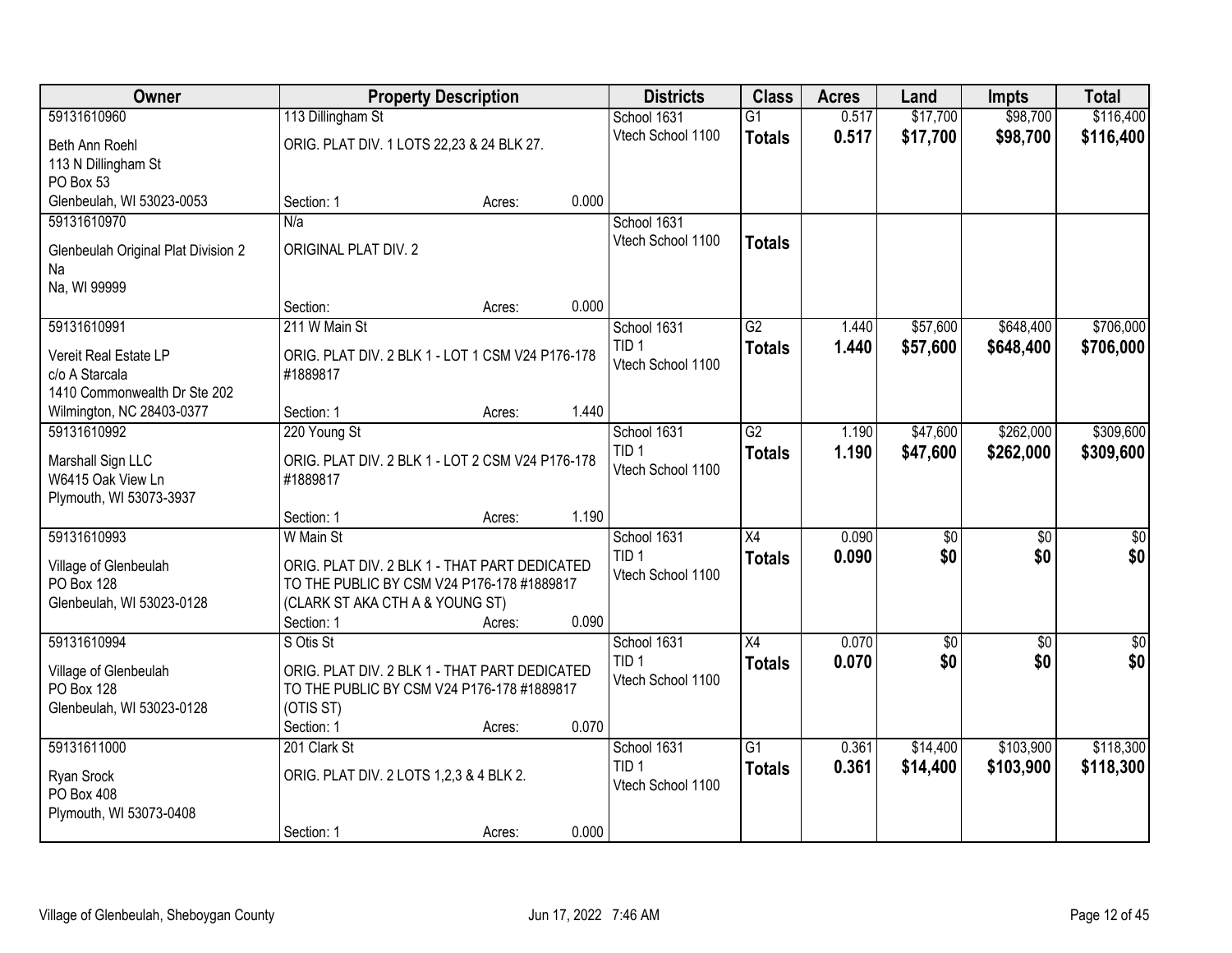| Owner                              |                                          | <b>Property Description</b>                    |       | <b>Districts</b>                      | <b>Class</b>    | <b>Acres</b>   | Land                 | Impts     | <b>Total</b>         |
|------------------------------------|------------------------------------------|------------------------------------------------|-------|---------------------------------------|-----------------|----------------|----------------------|-----------|----------------------|
| 59131611011                        | Young St                                 |                                                |       | School 1631                           | $\overline{G2}$ | 0.670          | \$21,000             | \$267,600 | \$288,600            |
| James L. Marshall                  |                                          | LOT 1 CSM V22 P58-59 #1788681 - PRT ORIG. PLAT |       | TID <sub>1</sub>                      | <b>Totals</b>   | 0.670          | \$21,000             | \$267,600 | \$288,600            |
| W6415 Oak View Ln                  | DIV. 2 LOTS 5,6,7,8 & 9 BLK 2.           |                                                |       | Vtech School 1100                     |                 |                |                      |           |                      |
| Plymouth, WI 53073-3937            |                                          |                                                |       |                                       |                 |                |                      |           |                      |
|                                    | Section: 1                               | Acres:                                         | 0.670 |                                       |                 |                |                      |           |                      |
| 59131611012                        | 209 Young St                             |                                                |       | School 1631                           | $\overline{G2}$ | 0.360          | \$12,200             | \$72,000  | \$84,200             |
| <b>Black Jack LLC</b>              |                                          | LOT 2 CSM V22 P58-59 #1788681 - PRT ORIG. PLAT |       | TID <sub>1</sub><br>Vtech School 1100 | <b>Totals</b>   | 0.360          | \$12,200             | \$72,000  | \$84,200             |
| 527 Cardinal Ln                    | DIV. 2 LOTS 5,6,7,8 & 9 BLK 2.           |                                                |       |                                       |                 |                |                      |           |                      |
| Howards Grove, WI 53083-1406       |                                          |                                                |       |                                       |                 |                |                      |           |                      |
|                                    | Section: 1                               | Acres:                                         | 0.360 |                                       |                 |                |                      |           |                      |
| 59131611020                        | 240 S Otis St                            |                                                |       | School 1631                           | $\overline{G1}$ | 0.275          | \$12,500             | \$39,000  | \$51,500             |
| <b>Stewart Hasek</b>               | ORIG. PLAT DIV. 2 LOT 11 BLK 2.          |                                                |       | Vtech School 1100                     | <b>Totals</b>   | 0.275          | \$12,500             | \$39,000  | \$51,500             |
| 240 S Otis St                      |                                          |                                                |       |                                       |                 |                |                      |           |                      |
| PO Box 5                           |                                          |                                                |       |                                       |                 |                |                      |           |                      |
| Glenbeulah, WI 53023-0005          | Section: 1<br>236 S Otis St              | Acres:                                         | 0.000 |                                       | $\overline{G1}$ |                |                      | \$37,900  |                      |
| 59131611030                        |                                          |                                                |       | School 1631<br>Vtech School 1100      |                 | 0.172<br>0.172 | \$10,100<br>\$10,100 | \$37,900  | \$48,000<br>\$48,000 |
| Brian W. Barber                    | ORIG. PLAT DIV. 2 LOT 10 BLK 2.          |                                                |       |                                       | <b>Totals</b>   |                |                      |           |                      |
| 241 S Otis St                      |                                          |                                                |       |                                       |                 |                |                      |           |                      |
| Glenbeulah, WI 53023-1189          |                                          |                                                | 0.170 |                                       |                 |                |                      |           |                      |
| 59131611040                        | Section: 1<br>244 S Otis St              | Acres:                                         |       | School 1631                           | $\overline{G1}$ | 0.275          | \$12,500             | \$84,900  | \$97,400             |
|                                    |                                          |                                                |       | Vtech School 1100                     | <b>Totals</b>   | 0.275          | \$12,500             | \$84,900  | \$97,400             |
| Clifton C. Annis                   | ORIG. PLAT DIV. 2 N 60'OF LOT 12, BLK 2. |                                                |       |                                       |                 |                |                      |           |                      |
| Kimberly A. Annis<br>244 S Otis St |                                          |                                                |       |                                       |                 |                |                      |           |                      |
| PO Box 191                         | Section: 1                               | Acres:                                         | 0.280 |                                       |                 |                |                      |           |                      |
| Glenbeulah, WI 53023-0191          |                                          |                                                |       |                                       |                 |                |                      |           |                      |
| 59131611050                        | 248 S Otis St                            |                                                |       | School 1631                           | $\overline{G1}$ | 0.420          | \$20,100             | \$49,700  | \$69,800             |
| Jeffrey T. Moga                    |                                          | ORIG. PLAT DIV. 2 LOT 12 BLK 2, EXC THE N 60'. |       | Vtech School 1100                     | <b>Totals</b>   | 0.420          | \$20,100             | \$49,700  | \$69,800             |
| 248 S Otis St                      |                                          |                                                |       |                                       |                 |                |                      |           |                      |
| PO Box 68                          |                                          |                                                |       |                                       |                 |                |                      |           |                      |
| Glenbeulah, WI 53023-0068          | Section: 1                               | Acres:                                         | 0.000 |                                       |                 |                |                      |           |                      |
| 59131611061                        | <b>Walnut St</b>                         |                                                |       | School 1631                           |                 |                |                      |           |                      |
| Janet L. Baumann                   |                                          | ORIG PLAT DIV.2 LOTS 1,2,3 & W PRT OF LOT 4    |       | Vtech School 1100                     | <b>Totals</b>   |                |                      |           |                      |
| Richard S. Baumann                 |                                          | DESC AS FOLL; COM ON N LN OF APPLETON          |       |                                       |                 |                |                      |           |                      |
| PO Box 27                          |                                          | ST,340'W OF SE COR OF BLK 3 DIV 2, TH N TO     |       |                                       |                 |                |                      |           |                      |
| Glenbeulah, WI 53023-0027          | Section: 1                               | Acres:                                         | 0.000 |                                       |                 |                |                      |           |                      |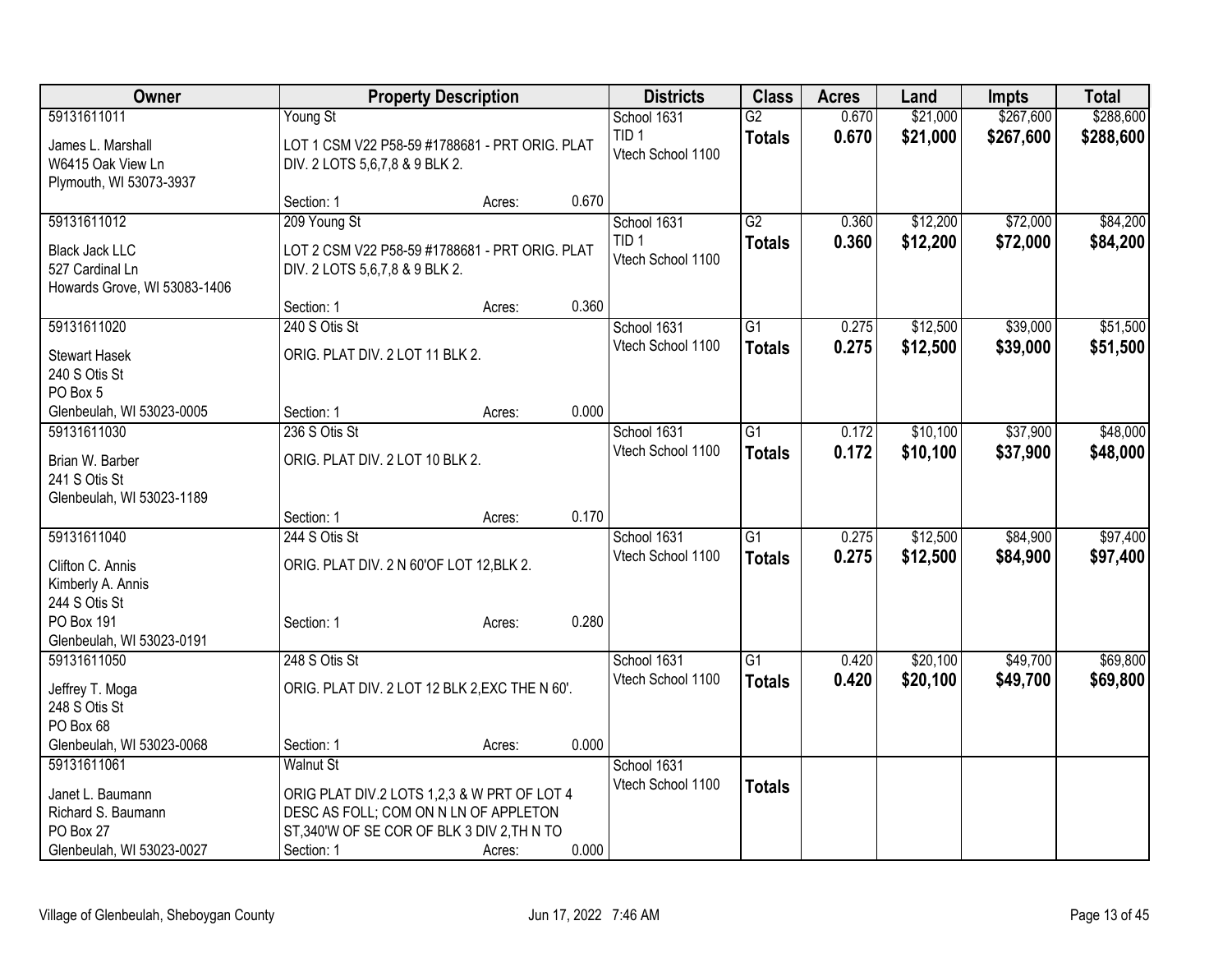| Owner                                   |                                                   | <b>Property Description</b> |       | <b>Districts</b>  | <b>Class</b>    | <b>Acres</b> | Land     | <b>Impts</b> | <b>Total</b> |
|-----------------------------------------|---------------------------------------------------|-----------------------------|-------|-------------------|-----------------|--------------|----------|--------------|--------------|
| 59131611070                             | 114 W Appleton St                                 |                             |       | School 1631       | $\overline{G1}$ | 0.336        | \$17,600 | \$68,600     | \$86,200     |
| John V. Fleet                           | ORIG. PLAT DIV. 2 PRT LOTS 4 & 5 COM ON N LN      |                             |       | Vtech School 1100 | <b>Totals</b>   | 0.336        | \$17,600 | \$68,600     | \$86,200     |
| 114 W Appleton St                       | APPLETON ST 230'W OF SE COR, BLK 3, TH W 110', N  |                             |       |                   |                 |              |          |              |              |
| Glenbeulah, WI 53023-1167               | TO CEN OF MULLET RIV, SELY ALG CEN OF RIV TO A    |                             |       |                   |                 |              |          |              |              |
|                                         | Section: 1                                        | Acres:                      | 0.000 |                   |                 |              |          |              |              |
| 59131611080                             | 108 W Appleton St                                 |                             |       | School 1631       | $\overline{G1}$ | 0.303        | \$16,600 | \$68,100     | \$84,700     |
|                                         |                                                   |                             |       | Vtech School 1100 | <b>Totals</b>   | 0.303        | \$16,600 | \$68,100     | \$84,700     |
| Jose V. Rincon-Tavera                   | ORIG. PLAT DIV. 2 PRT LOT 5 COM ON N LN           |                             |       |                   |                 |              |          |              |              |
| 2405 N 38th St                          | APPLETON ST 120'W OF SE COR BLK 3, TH W 110', N   |                             |       |                   |                 |              |          |              |              |
| Sheboygan, WI 53083-3522                | TO CEN OF MULLET RIV, SELY ALG CEN OF RIV TO A    |                             |       |                   |                 |              |          |              |              |
|                                         | Section: 1                                        | Acres:                      | 0.000 |                   |                 |              |          |              |              |
| 59131611090                             | 236 S Swift St                                    |                             |       | School 1631       | $\overline{G1}$ | 0.311        | \$16,800 | \$98,700     | \$115,500    |
| Tony M. Kostka                          | ORIG. PLAT DIV. 2 E 120' OF LOT 5 BLK 3, EXC FOR  |                             |       | Vtech School 1100 | <b>Totals</b>   | 0.311        | \$16,800 | \$98,700     | \$115,500    |
| Katherine A. Kostka                     | HWY CONV REC IN V 1970 P 241,#1631537.            |                             |       |                   |                 |              |          |              |              |
| 236 S Swift St                          |                                                   |                             |       |                   |                 |              |          |              |              |
| PO Box 71                               | Section: 1                                        | Acres:                      | 0.000 |                   |                 |              |          |              |              |
| Glenbeulah, WI 53023-0071               |                                                   |                             |       |                   |                 |              |          |              |              |
| 59131611100                             | 119 Young St                                      |                             |       | School 1631       | $\overline{G1}$ | 0.517        | \$17,700 | \$86,800     | \$104,500    |
|                                         |                                                   |                             |       | Vtech School 1100 | <b>Totals</b>   | 0.517        | \$17,700 | \$86,800     | \$104,500    |
| Lenora D. Schuette                      | ORIG. PLAT DIV. 2 E1/2 OF LOT 2 & ALL OF LOT 3    |                             |       |                   |                 |              |          |              |              |
| <b>PO Box 174</b>                       | BLK 4.                                            |                             |       |                   |                 |              |          |              |              |
| Glenbeulah, WI 53023-0174               |                                                   |                             |       |                   |                 |              |          |              |              |
|                                         | Section: 1                                        | Acres:                      | 0.000 |                   |                 |              |          |              |              |
| 59131611110                             | 123 Young St                                      |                             |       | School 1631       | G1              | 0.275        | \$12,500 | \$62,600     | \$75,100     |
| Carol J. Mooney                         | ORIG. PLAT DIV. 2 LOT 1 & THE W1/2 OF LOT 2 BLK 4 |                             |       | Vtech School 1100 | <b>Totals</b>   | 0.275        | \$12,500 | \$62,600     | \$75,100     |
| 123 W Young St                          |                                                   |                             |       |                   |                 |              |          |              |              |
| PO Box 44                               |                                                   |                             |       |                   |                 |              |          |              |              |
| Glenbeulah, WI 53023-0044               | Section: 1                                        | Acres:                      | 0.000 |                   |                 |              |          |              |              |
| 59131611120                             | 111 Young St                                      |                             |       | School 1631       | $\overline{G1}$ | 0.413        | \$15,500 | \$149,500    | \$165,000    |
|                                         | ORIG. PLAT DIV. 2 LOTS 4 & 5 BLK 4.               |                             |       | Vtech School 1100 | <b>Totals</b>   | 0.413        | \$15,500 | \$149,500    | \$165,000    |
| Mary Kay Whyte                          |                                                   |                             |       |                   |                 |              |          |              |              |
| 111 W Young St                          |                                                   |                             |       |                   |                 |              |          |              |              |
| PO Box 234<br>Glenbeulah, WI 53023-0234 | Section: 1                                        |                             | 0.000 |                   |                 |              |          |              |              |
|                                         | 204 S Swift St                                    | Acres:                      |       |                   | $\overline{G1}$ | 0.379        | \$14,700 | \$89,200     | \$103,900    |
| 59131611130                             |                                                   |                             |       | School 1631       |                 |              |          |              |              |
| Karl A. Pfeifer                         | ORIG. PLAT DIV. 2 LOTS 6 & 7 BLK 4.               |                             |       | Vtech School 1100 | <b>Totals</b>   | 0.379        | \$14,700 | \$89,200     | \$103,900    |
| 204 S Swift St                          |                                                   |                             |       |                   |                 |              |          |              |              |
| PO Box 55                               |                                                   |                             |       |                   |                 |              |          |              |              |
| Glenbeulah, WI 53023-0055               | Section: 1                                        | Acres:                      | 0.000 |                   |                 |              |          |              |              |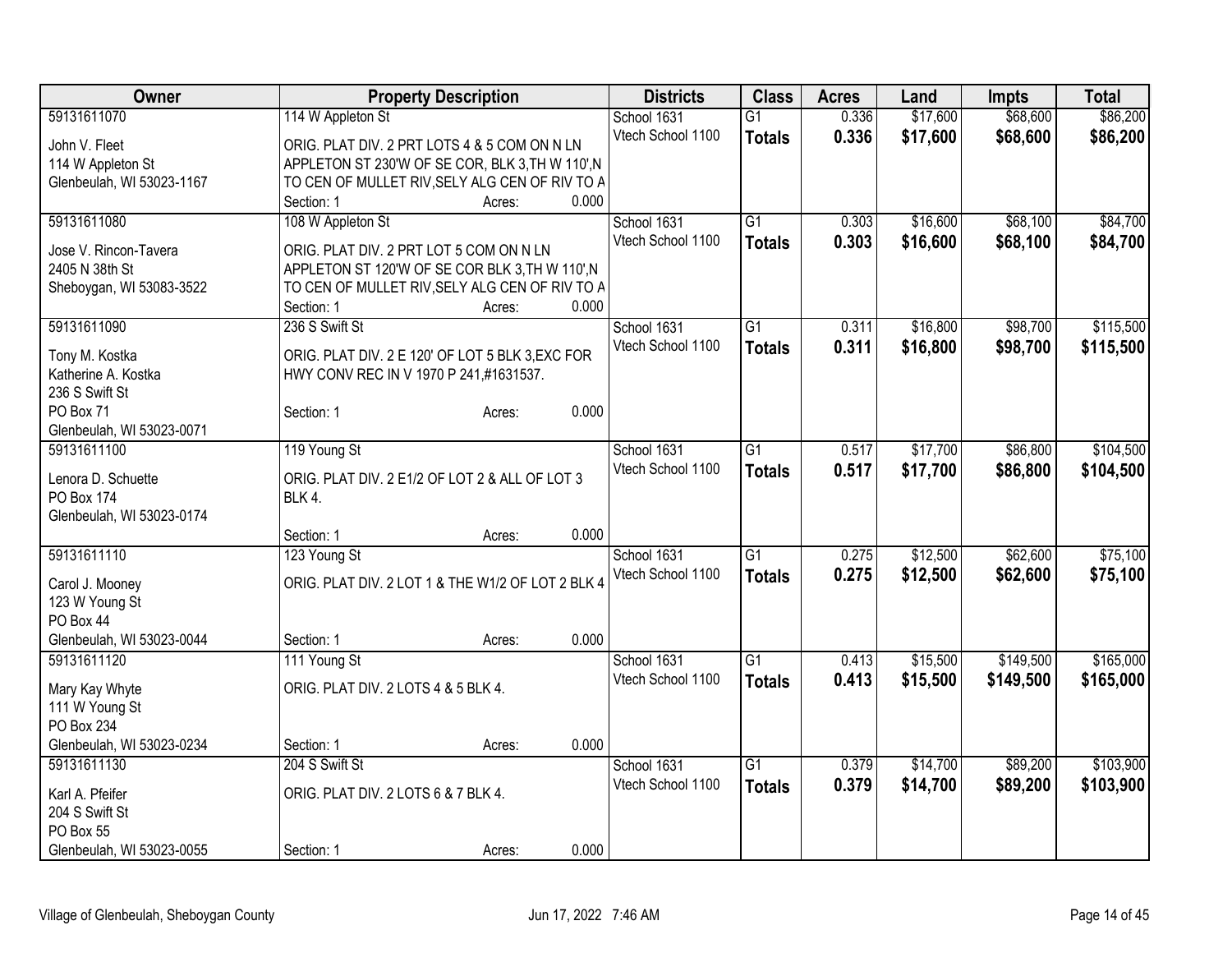| 59131611140<br>230 S Swift St<br>\$38,500<br>\$122,000<br>$\overline{G1}$<br>School 1631<br>1.399<br>1.399<br>\$38,500<br>\$122,000<br>Vtech School 1100<br><b>Totals</b><br>ORIG. PLAT DIV. 2 LOTS 8-9-10 & 11 BLK 4, EXC FOR<br>Terry M. Rentmeester<br>HWY CONV REC IN #1642658.<br>Jacquelin L. Rentmeester<br>230 S Swift St | \$160,500 |
|-----------------------------------------------------------------------------------------------------------------------------------------------------------------------------------------------------------------------------------------------------------------------------------------------------------------------------------|-----------|
|                                                                                                                                                                                                                                                                                                                                   | \$160,500 |
|                                                                                                                                                                                                                                                                                                                                   |           |
|                                                                                                                                                                                                                                                                                                                                   |           |
|                                                                                                                                                                                                                                                                                                                                   |           |
| 0.000<br>PO Box 176<br>Section: 1<br>Acres:                                                                                                                                                                                                                                                                                       |           |
| Glenbeulah, WI 53023-0176                                                                                                                                                                                                                                                                                                         |           |
| \$33,100<br>\$138,500<br>59131611150<br>249 S Otis St<br>G1<br>School 1631<br>0.851                                                                                                                                                                                                                                               | \$171,600 |
| 0.851<br>\$33,100<br>\$138,500<br>Vtech School 1100<br><b>Totals</b><br>ORIG. PLAT DIV. 2 LOTS 12 & 13 BLK 4 EXC THE N 20<br>Brian L. Schwind                                                                                                                                                                                     | \$171,600 |
| OF SD LOT 13.<br>Suzanne L. Reinke                                                                                                                                                                                                                                                                                                |           |
| 249 S Otis St                                                                                                                                                                                                                                                                                                                     |           |
| 0.000<br>Glenbeulah, WI 53023-1189<br>Section: 1<br>Acres:                                                                                                                                                                                                                                                                        |           |
| $\overline{G1}$<br>\$13,200<br>\$27,600<br>59131611151<br>243 S Otis St<br>School 1631<br>0.305                                                                                                                                                                                                                                   | \$40,800  |
| Vtech School 1100<br>\$13,200<br>0.305<br>\$27,600<br><b>Totals</b>                                                                                                                                                                                                                                                               | \$40,800  |
| Darlene Kruschke<br>ORIG. PLAT DIV. 2 THE N 20'OF LOT 13 & S 50'OF                                                                                                                                                                                                                                                                |           |
| 243 S Otis St<br>LOT 14, BLK 4.                                                                                                                                                                                                                                                                                                   |           |
| PO Box 41                                                                                                                                                                                                                                                                                                                         |           |
| 0.000<br>Glenbeulah, WI 53023-0041<br>Section: 1<br>Acres:                                                                                                                                                                                                                                                                        |           |
| \$109,600<br>241 S Otis St<br>$\overline{G1}$<br>0.305<br>\$13,200<br>59131611160<br>School 1631                                                                                                                                                                                                                                  | \$122,800 |
| Vtech School 1100<br>0.305<br>\$13,200<br>\$109,600<br><b>Totals</b><br>ORIG. PLAT DIV. 2 LOT 15 & THE N 10'OF LOT 14,<br>Brian Wayne Aka Bria W. Barber                                                                                                                                                                          | \$122,800 |
| BLK 4.<br>241 S Otis St                                                                                                                                                                                                                                                                                                           |           |
| Glenbeulah, WI 53023-1189                                                                                                                                                                                                                                                                                                         |           |
| 0.000<br>Section: 1<br>Acres:                                                                                                                                                                                                                                                                                                     |           |
| 133 W Main St<br>59131611170<br>$\overline{G2}$<br>\$15,000<br>\$406,300<br>School 1631<br>0.280                                                                                                                                                                                                                                  | \$421,300 |
| TID <sub>1</sub><br>0.280<br>\$15,000<br>\$406,300<br><b>Totals</b><br>ORIG. PLAT DIV. 2 LOTS 1,2,20 & 21 BLK 5.<br>Fudgienuckles LLC                                                                                                                                                                                             | \$421,300 |
| Vtech School 1100<br>133 W Main St                                                                                                                                                                                                                                                                                                |           |
| Glenbeulah, WI 53023-1185                                                                                                                                                                                                                                                                                                         |           |
| 0.280<br>Section: 1<br>Acres:                                                                                                                                                                                                                                                                                                     |           |
| 59131611180<br>$\overline{G1}$<br>\$75,200<br>School 1631<br>\$8,800<br>129 W Main St<br>0.117                                                                                                                                                                                                                                    | \$84,000  |
| TID <sub>1</sub><br>0.117<br>\$75,200<br>\$8,800<br><b>Totals</b>                                                                                                                                                                                                                                                                 | \$84,000  |
| Gary Hefter & Karen Hefter Irrevocable<br>ORIG. PLAT DIV. 2 LOT 3 BLK 5, EXC E 3'OF N 36'<br>Vtech School 1100                                                                                                                                                                                                                    |           |
| Trust<br>ALSO THE N 39'OF LOT 19 BLK 5.<br>c/o 129 W Main St                                                                                                                                                                                                                                                                      |           |
| 129 W Main St<br>0.000<br>Section: 1<br>Acres:                                                                                                                                                                                                                                                                                    |           |
| PO Box 133                                                                                                                                                                                                                                                                                                                        |           |
| Glenbeulah, WI 53023-0133                                                                                                                                                                                                                                                                                                         |           |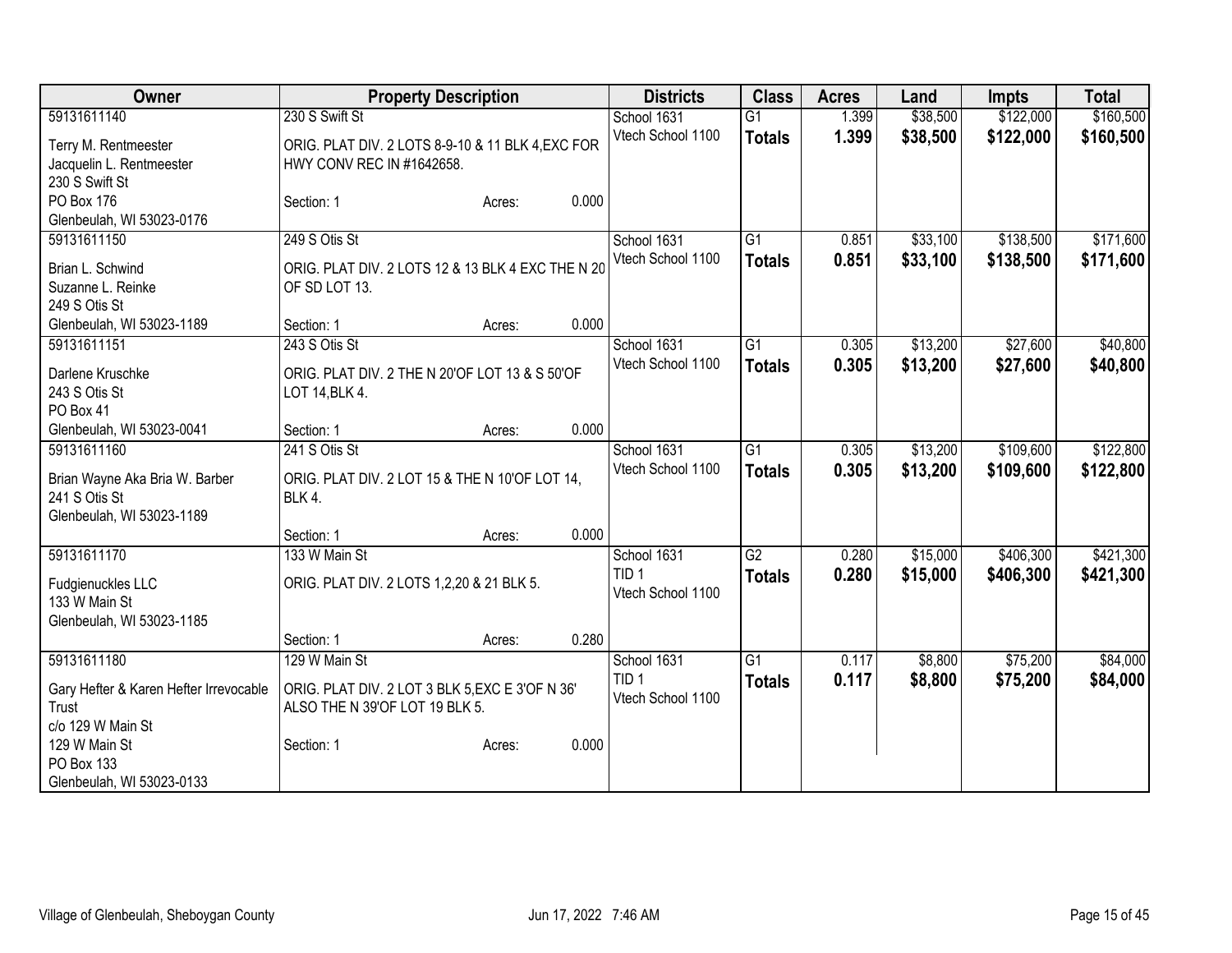| Owner                                                                                                                     | <b>Property Description</b>                                                                                                           |                 | <b>Districts</b>                                     | <b>Class</b>                     | <b>Acres</b>   | Land                 | <b>Impts</b>           | <b>Total</b>           |
|---------------------------------------------------------------------------------------------------------------------------|---------------------------------------------------------------------------------------------------------------------------------------|-----------------|------------------------------------------------------|----------------------------------|----------------|----------------------|------------------------|------------------------|
| 59131611190<br>Brian D. Schuknecht<br>125 W Main St                                                                       | 125 W Main St<br>ORIG. PLAT DIV. 2 E 3'OF N 36'LOT 3, ALL LOTS 4 &<br>5, W 15'LOT 6, W 15'LOT 17, & ALL LOT 18, BLK 5.                |                 | School 1631<br>TID <sub>1</sub><br>Vtech School 1100 | $\overline{G2}$<br><b>Totals</b> | 0.230<br>0.230 | \$8,000<br>\$8,000   | \$98,200<br>\$98,200   | \$106,200<br>\$106,200 |
| Glenbeulah, WI 53023-1185                                                                                                 | Section: 1                                                                                                                            | 0.000<br>Acres: |                                                      |                                  |                |                      |                        |                        |
| 59131611220<br>Weiss Implement Inc<br>109 W Main St<br>PO Box 98                                                          | 109 W Main St<br>ORIG PLAT DIV 2 E 10'OF LOT 6, ALL LOTS 7,8,<br>9,10,11,12,13,14,15 & 16,& THE E 35'OF LOT 17, BLK 5.                |                 | School 1631<br>TID <sub>1</sub><br>Vtech School 1100 | $\overline{G2}$<br><b>Totals</b> | 0.761<br>0.761 | \$26,500<br>\$26,500 | \$184,000<br>\$184,000 | \$210,500<br>\$210,500 |
| Glenbeulah, WI 53023-0098                                                                                                 | Section: 1                                                                                                                            | 0.000<br>Acres: |                                                      |                                  |                |                      |                        |                        |
| 59131611270<br>James M. Weiss<br>305 E Main St<br>PO Box 203                                                              | Railroad Ave<br>ORIG. PLAT DIV. 2 LOT 19 BLK 5, EXC THE N 39' OF<br>SD LOT.                                                           |                 | School 1631<br>TID <sub>1</sub><br>Vtech School 1100 | G2<br><b>Totals</b>              | 0.046<br>0.046 | \$1,000<br>\$1,000   | \$4,300<br>\$4,300     | \$5,300<br>\$5,300     |
| Glenbeulah, WI 53023-0203                                                                                                 | Section: 1                                                                                                                            | 0.000<br>Acres: |                                                      |                                  |                |                      |                        |                        |
| 59131611280<br>Rustys Oil & Tire Service LLC<br>W8197 County Rd C<br>Glenbeulah, WI 53023-1233                            | 101 E Main St<br>ORIG. PLAT DIV. 2 THE W 37.5' OF THE N 64' OF<br>LOTS 1 AND 2 BLK 6.                                                 |                 | School 1631<br>TID <sub>1</sub><br>Vtech School 1100 | $\overline{G2}$<br><b>Totals</b> | 0.060<br>0.060 | \$5,000<br>\$5,000   | \$22,200<br>\$22,200   | \$27,200<br>\$27,200   |
|                                                                                                                           | Section: 1                                                                                                                            | 0.060<br>Acres: |                                                      |                                  |                |                      |                        |                        |
| 59131611290<br>Elkhart Endeavors, LLC<br>Attn: Deborah Blain<br>702 Lakeshore Dr                                          | 105 E Main St<br>ORIG. PLAT DIV. 2 N64'OF LOTS 1,2,3 & 4, BLK 6, & W<br>5'OF N 64'OF LOT 5, BLK 6 EXC THE W 37.5'THEREOF              |                 | School 1631<br>TID <sub>1</sub><br>Vtech School 1100 | $\overline{G2}$<br><b>Totals</b> | 0.099<br>0.099 | \$8,500<br>\$8,500   | \$80,800<br>\$80,800   | \$89,300<br>\$89,300   |
| Elkhart Lake, WI 53020-1908                                                                                               | Section: 1                                                                                                                            | 0.000<br>Acres: |                                                      |                                  |                |                      |                        |                        |
| 59131611300<br>Daniel Blanke et al<br>W8197 County Rd C<br>Glenbeulah, WI 53023-1233                                      | S Swift St<br>ORIG. PLAT DIV. 2 S 66'OF LOTS 1,2,3,4 & THE S<br>66'OF THE W 5'OF LOT 5, BLK 6.                                        |                 | School 1631<br>TID <sub>1</sub><br>Vtech School 1100 | G2<br><b>Totals</b>              | 0.160<br>0.160 | \$8,000<br>\$8,000   | $\overline{50}$<br>\$0 | \$8,000<br>\$8,000     |
|                                                                                                                           | Section: 1                                                                                                                            | 0.160<br>Acres: |                                                      |                                  |                |                      |                        |                        |
| 59131611310<br>Andrew Schillingowski<br>Amanda Schillingowski<br>117 E Main St<br>PO Box 131<br>Glenbeulah, WI 53023-0131 | 117 E Main St<br>ORIG. PLAT DIV. 2 ALL OF LOTS 5,6,7,8 & 9, W1/2 OF<br>LOT 20,& ALL LOT 21, BLK 6 EXC THE W 5'SD LOT 5.<br>Section: 1 | 0.530<br>Acres: | School 1631<br>Vtech School 1100                     | G1<br><b>Totals</b>              | 0.438<br>0.438 | \$16,000<br>\$16,000 | \$110,500<br>\$110,500 | \$126,500<br>\$126,500 |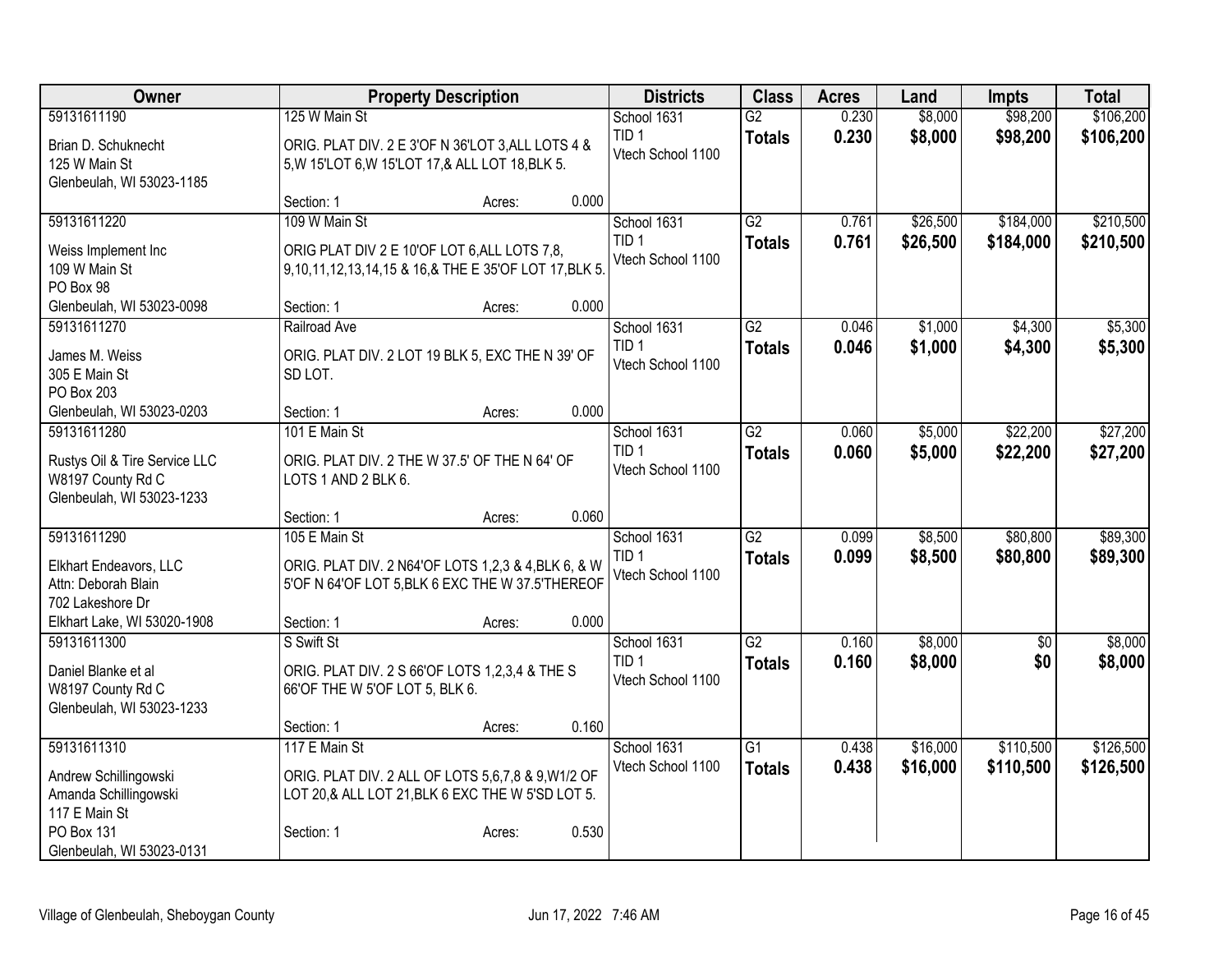| Owner                            |                                                   | <b>Property Description</b> |       |                   | <b>Class</b>    | <b>Acres</b> | Land            | <b>Impts</b>    | <b>Total</b>    |
|----------------------------------|---------------------------------------------------|-----------------------------|-------|-------------------|-----------------|--------------|-----------------|-----------------|-----------------|
| 59131611320                      | 123 E Main St                                     |                             |       | School 1631       | G1              | 0.445        | \$16,200        | \$89,300        | \$105,500       |
| Tina M. Metz                     | ORIG. PLAT DIV. 2 LOTS 10,11,12 & 13, W1/2 OF LOT |                             |       | Vtech School 1100 | <b>Totals</b>   | 0.445        | \$16,200        | \$89,300        | \$105,500       |
| Stephen V. Metz                  | 18, ALL OF LOT 19 & E1/2 OF LOT 20 BLK 6.         |                             |       |                   |                 |              |                 |                 |                 |
| 123 E Main St                    |                                                   |                             |       |                   |                 |              |                 |                 |                 |
| Glenbeulah, WI 53023-1179        | Section: 1                                        | Acres:                      | 0.000 |                   |                 |              |                 |                 |                 |
| 59131611330                      | 129 E Main St                                     |                             |       | School 1631       | $\overline{G1}$ | 0.538        | \$18,100        | \$115,100       | \$133,200       |
| Barbara J. Schaefer              | ORIG. PLAT DIV. 2 LOTS 14,15,16,17 & E1/2 OF LOT  |                             |       | Vtech School 1100 | <b>Totals</b>   | 0.538        | \$18,100        | \$115,100       | \$133,200       |
| 129 E Main St                    | 18 BLK 6 & INC W1/2 OF ADJ VACATED DILLINGHAM     |                             |       |                   |                 |              |                 |                 |                 |
| PO Box 51                        | ST; AND ALSO N1/2 E 105' VACATED RAILROAD AVE.    |                             |       |                   |                 |              |                 |                 |                 |
| Glenbeulah, WI 53023-0051        | Section: 1                                        | Acres:                      | 0.538 |                   |                 |              |                 |                 |                 |
| 59131611340                      | 110 Railroad Ave                                  |                             |       | School 1631       | $\overline{G2}$ | 0.150        | \$10,000        | \$70,000        | \$80,000        |
|                                  |                                                   |                             |       | TID <sub>1</sub>  | <b>Totals</b>   | 0.150        | \$10,000        | \$70,000        | \$80,000        |
| For-All Storage LLC              | ORIG. PLAT DIV. 2 LOTS 22 & 23 BLK 6.             |                             |       | Vtech School 1100 |                 |              |                 |                 |                 |
| N5483 County Rd S                |                                                   |                             |       |                   |                 |              |                 |                 |                 |
| Plymouth, WI 53073-3852          |                                                   |                             |       |                   |                 |              |                 |                 |                 |
|                                  | Section: 1                                        | Acres:                      | 0.150 |                   |                 |              |                 |                 |                 |
| 59131611350                      | 102 Railroad Ave                                  |                             |       | School 1631       | $\overline{G2}$ | 0.073        | \$5,000         | \$18,000        | \$23,000        |
| Daniel R. Blanke                 | ORIG. PLAT DIV. 2 LOT 24 BLK 6.                   |                             |       | TID <sub>1</sub>  | <b>Totals</b>   | 0.073        | \$5,000         | \$18,000        | \$23,000        |
| N8203 Snake Rd                   |                                                   |                             |       | Vtech School 1100 |                 |              |                 |                 |                 |
| Elkhart Lake, WI 53020-2010      |                                                   |                             |       |                   |                 |              |                 |                 |                 |
|                                  | Section: 1                                        | Acres:                      | 0.000 |                   |                 |              |                 |                 |                 |
| 59131611360                      | 201 S Swift St                                    |                             |       | School 1631       | $\overline{G1}$ | 1.210        | \$45,600        | \$75,900        | \$121,500       |
|                                  |                                                   |                             |       | Vtech School 1100 | <b>Totals</b>   | 1.210        | \$45,600        | \$75,900        | \$121,500       |
| Ralph M. Bubb                    | ORIG. PLAT DIV. 2 LOTS 1,2,3,4,5 & 6 BLK 7.       |                             |       |                   |                 |              |                 |                 |                 |
| Brenda M. Bubb<br>201 S Swift St |                                                   |                             |       |                   |                 |              |                 |                 |                 |
| PO Box 192                       | Section: 1                                        |                             | 0.000 |                   |                 |              |                 |                 |                 |
| Glenbeulah, WI 53023-0192        |                                                   | Acres:                      |       |                   |                 |              |                 |                 |                 |
| 59131611361                      | N/a                                               |                             |       | School 1631       | $\overline{X4}$ | 0.000        | $\overline{50}$ | $\overline{50}$ | $\overline{30}$ |
|                                  |                                                   |                             |       | Vtech School 1100 | <b>Totals</b>   | 0.000        | \$0             | \$0             | \$0             |
| Village of Glenbeulah            | ORIG.PLAT DIV.2 LOTS 7 & 8 BLK 7.                 |                             |       |                   |                 |              |                 |                 |                 |
| PO Box 128                       |                                                   |                             |       |                   |                 |              |                 |                 |                 |
| Glenbeulah, WI 53023-0128        |                                                   |                             |       |                   |                 |              |                 |                 |                 |
|                                  | Section: 1                                        | Acres:                      | 0.000 |                   |                 |              |                 |                 |                 |
| 59131611370                      | 229 S Swift St                                    |                             |       | School 1631       | $\overline{G1}$ | 0.759        | \$34,800        | \$60,300        | \$95,100        |
| Michael R. Mintner               | ORIG. PLAT DIV. 2 LOTS 9 & 10 BLK 7, EXC FOR HWY  |                             |       | Vtech School 1100 | <b>Totals</b>   | 0.759        | \$34,800        | \$60,300        | \$95,100        |
| Linda S. Mintner                 | CONV REC IN V 1910 P 807,#1618167.                |                             |       |                   |                 |              |                 |                 |                 |
| W145 S7845 Durham Dr             |                                                   |                             |       |                   |                 |              |                 |                 |                 |
| Muskego, WI 53150-3807           | Section: 1                                        | Acres:                      | 0.000 |                   |                 |              |                 |                 |                 |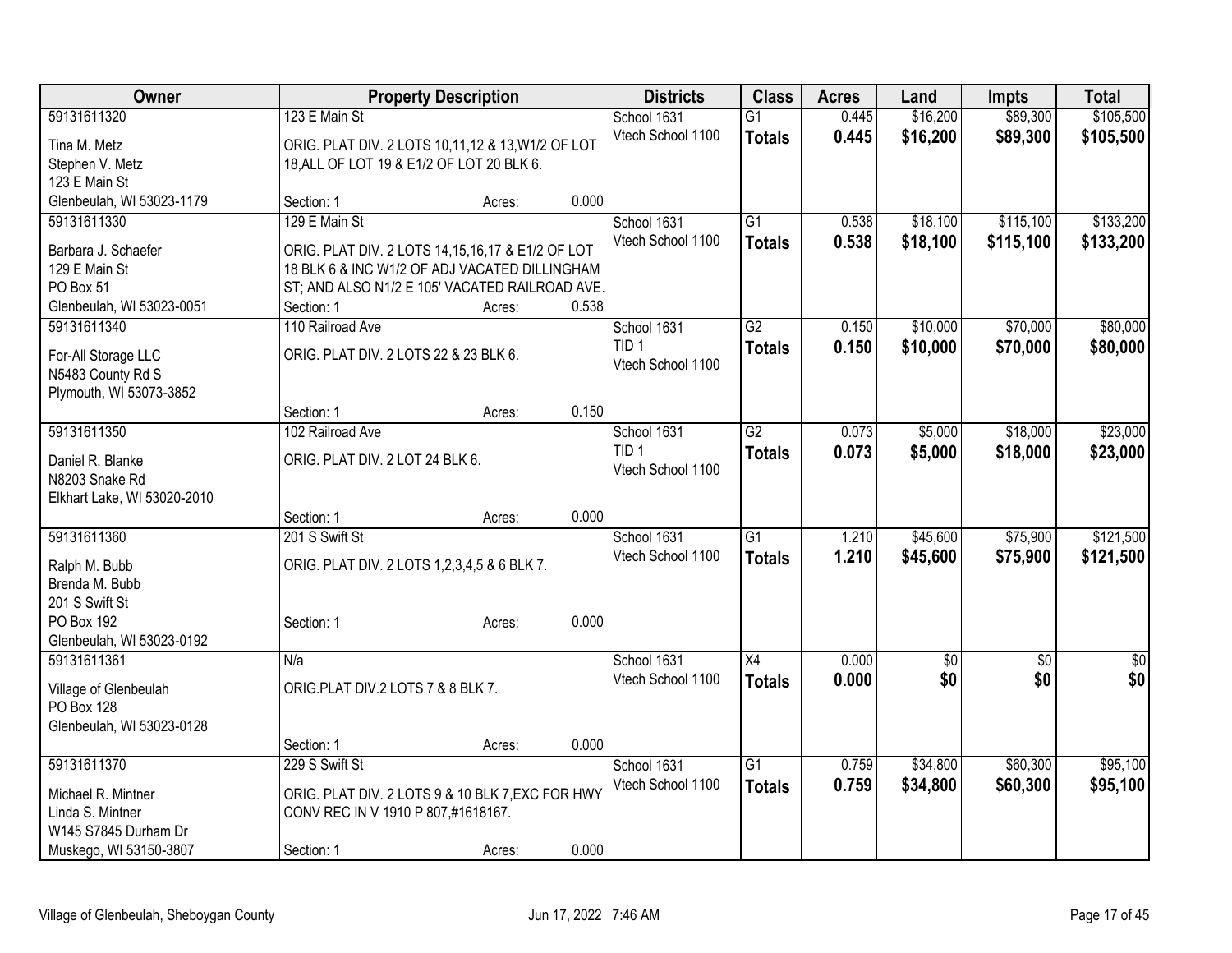| Owner                              | <b>Property Description</b>                       |        |       | <b>Districts</b>  | <b>Class</b>    | <b>Acres</b> | Land     | <b>Impts</b>    | <b>Total</b> |
|------------------------------------|---------------------------------------------------|--------|-------|-------------------|-----------------|--------------|----------|-----------------|--------------|
| 59131611380                        | E Appleton St                                     |        |       | School 1631       | $\overline{G1}$ | 0.279        | \$9,600  | $\overline{50}$ | \$9,600      |
| Ronald C. Keller                   | ORIG. PLAT DIV. 2 LOT 1, BLK 8, EXC THE E 80'     |        |       | Vtech School 1100 | <b>Totals</b>   | 0.279        | \$9,600  | \$0             | \$9,600      |
| Eunice K. Keller                   | THEREOF, & ALSO EXC FOR HWY CONV REC IN V         |        |       |                   |                 |              |          |                 |              |
| 106 E Appleton St                  | 1910 P 808,#1618168.                              |        |       |                   |                 |              |          |                 |              |
| PO Box 91                          | Section: 1                                        | Acres: | 0.000 |                   |                 |              |          |                 |              |
| Glenbeulah, WI 53023-0091          |                                                   |        |       |                   |                 |              |          |                 |              |
| 59131611390                        | 106 E Appleton St                                 |        |       | School 1631       | $\overline{G1}$ | 0.442        | \$23,900 | \$107,500       | \$131,400    |
|                                    |                                                   |        |       | Vtech School 1100 | <b>Totals</b>   | 0.442        | \$23,900 | \$107,500       | \$131,400    |
| Ronald C. Keller                   | ORIG. PLAT DIV. 2 THE E 80' OF LOT 1 & THE W 10'  |        |       |                   |                 |              |          |                 |              |
| Eunice Keller                      | OF LOTS 2 & 3 BLK 8.                              |        |       |                   |                 |              |          |                 |              |
| 106 E Appleton St<br>PO Box 91     |                                                   |        | 0.000 |                   |                 |              |          |                 |              |
| Glenbeulah, WI 53023-0091          | Section: 1                                        | Acres: |       |                   |                 |              |          |                 |              |
| 59131611400                        |                                                   |        |       | School 1631       | $\overline{G1}$ | 0.569        | \$19,700 |                 | \$19,700     |
|                                    | E Appleton St                                     |        |       | Vtech School 1100 |                 |              |          | $\sqrt[6]{}$    |              |
| Ronald C. Keller                   | ORIG. PLAT DIV. 2 THE E 90'OF W 100'OF LOTS 2 & 3 |        |       |                   | <b>Totals</b>   | 0.569        | \$19,700 | \$0             | \$19,700     |
| Eunice K. Keller                   | <b>BLK 8.</b>                                     |        |       |                   |                 |              |          |                 |              |
| 106 E Appleton St                  |                                                   |        |       |                   |                 |              |          |                 |              |
| PO Box 91                          | Section: 1                                        | Acres: | 0.000 |                   |                 |              |          |                 |              |
| Glenbeulah, WI 53023-0091          |                                                   |        |       |                   |                 |              |          |                 |              |
| 59131611410                        | 112 E Appleton St                                 |        |       | School 1631       | $\overline{G1}$ | 1.365        | \$46,100 | \$83,900        | \$130,000    |
| Keith A. Eisfeldt                  | ORIG PLAT DIV 2 E 140'OF LOTS 2 & 3 BLK 8, & PRT  |        |       | Vtech School 1100 | <b>Totals</b>   | 1.365        | \$46,100 | \$83,900        | \$130,000    |
| Ekaterina V. Eisfeldt              | DILLINGHAM ST VAC BY #1751102.                    |        |       |                   |                 |              |          |                 |              |
| 112 E Appleton St                  |                                                   |        |       |                   |                 |              |          |                 |              |
| Glenbeulah, WI 53023               | Section: 1                                        | Acres: | 0.000 |                   |                 |              |          |                 |              |
| 59131611420                        | N/a                                               |        |       | School 1631       |                 |              |          |                 |              |
|                                    |                                                   |        |       | Vtech School 1100 | <b>Totals</b>   |              |          |                 |              |
| Glenbeulah Orig Plat Division No 2 | ORIG. PLAT DIV. 2 MEMORANDUM LOT 6 BLK 9 IS       |        |       |                   |                 |              |          |                 |              |
| Na                                 | USED AS ROAD TO CEMETERY.                         |        |       |                   |                 |              |          |                 |              |
| Na, WI 99999                       |                                                   |        |       |                   |                 |              |          |                 |              |
|                                    | Section: 1                                        | Acres: | 0.410 |                   |                 |              |          |                 |              |
| 59131611431                        | 104 Walnut St                                     |        |       | School 1631       | $\overline{G1}$ | 0.413        | \$17,000 | \$66,500        | \$83,500     |
| Tod M. Hellmann                    | ORIG.PLAT DIV.2 LOTS 4 & 5 BLK 9.                 |        |       | Vtech School 1100 | <b>Totals</b>   | 0.413        | \$17,000 | \$66,500        | \$83,500     |
| 100 S Walnut St                    |                                                   |        |       |                   |                 |              |          |                 |              |
| PO Box 127                         |                                                   |        |       |                   |                 |              |          |                 |              |
| Glenbeulah, WI 53023-0127          | Section: 1                                        | Acres: | 0.000 |                   |                 |              |          |                 |              |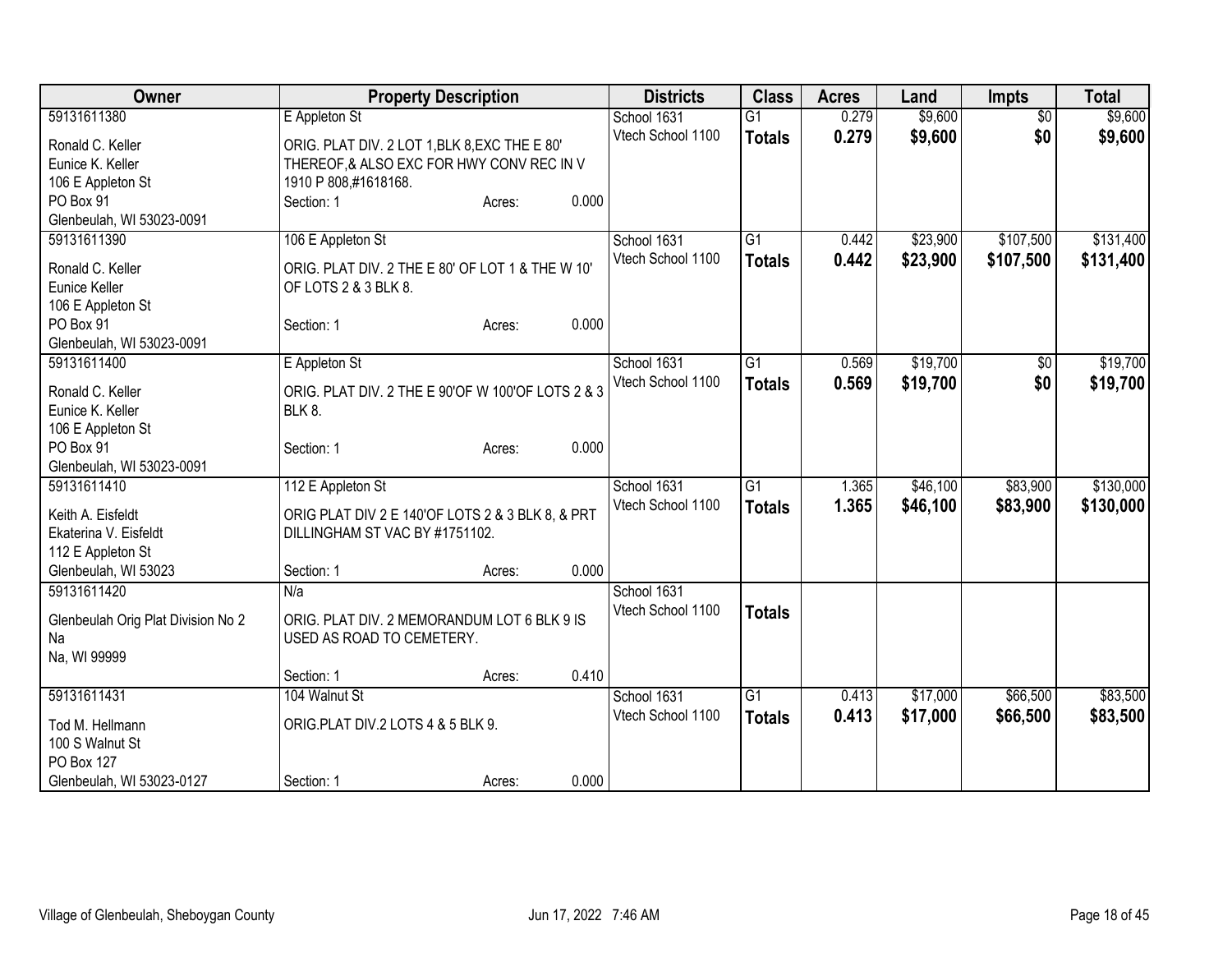| Owner                                               | <b>Property Description</b>                         |       | <b>Districts</b>  | <b>Class</b>    | <b>Acres</b> | Land     | <b>Impts</b> | <b>Total</b> |
|-----------------------------------------------------|-----------------------------------------------------|-------|-------------------|-----------------|--------------|----------|--------------|--------------|
| 59131611432                                         | 100 Walnut St                                       |       | School 1631       | $\overline{G1}$ | 7.740        | \$54,400 | \$182,500    | \$236,900    |
| Tod M. Hellmann                                     | ORIG. PLAT DIV. 2 LOTS 1,2 & 3 BLK 9, LOTS 1,2, 3 & |       | Vtech School 1100 | <b>Totals</b>   | 7.740        | \$54,400 | \$182,500    | \$236,900    |
| 100 S Walnut St                                     | W PRT OF LOT 4 DESC AS; COM ON N LN APPLETON        |       |                   |                 |              |          |              |              |
| PO Box 127                                          | ST,340' W OF SE COR BLK 3 SD PLAT, TH N TO          |       |                   |                 |              |          |              |              |
| Glenbeulah, WI 53023-0127                           | Section: 1<br>Acres:                                | 7.740 |                   |                 |              |          |              |              |
| 59131611440                                         | 119 W Appleton St                                   |       | School 1631       | G1              | 0.210        | \$11,000 | \$110,900    | \$121,900    |
|                                                     | ORIG. PLAT DIV. 2 LOT 7 BLK 9.                      |       | Vtech School 1100 | <b>Totals</b>   | 0.210        | \$11,000 | \$110,900    | \$121,900    |
| David M. Charles                                    |                                                     |       |                   |                 |              |          |              |              |
| W6613 County Line Rd<br>Elkhart Lake, WI 53020-1554 |                                                     |       |                   |                 |              |          |              |              |
|                                                     | Section: 1<br>Acres:                                | 0.210 |                   |                 |              |          |              |              |
| 59131611450                                         | 115 W Appleton St                                   |       | School 1631       | G1              | 0.207        | \$11,000 | \$92,700     | \$103,700    |
|                                                     |                                                     |       | Vtech School 1100 | <b>Totals</b>   | 0.207        | \$11,000 | \$92,700     | \$103,700    |
| Adrian D. Schneider                                 | ORIG PLAT DIV 2 LOT 8 BLK 9.                        |       |                   |                 |              |          |              |              |
| Sandra L. Schneider                                 |                                                     |       |                   |                 |              |          |              |              |
| 115 W Appleton St                                   |                                                     |       |                   |                 |              |          |              |              |
| PO Box 12<br>Glenbeulah, WI 53023-0012              | Section: 1<br>Acres:                                | 0.000 |                   |                 |              |          |              |              |
| 59131611461                                         | 111 W Appleton St                                   |       | School 1631       | $\overline{G1}$ | 0.420        | \$15,600 | \$103,000    | \$118,600    |
|                                                     |                                                     |       | Vtech School 1100 |                 | 0.420        | \$15,600 | \$103,000    | \$118,600    |
| Keith J. Warner                                     | ORIG. PLAT DIV. 2 LOT 9 BLK 9 & ALSO PRT SW SE &    |       |                   | <b>Totals</b>   |              |          |              |              |
| 111 W Appleton St                                   | PRT NW SE, SEC 1 COM AT SE COR SD LOT, TH S01       |       |                   |                 |              |          |              |              |
| PO Box 36                                           | DEG 47'36"E 159.83', S87 DEG 58'21"W 60', N01 DEG   |       |                   |                 |              |          |              |              |
| Glenbeulah, WI 53023-0036                           | Section: 1<br>Acres:                                | 0.420 |                   |                 |              |          |              |              |
| 59131611470                                         | 107 W Appleton St                                   |       | School 1631       | $\overline{G1}$ | 0.207        | \$11,000 | \$107,600    | \$118,600    |
| David D. Rockhill                                   | ORIG. PLAT DIV. 2 LOT 10 BLK 9                      |       | Vtech School 1100 | <b>Totals</b>   | 0.207        | \$11,000 | \$107,600    | \$118,600    |
| Katherine Meyer M. Rockhill                         |                                                     |       |                   |                 |              |          |              |              |
| 107 W Appleton St                                   |                                                     |       |                   |                 |              |          |              |              |
| Glenbeulah, WI 53023-1167                           | Section: 1<br>Acres:                                | 0.000 |                   |                 |              |          |              |              |
| 59131611480                                         | 103 W Appleton St                                   |       | School 1631       | $\overline{G1}$ | 0.210        | \$11,000 | \$116,300    | \$127,300    |
| Cory J. Bertram                                     | ORIG. PLAT DIV. 2 LOT 11 BLK 9,& PRT SW SE, SEC     |       | Vtech School 1100 | <b>Totals</b>   | 0.210        | \$11,000 | \$116,300    | \$127,300    |
| Michele L F. Bertram                                | 1, COM AT SW COR SD LOT 11, TH E 26'ALG S LN SD     |       |                   |                 |              |          |              |              |
| 103 W Appleton St                                   | LOT, S 4', W 26', TH N 4'TO BEG.                    |       |                   |                 |              |          |              |              |
| PO Box 2                                            | Section: 1<br>Acres:                                | 0.210 |                   |                 |              |          |              |              |
| Glenbeulah, WI 53023-0002                           |                                                     |       |                   |                 |              |          |              |              |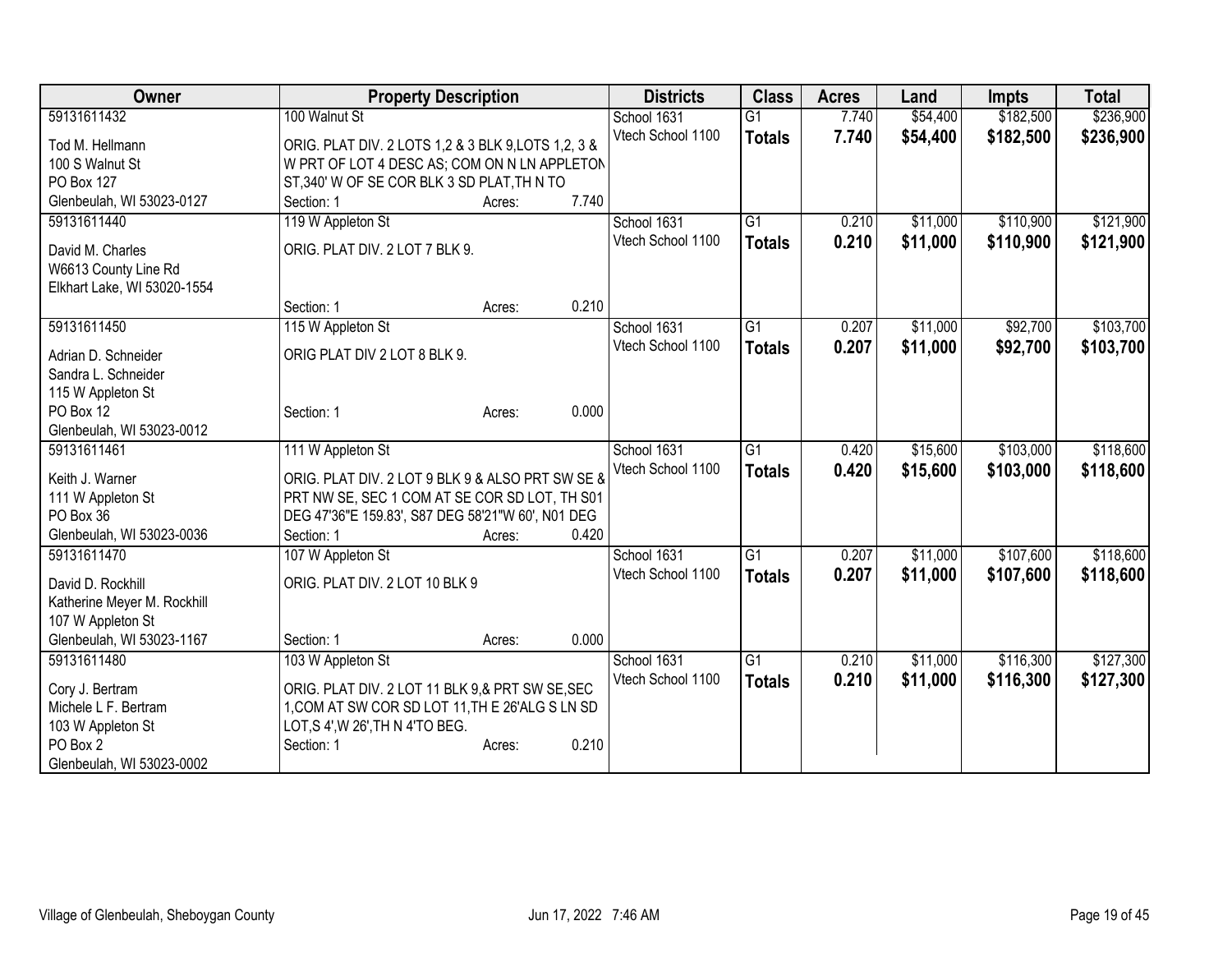| Owner                           | <b>Property Description</b>                                                                       | <b>Districts</b>  | <b>Class</b>    | <b>Acres</b> | Land     | <b>Impts</b> | <b>Total</b> |
|---------------------------------|---------------------------------------------------------------------------------------------------|-------------------|-----------------|--------------|----------|--------------|--------------|
| 59131611490                     | 101 E Appleton St                                                                                 | School 1631       | $\overline{G1}$ | 0.207        | \$11,000 | \$76,200     | \$87,200     |
| William E. Grunow               | ORIG. PLAT DIV. 2 LOT 12 BLK 9                                                                    | Vtech School 1100 | <b>Totals</b>   | 0.207        | \$11,000 | \$76,200     | \$87,200     |
| Mary A. Grunow                  |                                                                                                   |                   |                 |              |          |              |              |
| 101 E Appleton St               |                                                                                                   |                   |                 |              |          |              |              |
| PO Box 182                      | 0.000<br>Section: 1<br>Acres:                                                                     |                   |                 |              |          |              |              |
| Glenbeulah, WI 53023-0182       |                                                                                                   |                   |                 |              |          |              |              |
| 59131611500                     | 105 E Appleton St                                                                                 | School 1631       | $\overline{G1}$ | 0.430        | \$15,800 | \$76,000     | \$91,800     |
|                                 |                                                                                                   | Vtech School 1100 | <b>Totals</b>   | 0.430        | \$15,800 | \$76,000     | \$91,800     |
| Tracey L. Heckman               | ORIG. PLAT DIV. 2 LOT 13 BLK 9,& PRT SW SE, SEC<br>1, COM AT E1/4 COR, SD SEC, TH S88 DEG 05'34"W |                   |                 |              |          |              |              |
| 105 E Appleton St<br>PO Box 241 |                                                                                                   |                   |                 |              |          |              |              |
| Glenbeulah, WI 53023-0241       | 1627.28', S01 DEG 50'25"E 1319.49'TO SE COR OF LOT<br>0.430<br>Section: 1                         |                   |                 |              |          |              |              |
| 59131611510                     | Acres:                                                                                            |                   | G1              |              |          | \$129,500    | \$143,500    |
|                                 | 203 E Appleton St                                                                                 | School 1631       |                 | 0.344        | \$14,000 |              |              |
| Nicole M. Fox                   | ORIG. PLAT DIV. 2 LOT 14, EXC THE W 20' OF SD                                                     | Vtech School 1100 | <b>Totals</b>   | 0.344        | \$14,000 | \$129,500    | \$143,500    |
| 203 E Appleton St               | LOT,& ALL OF LOT 15 BLK 9, & ALSO PRT SW SE, SEC                                                  |                   |                 |              |          |              |              |
| Glenbeulah, WI 53023-1166       | 1, COM ON N LN SD 1/4 AT SE COR LOT 15 BLK                                                        |                   |                 |              |          |              |              |
|                                 | 0.000<br>Section: 1<br>Acres:                                                                     |                   |                 |              |          |              |              |
| 59131611520                     | 207 E Appleton St                                                                                 | School 1631       | $\overline{G1}$ | 0.413        | \$15,500 | \$118,700    | \$134,200    |
| Lee A. Aderman                  | ORIG. PLAT DIV. 2 LOTS 16 & 17 BLK 9.                                                             | Vtech School 1100 | <b>Totals</b>   | 0.413        | \$15,500 | \$118,700    | \$134,200    |
| Jacquelyn L. Aderman            |                                                                                                   |                   |                 |              |          |              |              |
| 207 E Appleton St               |                                                                                                   |                   |                 |              |          |              |              |
| PO Box 261                      | 0.000<br>Section: 1<br>Acres:                                                                     |                   |                 |              |          |              |              |
| Glenbeulah, WI 53023-0261       |                                                                                                   |                   |                 |              |          |              |              |
| 59131611530                     | 211 E Appleton St                                                                                 | School 1631       | $\overline{G1}$ | 0.344        | \$14,000 | \$66,600     | \$80,600     |
|                                 |                                                                                                   | Vtech School 1100 | <b>Totals</b>   | 0.344        | \$14,000 | \$66,600     | \$80,600     |
| Keith C. Lapalme Sr             | ORIG PLAT DIV 2 LOT 18 & W PRT LOT 19 LYING W                                                     |                   |                 |              |          |              |              |
| Doris A. Lapalme                | OF W LN DILLINGHAM ST, BLK 9.                                                                     |                   |                 |              |          |              |              |
| 211 E Appleton St               |                                                                                                   |                   |                 |              |          |              |              |
| PO Box 222                      | 0.000<br>Section: 1<br>Acres:                                                                     |                   |                 |              |          |              |              |
| Glenbeulah, WI 53023-0222       |                                                                                                   |                   |                 |              |          |              |              |
| 59131611540                     | 203A Scott St                                                                                     | School 1631       | $\overline{G1}$ | 1.033        | \$75,800 | \$144,100    | \$219,900    |
| Gregory J. Voskuil              | ORIG. PLAT DIV. 2 E PRT LOT 20 LYING E OF E LN                                                    | Vtech School 1100 | <b>Totals</b>   | 1.033        | \$75,800 | \$144,100    | \$219,900    |
| Catherin P. Voskuil             | DILLINGHAM ST, & ALL LOTS 21, 22 & 23, BLK 9.                                                     |                   |                 |              |          |              |              |
| 203 S Scott St                  |                                                                                                   |                   |                 |              |          |              |              |
| PO Box 95                       | 0.000<br>Section: 1<br>Acres:                                                                     |                   |                 |              |          |              |              |
| Glenbeulah, WI 53023-0095       |                                                                                                   |                   |                 |              |          |              |              |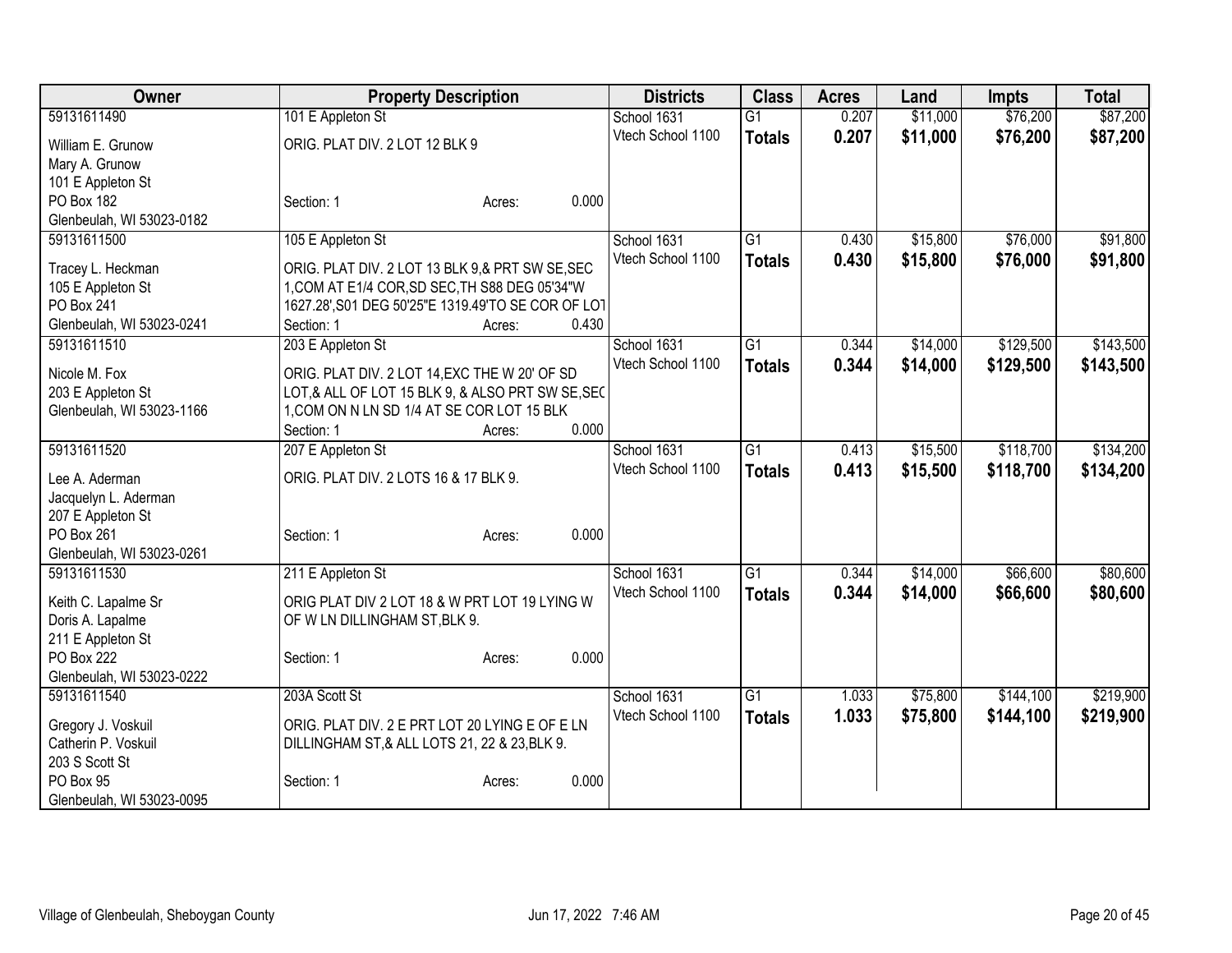| Owner                                      | <b>Property Description</b>                                                          |        | <b>Districts</b>  | <b>Class</b>    | <b>Acres</b> | Land      | <b>Impts</b> | <b>Total</b> |
|--------------------------------------------|--------------------------------------------------------------------------------------|--------|-------------------|-----------------|--------------|-----------|--------------|--------------|
| 59131611550                                | 220 E Appleton St                                                                    |        | School 1631       | $\overline{G1}$ | 2.763        | \$142,900 | \$486,700    | \$629,600    |
| Moriarity, Gerald J & Patricia J Moriarity | ORIG. PLAT DIV. 2 LOTS 1 & 2 BLK 10, & PRT                                           |        | Vtech School 1100 | <b>Totals</b>   | 2.763        | \$142,900 | \$486,700    | \$629,600    |
| Trust et al                                | DILLINGHAM ST VAC BY #1751102                                                        |        |                   |                 |              |           |              |              |
| PO Box 58                                  |                                                                                      |        |                   |                 |              |           |              |              |
| Glenbeulah, WI 53023-0058                  | Section: 1                                                                           | Acres: | 0.000             |                 |              |           |              |              |
| 59131611560                                | 207 E Main St                                                                        |        | School 1631       | $\overline{G1}$ | 0.390        | \$15,000  | \$87,000     | \$102,000    |
|                                            |                                                                                      |        | Vtech School 1100 | <b>Totals</b>   | 0.390        | \$15,000  | \$87,000     | \$102,000    |
| Anthony L. Scott                           | ORIG. PLAT DIV. 2 LOTS 1,2 & 3,& W1/2 OF LOT 19,&                                    |        |                   |                 |              |           |              |              |
| Karey A. Scott<br>W4964 Garton Rd          | ALL OF LOT 20 BLK 11 & INC E1/2 OF ADJ VAC<br>DILLING- HAM ST,& INCL N1/2 OF ADJ VAC |        |                   |                 |              |           |              |              |
| Plymouth, WI 53073-2845                    | Section: 1                                                                           | Acres: | 0.000             |                 |              |           |              |              |
| 59131611570                                | 213 E Main St                                                                        |        | School 1631       | G1              | 0.225        | \$11,400  | \$58,100     | \$69,500     |
|                                            |                                                                                      |        | Vtech School 1100 |                 | 0.225        | \$11,400  | \$58,100     |              |
| Jacob C. Hoogstra                          | ORIG. PLAT DIV. 2 LOTS 4 & 5, W1/2 LOT 18, E1/2 LOT                                  |        |                   | <b>Totals</b>   |              |           |              | \$69,500     |
| c/o Po Box 33                              | 19, BLK 11 & INCL N1/2 ADJ VAC RAILROAD AVE.                                         |        |                   |                 |              |           |              |              |
| 213 E Main St                              |                                                                                      |        |                   |                 |              |           |              |              |
| Glenbeulah, WI 53023-1181                  | Section: 1                                                                           | Acres: | 0.000             |                 |              |           |              |              |
| 59131611580                                | 217 E Main St                                                                        |        | School 1631       | $\overline{G1}$ | 0.483        | \$17,000  | \$118,400    | \$135,400    |
| James S. Hubble                            | ORIG. PLAT DIV. 2 LOTS 6,7,8,9,16 & 17,& E1/2 LOT                                    |        | Vtech School 1100 | <b>Totals</b>   | 0.483        | \$17,000  | \$118,400    | \$135,400    |
| 217 E Main St                              | 18, BLK 11 & INCL N1/2 ADJ VAC RAILROAD AVE.                                         |        |                   |                 |              |           |              |              |
| PO Box 142                                 |                                                                                      |        |                   |                 |              |           |              |              |
| Glenbeulah, WI 53023-0142                  | Section: 1                                                                           | Acres: | 0.000             |                 |              |           |              |              |
| 59131611590                                | 225 E Main St                                                                        |        | School 1631       | $\overline{G1}$ | 0.407        | \$15,400  | \$99,700     | \$115,100    |
|                                            |                                                                                      |        | Vtech School 1100 | <b>Totals</b>   | 0.407        | \$15,400  | \$99,700     | \$115,100    |
| James J. Jacobson                          | ORIG. PLAT DIV. 2 LOT 10 &W.40' OF LOT 11, W 40' OF                                  |        |                   |                 |              |           |              |              |
| Cary L. Jacobson                           | LOT 14 & ALL OF LOT 15 BLK 11,& INCL N1/2 OF ADJ                                     |        |                   |                 |              |           |              |              |
| N6825 Star Rd<br>Plymouth, WI 53073-3243   | VAC RAILROAD AVE.<br>Section: 1                                                      |        | 0.000             |                 |              |           |              |              |
| 59131611601                                | 233 E Main St                                                                        | Acres: | School 1631       | $\overline{G1}$ | 0.220        | \$11,300  | \$134,800    | \$146,100    |
|                                            |                                                                                      |        | Vtech School 1100 |                 | 0.220        | \$11,300  |              |              |
| Jan D. Fischer                             | ORIG. PLAT DIV. 2 LOT 2 CSM V12 P59-60 & A-28105                                     |        |                   | <b>Totals</b>   |              |           | \$134,800    | \$146,100    |
| Guy R. Fischer                             | PRT LOTS 11,12,13 & 14, BLK 11, SD SUBD & PRT VAC                                    |        |                   |                 |              |           |              |              |
| 233 E Main St                              | RAILROAD AVE, COM AT NE COR LOT 12, TH S0 DEG                                        |        |                   |                 |              |           |              |              |
| Glenbeulah, WI 53023-1181                  | Section: 1                                                                           | Acres: | 0.220             |                 |              |           |              |              |
| 59131611611                                | 303 E Main St                                                                        |        | School 1631       | $\overline{G1}$ | 0.270        | \$12,400  | \$52,700     | \$65,100     |
| James M. Weiss                             | ORIG. PLAT DIV. 2 - LOT 1 CSM V20 P40-42 #1706570                                    |        | Vtech School 1100 | <b>Totals</b>   | 0.270        | \$12,400  | \$52,700     | \$65,100     |
| Gail M. Weiss                              | - PRT BLK 12 & PRT FORMER R/W OF C&NW RR.                                            |        |                   |                 |              |           |              |              |
| 305 E Main St                              |                                                                                      |        |                   |                 |              |           |              |              |
| PO Box 203                                 | Section: 1                                                                           | Acres: | 0.270             |                 |              |           |              |              |
| Glenbeulah, WI 53023-0203                  |                                                                                      |        |                   |                 |              |           |              |              |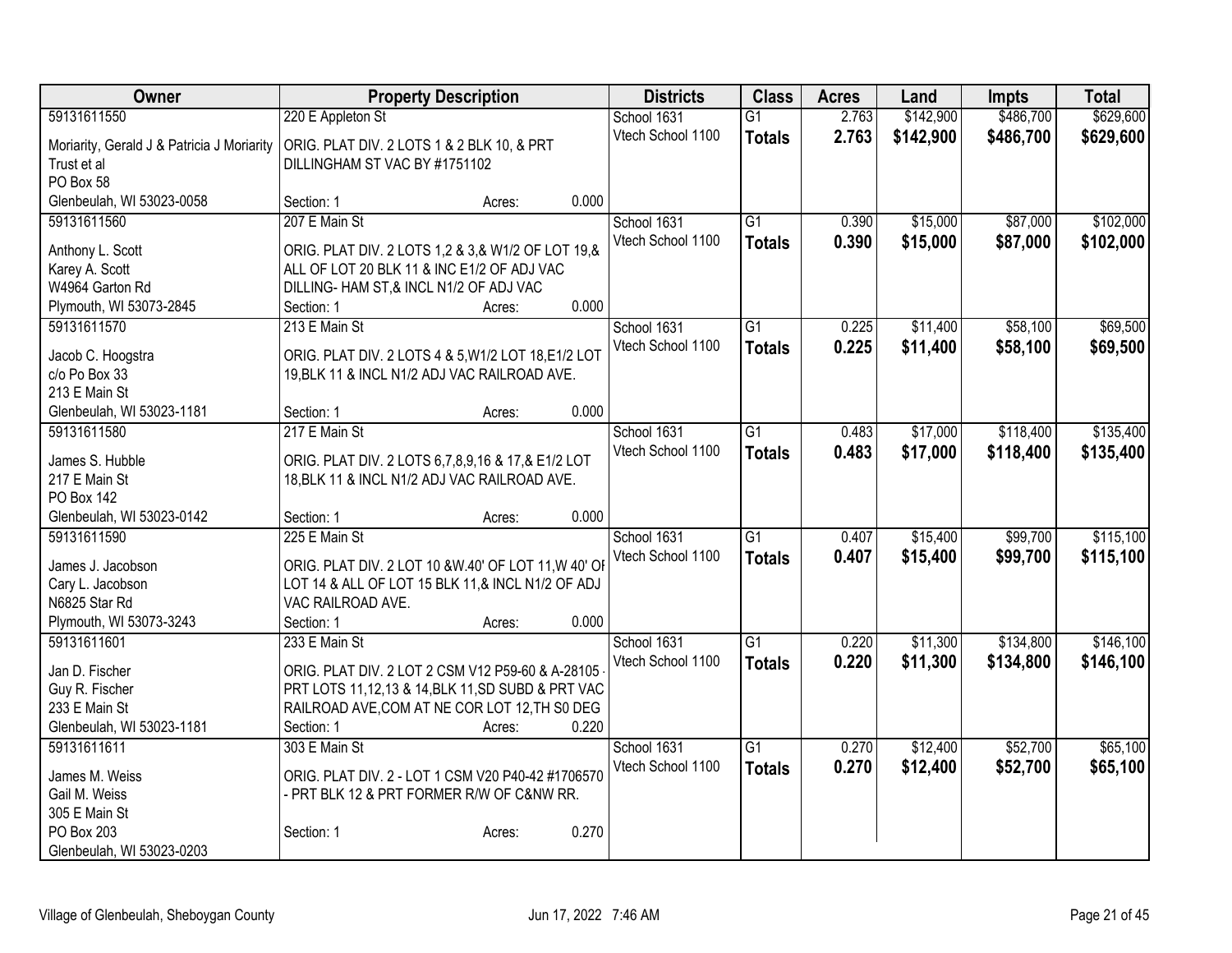| Owner                     |                                    | <b>Property Description</b>                                                                      |                                  | <b>Class</b><br><b>Acres</b><br>Land |                | <b>Impts</b>         | <b>Total</b>           |                        |
|---------------------------|------------------------------------|--------------------------------------------------------------------------------------------------|----------------------------------|--------------------------------------|----------------|----------------------|------------------------|------------------------|
| 59131611612               | 305 E Main St                      |                                                                                                  | School 1631<br>Vtech School 1100 | $\overline{G1}$<br><b>Totals</b>     | 0.360<br>0.360 | \$14,300<br>\$14,300 | \$118,400<br>\$118,400 | \$132,700<br>\$132,700 |
| James M. Weiss            |                                    | ORIG. PLAT DIV. 2 - LOT 2 CSM V20 P40-42 #1706570                                                |                                  |                                      |                |                      |                        |                        |
| Gail M. Weiss             |                                    | PRT BLK 12 & PRT FORMER R/W OF C&NW RR.                                                          |                                  |                                      |                |                      |                        |                        |
| 305 E Main St             |                                    |                                                                                                  |                                  |                                      |                |                      |                        |                        |
| PO Box 203                | Section: 1                         | 0.360<br>Acres:                                                                                  |                                  |                                      |                |                      |                        |                        |
| Glenbeulah, WI 53023-0203 |                                    |                                                                                                  |                                  |                                      |                |                      |                        |                        |
| 59131611631               | 125 S Swift St                     |                                                                                                  | School 1631                      | G2                                   | 0.760          | \$15,200             | \$75,200               | \$90,400               |
| Hillcrest Development LLC |                                    | LOT 1 CSM V27 P36 #2008002 IN ORIG PLAT DIV. 2 -                                                 | TID <sub>1</sub>                 | <b>Totals</b>                        | 0.760          | \$15,200             | \$75,200               | \$90,400               |
| c/o 124 S Swift St        | IN N1/2 SE1/4 SEC 1, T15N, R20E.   |                                                                                                  | Vtech School 1100                |                                      |                |                      |                        |                        |
| PO Box 28                 |                                    |                                                                                                  |                                  |                                      |                |                      |                        |                        |
| Glenbeulah, WI 53023-0028 | Section: 1                         | 0.760<br>Acres:                                                                                  |                                  |                                      |                |                      |                        |                        |
| 59131611632               |                                    |                                                                                                  | School 1631                      | $\overline{G2}$                      | 0.320          | \$6,400              | $\sqrt{6}$             | \$6,400                |
| Vicki J. Vande Yacht      |                                    |                                                                                                  | TID <sub>1</sub>                 | <b>Totals</b>                        | 0.320          | \$6,400              | \$0                    | \$6,400                |
| Barbara J. Schaefer       |                                    | LOT 2 CSM V27 P36 #2008002 IN ORIG. PLAT DIV. 2,<br>IN N1/2 SE1/4 SEC 1, T15N, R20E AND ALSO THE | Vtech School 1100                |                                      |                |                      |                        |                        |
| PO Box 51                 | S1/2 E 105' OF VAC RAILROAD AVE.   |                                                                                                  |                                  |                                      |                |                      |                        |                        |
| Glenbeulah, WI 53023-0051 | Section: 1                         | 0.320<br>Acres:                                                                                  |                                  |                                      |                |                      |                        |                        |
| 59131611640               | 124 S Swift St                     |                                                                                                  | School 1631                      | $\overline{G2}$                      | 2.091          | \$41,800             | \$183,000              | \$224,800              |
|                           |                                    |                                                                                                  | TID <sub>1</sub>                 | <b>Totals</b>                        | 2.091          | \$41,800             | \$183,000              | \$224,800              |
| Hillcrest Development LLC |                                    | ORIG. PLAT DIV. 2 PRT NW SE, SEC 1, COM IN S LN                                                  | Vtech School 1100                |                                      |                |                      |                        |                        |
| c/o 124 S Swift St        |                                    | RAILROAD ST & W LN SWIFT ST, TH NWLY ON S LN                                                     |                                  |                                      |                |                      |                        |                        |
| PO Box 28                 |                                    | RAILROAD AVE TO CEN OTIS ST, S ON CEN SD ST                                                      |                                  |                                      |                |                      |                        |                        |
| Glenbeulah, WI 53023-0028 | Section: 1                         | 0.000<br>Acres:                                                                                  |                                  |                                      |                |                      |                        |                        |
| 59131611650               | County Rd P                        |                                                                                                  | School 1631                      | $\overline{G4}$                      | 2.110          | \$400                | $\sqrt{6}$             | \$400                  |
| Jeffrey E. Luth           |                                    | ORIG PLAT DIV 2 ALL THAT PRT OF FORMER R/W                                                       | Vtech School 1100                | <b>Totals</b>                        | 2.110          | \$400                | \$0                    | \$400                  |
| N3480 Fox St              |                                    | OF C&NW RR EXT NWLY FROM CENLN OF MAIN ST                                                        |                                  |                                      |                |                      |                        |                        |
| Chilton, WI 53014-1379    |                                    | TO CORP LN OF VILL OF GLENBEULAH, EXC THAT                                                       |                                  |                                      |                |                      |                        |                        |
|                           | Section: 1                         | 0.000<br>Acres:                                                                                  |                                  |                                      |                |                      |                        |                        |
| 59131611672               | S Garden St                        |                                                                                                  | School 1631                      | $\overline{X4}$                      | 0.020          | $\overline{60}$      | $\overline{30}$        | $\overline{30}$        |
| Village of Glenbeulah     |                                    | ORIG. PLAT DIV. 2 - THAT PRT DEDICATED TO THE                                                    | Vtech School 1100                | <b>Totals</b>                        | 0.020          | \$0                  | \$0                    | \$0                    |
| 110 N Swift St            | PUBLIC BY CSM V20 P40-42 #1706570. |                                                                                                  |                                  |                                      |                |                      |                        |                        |
| Glenbeulah, WI 53023-1190 |                                    |                                                                                                  |                                  |                                      |                |                      |                        |                        |
|                           | Section: 1                         | 0.020<br>Acres:                                                                                  |                                  |                                      |                |                      |                        |                        |
| 59131611673               | S Garden St                        |                                                                                                  | School 1631                      | $\overline{G1}$                      | 1.520          | \$38,800             | $\overline{50}$        | \$38,800               |
|                           |                                    |                                                                                                  | Vtech School 1100                | <b>Totals</b>                        | 1.520          | \$38,800             | \$0                    | \$38,800               |
| Vicki Vandeyacht          |                                    | ORIG PLAT DIV 2 LOT 1 CSM V12 P 59-60 - PRT VAC                                                  |                                  |                                      |                |                      |                        |                        |
| Barbara J. Schaefer       |                                    | RAILROAD AVE & PRT VAC C&NW RR R/W & ALSO                                                        |                                  |                                      |                |                      |                        |                        |
| PO Box 51                 |                                    | STRIP OF PROPERTY IN VAC ROW OF DILLINGHAM                                                       |                                  |                                      |                |                      |                        |                        |
| Glenbeulah, WI 53023-0051 | Section: 1                         | 1.520<br>Acres:                                                                                  |                                  |                                      |                |                      |                        |                        |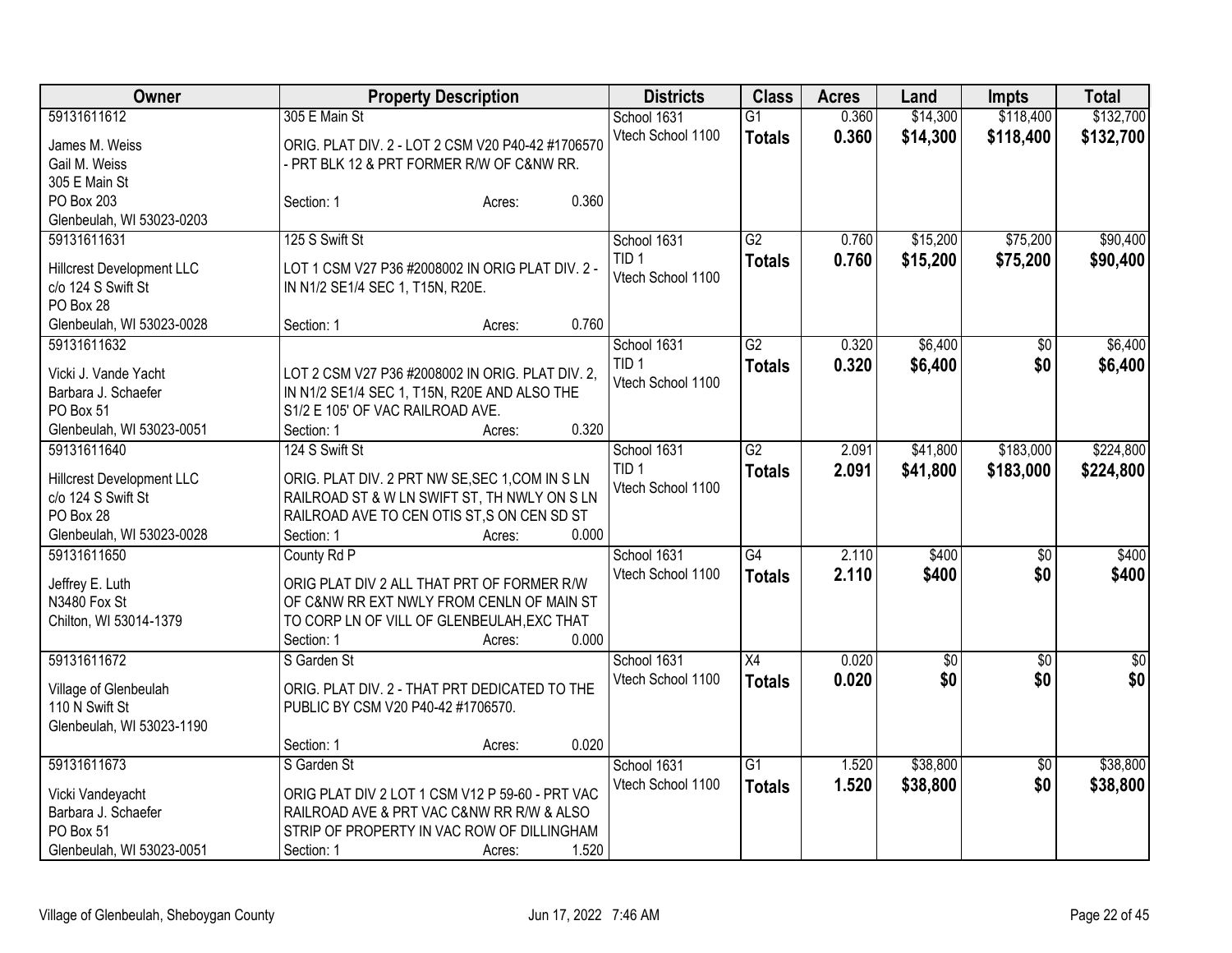| Owner                      |                                                    | <b>Property Description</b> |        | <b>Districts</b>  | <b>Class</b>           | <b>Acres</b> | Land            | Impts           | <b>Total</b> |
|----------------------------|----------------------------------------------------|-----------------------------|--------|-------------------|------------------------|--------------|-----------------|-----------------|--------------|
| 59131611679                | S Swift St                                         |                             |        | School 1631       | $\overline{\text{X3}}$ | 0.140        | $\overline{60}$ | $\overline{50}$ | \$0          |
| Sheboygan County           | ORIG. PLAT DIV. 2 PRT LOT 10, BLK 7 (MINTNER) 0.05 |                             |        | Vtech School 1100 | <b>Totals</b>          | 0.140        | \$0             | \$0             | \$0          |
| W5741 County Rd J          | AC. PRT LOT 1, BLK 8 (KELLER) 0.03 AC. PRT LOT 11  |                             |        |                   |                        |              |                 |                 |              |
| Plymouth, WI 53073-3340    | BLK 4 & PRT LOT 5 BLK 3 (KOSTKA) 0.02 AC PRT LOT   |                             |        |                   |                        |              |                 |                 |              |
|                            | Section: 1                                         | Acres:                      | 0.140  |                   |                        |              |                 |                 |              |
| 59131611680                | N/a                                                |                             |        | School 1631       |                        |              |                 |                 |              |
| Parkview Subd Schubert's   | SCHUBERT'S PARKVIEW SUBD                           |                             |        | Vtech School 1100 | <b>Totals</b>          |              |                 |                 |              |
| Na                         |                                                    |                             |        |                   |                        |              |                 |                 |              |
| Na, WI 99999               |                                                    |                             |        |                   |                        |              |                 |                 |              |
|                            | Section:                                           | Acres:                      | 0.000  |                   |                        |              |                 |                 |              |
| 59131611732                | E Benson St                                        |                             |        | School 1631       | $\overline{G1}$        | 0.270        | \$13,700        | $\overline{50}$ | \$13,700     |
| Craig Scheerenberger et al | SCHUBERT'S PARKVIEW SUBD - LOT 3 CSM V25           |                             |        | Vtech School 1100 | <b>Totals</b>          | 0.270        | \$13,700        | \$0             | \$13,700     |
| 3517 Stanford Ln           | P101-102 #1934694 BEING PRT SW NE & SE NE, SEC     |                             |        |                   |                        |              |                 |                 |              |
| West Bend, WI 53090-8473   |                                                    |                             |        |                   |                        |              |                 |                 |              |
|                            | Section: 1                                         | Acres:                      | 0.270  |                   |                        |              |                 |                 |              |
| 59131611733                | E Benson St                                        |                             |        | School 1631       | $\overline{G1}$        | 0.280        | \$13,900        | \$0             | \$13,900     |
| Craig Scheerenberger et al | SCHUBERT'S PARKVIEW SUBD - LOT 4 CSM V25           |                             |        | Vtech School 1100 | <b>Totals</b>          | 0.280        | \$13,900        | \$0             | \$13,900     |
| 3517 Stanford Ln           | P101-102 #1934694 BEING PRT SW NE & SE NE, SEC     |                             |        |                   |                        |              |                 |                 |              |
| West Bend, WI 53090-8473   |                                                    |                             |        |                   |                        |              |                 |                 |              |
|                            | Section: 1                                         | Acres:                      | 0.280  |                   |                        |              |                 |                 |              |
| 59131611740                | Akin St                                            |                             |        | School 1631       | $\overline{G1}$        | 0.465        | \$16,600        | $\overline{50}$ | \$16,600     |
| Vilas E. Backhaus          | SCHUBERT'S PARKVIEW SUBD LOT 6 & W 46'OF LOT       |                             |        | Vtech School 1100 | <b>Totals</b>          | 0.465        | \$16,600        | \$0             | \$16,600     |
| Patricia A. Backhaus       | 7 BLK 1.                                           |                             |        |                   |                        |              |                 |                 |              |
| 62 Dogwood Ln              |                                                    |                             |        |                   |                        |              |                 |                 |              |
| Plymouth, WI 53073-3451    | Section: 1                                         | Acres:                      | 0.000  |                   |                        |              |                 |                 |              |
| 59131611950                | N/a                                                |                             |        | School 1631       |                        |              |                 |                 |              |
| Subdivision Thackerys      | THACKERYS SUBDIVISION                              |                             |        | Vtech School 1100 | <b>Totals</b>          |              |                 |                 |              |
| Na                         |                                                    |                             |        |                   |                        |              |                 |                 |              |
| Na, WI 99999               |                                                    |                             |        |                   |                        |              |                 |                 |              |
|                            | Section:                                           | Acres:                      | 0.000  |                   |                        |              |                 |                 |              |
| 59131611960                | County Rd C                                        |                             |        | School 1631       | $\overline{G4}$        | 56.220       | \$8,500         | $\overline{30}$ | \$8,500      |
| Jeffrey E. Luth            | THACKERY'S SUBD. LOTS 1,2,3,4,5,6,7,8,9,11,12      |                             |        | Vtech School 1100 | <b>Totals</b>          | 56.220       | \$8,500         | \$0             | \$8,500      |
| N3480 Fox St               | 13,14,15,16,17 & 21, EXC THE N 2 AC OF LOT 9 & EXC |                             |        |                   |                        |              |                 |                 |              |
| Chilton, WI 53014-1379     | THAT PRT OF LOT 1 AS DESC IN VOL 423 P 117/18.     |                             |        |                   |                        |              |                 |                 |              |
|                            | Section: 1                                         | Acres:                      | 56.220 |                   |                        |              |                 |                 |              |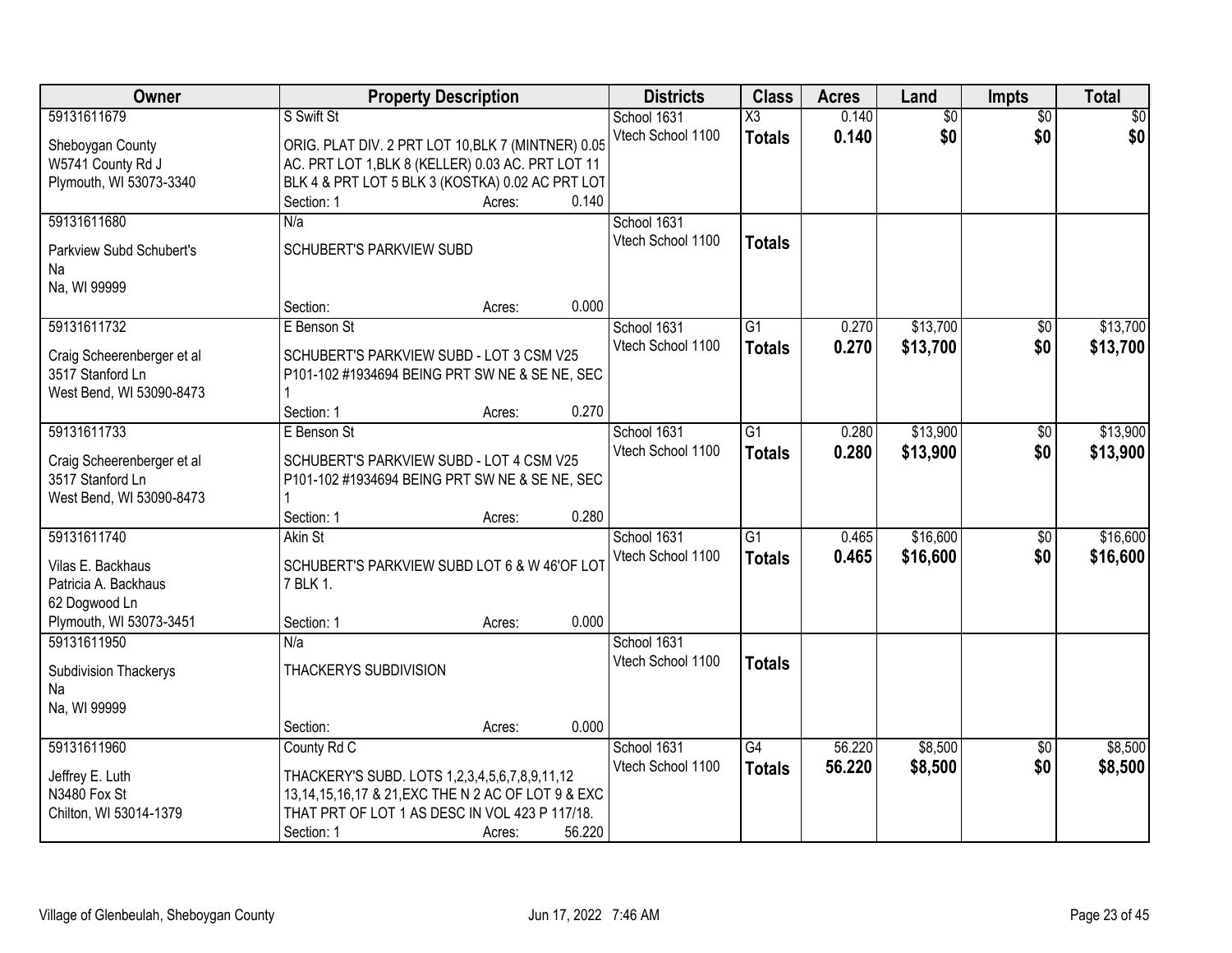| Owner                                | <b>Property Description</b>                           | <b>Districts</b>  | <b>Class</b>    | <b>Acres</b> | Land     | <b>Impts</b>    | <b>Total</b> |
|--------------------------------------|-------------------------------------------------------|-------------------|-----------------|--------------|----------|-----------------|--------------|
| 59131611970                          | 334 W Main St                                         | School 1631       | $\overline{G1}$ | 1.650        | \$29,300 | \$150,600       | \$179,900    |
| Schroeder Trust Dated 08-27-94       | THACKERY'S SUBD. PRT LOTS 1 & 18,& PRT VAC RR         | Vtech School 1100 | <b>Totals</b>   | 1.650        | \$29,300 | \$150,600       | \$179,900    |
| Attn: David W & Valeria M Schroeder, | R/W, COM AT SE COR NW1/4, TH N2 DEG 15'E              |                   |                 |              |          |                 |              |
| <b>Trustees</b>                      | 340.26'ON N&S 1/4 LN, W 423.45', S 340'TO CEN OF TN   |                   |                 |              |          |                 |              |
| 334 W Main St                        | Section: 1<br>1.650<br>Acres:                         |                   |                 |              |          |                 |              |
| Glenbeulah, WI 53023-1154            |                                                       |                   |                 |              |          |                 |              |
| 59131611980                          | 246 W Main St                                         | School 1631       | G2              | 0.590        | \$20,600 | \$80,000        | \$100,600    |
|                                      |                                                       | Vtech School 1100 | <b>Totals</b>   | 0.590        | \$20,600 | \$80,000        | \$100,600    |
| Harbor Station LLC                   | THACKERY'S SUBD. PRT OF LOTS 1 & 18,& PRT OF          |                   |                 |              |          |                 |              |
| 75 Columbia Ave                      | VAC RR R/W, SEC.1, COM AT SE COR THACKERY'S           |                   |                 |              |          |                 |              |
| Cedarhurst, NY 11516-2011            | SUBD, TH N2 DEG 15'E 340.26', W 75', S2 DEG 15'W      |                   |                 |              |          |                 |              |
|                                      | 0.590<br>Section: 1<br>Acres:                         |                   |                 |              |          |                 |              |
| 59131611990                          | 282 W Main St                                         | School 1631       | $\overline{G1}$ | 1.010        | \$28,000 | \$102,200       | \$130,200    |
| Mary J. Moeller                      | THACKERY'S SUBD. PRT OF LOTS 1 & 18 & PRT VAC         | Vtech School 1100 | <b>Totals</b>   | 1.010        | \$28,000 | \$102,200       | \$130,200    |
| Robert E. Moeller                    | RR R/W, COM 75'W OF SE COR, SD SUBD, TH N2 DEG        |                   |                 |              |          |                 |              |
| 282 W Main St                        | 15'E 340.26', W 130', S 340' M/L TO CEN MAIN ST, TH E |                   |                 |              |          |                 |              |
| Glenbeulah, WI 53023-1153            | 1.010<br>Section: 1<br>Acres:                         |                   |                 |              |          |                 |              |
| 59131612000                          | W7137 County Rd C                                     | School 1631       | G1              | 2.000        | \$30,000 | \$100,400       | \$130,400    |
|                                      |                                                       | Vtech School 1100 | <b>Totals</b>   | 2.000        | \$30,000 | \$100,400       | \$130,400    |
| Barbara E. Wehrle                    | THACKERY'S SUBD THE N 2 AC OF LOT 9.                  |                   |                 |              |          |                 |              |
| David R. Ford                        |                                                       |                   |                 |              |          |                 |              |
| W7137 County Rd C                    |                                                       |                   |                 |              |          |                 |              |
| Glenbeulah, WI 53023-1101            | 2.000<br>Section: 1<br>Acres:                         |                   |                 |              |          |                 |              |
| 59131612010                          | County Rd C                                           | School 1631       | G1              | 5.000        | \$15,000 | $\frac{1}{20}$  | \$15,000     |
| Barbara E. Wehrle                    | THACKERY'S SUB. LOT 10.                               | Vtech School 1100 | <b>Totals</b>   | 5.000        | \$15,000 | \$0             | \$15,000     |
| David R. Ford                        |                                                       |                   |                 |              |          |                 |              |
| W7137 County Rd C                    |                                                       |                   |                 |              |          |                 |              |
| Glenbeulah, WI 53023-1101            | 5.000<br>Section: 1<br>Acres:                         |                   |                 |              |          |                 |              |
| 59131612020                          | W Main St                                             | School 1631       | $\overline{G4}$ | 5.600        | \$1,000  | $\overline{50}$ | \$1,000      |
|                                      |                                                       | Vtech School 1100 | <b>Totals</b>   | 5.600        | \$1,000  | \$0             | \$1,000      |
| Jeffrey E. Luth                      | THACKERY'S SUBD ALL THAT PRT OF LOT 19                |                   |                 |              |          |                 |              |
| N3480 Fox St                         | LOCATED WITHIN THE SE NW OF SEC 1, BEING ALL          |                   |                 |              |          |                 |              |
| Chilton, WI 53014-1379               | THAT PRT LOT 19 WITHIN THE CORP LIMITS OF VILL        |                   |                 |              |          |                 |              |
|                                      | 5.600<br>Section: 1<br>Acres:                         |                   |                 |              |          |                 |              |
| 59131612030                          | 350 W Main St                                         | School 1631       | $\overline{G1}$ | 7.740        | \$41,500 | \$124,300       | \$165,800    |
| Kevin P. Broaddus                    | THACKERY'S SUBD. PRT LOT 18 & 19 & PRT                | Vtech School 1100 | <b>Totals</b>   | 7.740        | \$41,500 | \$124,300       | \$165,800    |
| Lynn M. Broaddus                     | FORMER R/W OF CNW RR, TH DESC AS, COM 410.1'W         |                   |                 |              |          |                 |              |
| 350 W Main St                        | OF SE COR LOT 1, SD SUBD, TH W 685', N 510', E        |                   |                 |              |          |                 |              |
| Glenbeulah, WI 53023-1154            | 7.740<br>Section: 1<br>Acres:                         |                   |                 |              |          |                 |              |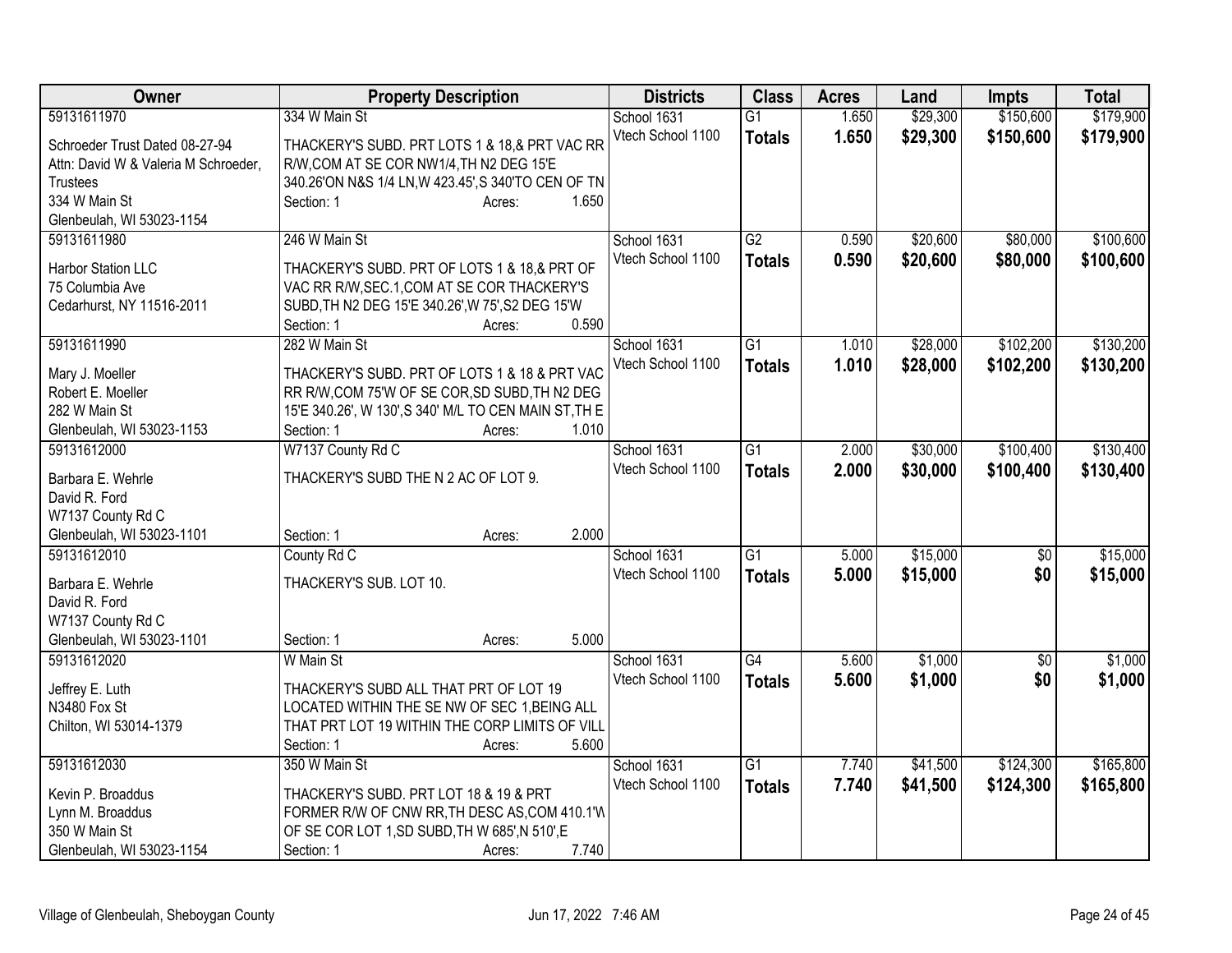| \$2,800<br>\$2,800<br>59131612050<br>County Rd A&P<br>School 1631<br>18.659<br>$\overline{G4}$<br>$\overline{50}$<br>\$0<br>Vtech School 1100<br>18.659<br>\$2,800<br>\$2,800<br><b>Totals</b><br>PRT NE NE, SEC 1, COM ON N SEC LN 911'E OF E LN<br>Stemper Hay & Grain Co<br>SWIFT ST, TH SLY TO S LN NE NE, E TO W LN CTH |                          |
|------------------------------------------------------------------------------------------------------------------------------------------------------------------------------------------------------------------------------------------------------------------------------------------------------------------------------|--------------------------|
|                                                                                                                                                                                                                                                                                                                              |                          |
|                                                                                                                                                                                                                                                                                                                              |                          |
|                                                                                                                                                                                                                                                                                                                              | c/o Thomas & Ken Stemper |
| N7356 County Road A and P<br>A&P,N ALG W LN SD HWYS TO N SEC LN,TH W ON                                                                                                                                                                                                                                                      |                          |
| Plymouth, WI 53073-2706<br>Section: 1<br>18.659<br>Acres:                                                                                                                                                                                                                                                                    |                          |
| 59131612051<br>X3<br>0.291<br>County Rd A&P<br>School 1631<br>$\overline{50}$<br>$\overline{30}$<br>$\overline{30}$                                                                                                                                                                                                          |                          |
| \$0 <br>0.291<br>\$0<br>Vtech School 1100<br>\$0<br><b>Totals</b>                                                                                                                                                                                                                                                            |                          |
| PRT NE NE, SEC 1, COM N89-09-57W 150' FROM NE<br>Sheboygan County                                                                                                                                                                                                                                                            |                          |
| W5741 County Rd J<br>COR, TH S44-11-12E 141.47', S00-47-33W 31.34',                                                                                                                                                                                                                                                          |                          |
| Plymouth, WI 53073-3340<br>N44-17-21W 122.19', N83-50-20W 130.52', N89-09-57W                                                                                                                                                                                                                                                |                          |
| 0.291<br>Section: 1<br>Acres:                                                                                                                                                                                                                                                                                                |                          |
| 59131612060<br>$\overline{G1}$<br>\$39,300<br>\$39,300<br>County Rd C<br>School 1631<br>6.670<br>\$0                                                                                                                                                                                                                         |                          |
| \$0<br>Vtech School 1100<br>\$39,300<br>6.670<br>\$39,300<br><b>Totals</b>                                                                                                                                                                                                                                                   |                          |
| PRT NE NE, NW NE, SEC 1, & PRT LOTS 22, 23, 24, 25 &<br>Kettle Moraine Highlands LLC                                                                                                                                                                                                                                         |                          |
| PO Box 28<br>26, SCHUBERT'S PARKVIEW SUBD, COM N87 DEG                                                                                                                                                                                                                                                                       |                          |
| Glenbeulah, WI 53023-0028<br>23'W 890.18'FROM NE COR, SD SEC, TH S01 DEG                                                                                                                                                                                                                                                     |                          |
| 6.670<br>Section: 1<br>Acres:                                                                                                                                                                                                                                                                                                |                          |
| \$159,100<br>59131612090<br>465 N Swift St<br>School 1631<br>$\overline{G1}$<br>\$13,700<br>\$145,400<br>0.330                                                                                                                                                                                                               |                          |
| Vtech School 1100<br>0.330<br>\$13,700<br>\$145,400<br>\$159,100<br><b>Totals</b><br>PRT NW NE, SEC 1, COM 1343.35' N OF INTER OF E<br>Michael L. Mule                                                                                                                                                                       |                          |
| Jody Mule<br>LN SWIFT ST WITH N LN AKIN ST, TH N 80', E 185', S                                                                                                                                                                                                                                                              |                          |
| 465 N Swift St<br>40', S7 DEG 7'W 40.30' TH W 180'TO BEG.                                                                                                                                                                                                                                                                    |                          |
| Glenbeulah, WI 53023-1151<br>0.340<br>Section: 1<br>Acres:                                                                                                                                                                                                                                                                   |                          |
| \$134,000<br>W7039 County Rd C<br>$\overline{G1}$<br>\$15,600<br>\$118,400<br>59131612100<br>0.420<br>School 1631                                                                                                                                                                                                            |                          |
| 0.420<br>Vtech School 1100                                                                                                                                                                                                                                                                                                   |                          |
| \$134,000<br>\$15,600<br>\$118,400<br><b>Totals</b><br>Ruth E. Cary<br>PRT NW NE, SEC 1, COM IN E LINE OF SWIFT ST                                                                                                                                                                                                           |                          |
| W7039 County Rd C<br>1423.35'N OF ITS INTER WITH N LINE AKIN ST, TH N                                                                                                                                                                                                                                                        |                          |
| Glenbeulah, WI 53023-1100<br>104.26', S87 DEG 23'E 185.13', S 95.81', TH W 185'TO                                                                                                                                                                                                                                            |                          |
| 0.420<br>Section: 1<br>Acres:                                                                                                                                                                                                                                                                                                |                          |
| 59131612110<br>$\overline{G1}$<br>\$13,700<br>\$112,900<br>\$126,600<br>463 N Swift St<br>School 1631<br>0.330                                                                                                                                                                                                               |                          |
| Vtech School 1100<br>\$13,700<br>\$112,900<br>0.330<br>\$126,600<br><b>Totals</b>                                                                                                                                                                                                                                            |                          |
| PRT NW, NE, SEC 1, COM 1343.35' N OF INTER OF E<br>Edward A. Gahagan                                                                                                                                                                                                                                                         |                          |
| Korin M. Rosenthal<br>LN SWIFT ST WITH N LN AKIN ST, TH E 180', S 80', W                                                                                                                                                                                                                                                     |                          |
| 180', TH N 80'TO BEG.<br>463 N Swift St                                                                                                                                                                                                                                                                                      |                          |
| Glenbeulah, WI 53023-1151<br>0.330<br>Section: 1<br>Acres:                                                                                                                                                                                                                                                                   |                          |
| \$145,800<br>\$173,600<br>59131612111<br>455 N Swift St<br>School 1631<br>$\overline{G1}$<br>\$27,800<br>0.990                                                                                                                                                                                                               |                          |
| Vtech School 1100<br>0.990<br>\$27,800<br>\$145,800<br>\$173,600<br><b>Totals</b><br>TR D CSM V4 P 156 & LOT 1 CSM V6 P142 #1073880<br>Alyssa J. Detroye                                                                                                                                                                     |                          |
| Erik W. Detroye<br>PRT NW NE, SEC 1.                                                                                                                                                                                                                                                                                         |                          |
| 455 N Swift St                                                                                                                                                                                                                                                                                                               |                          |
| 0.990<br>Glenbeulah, WI 53023-1151<br>Section: 1<br>Acres:                                                                                                                                                                                                                                                                   |                          |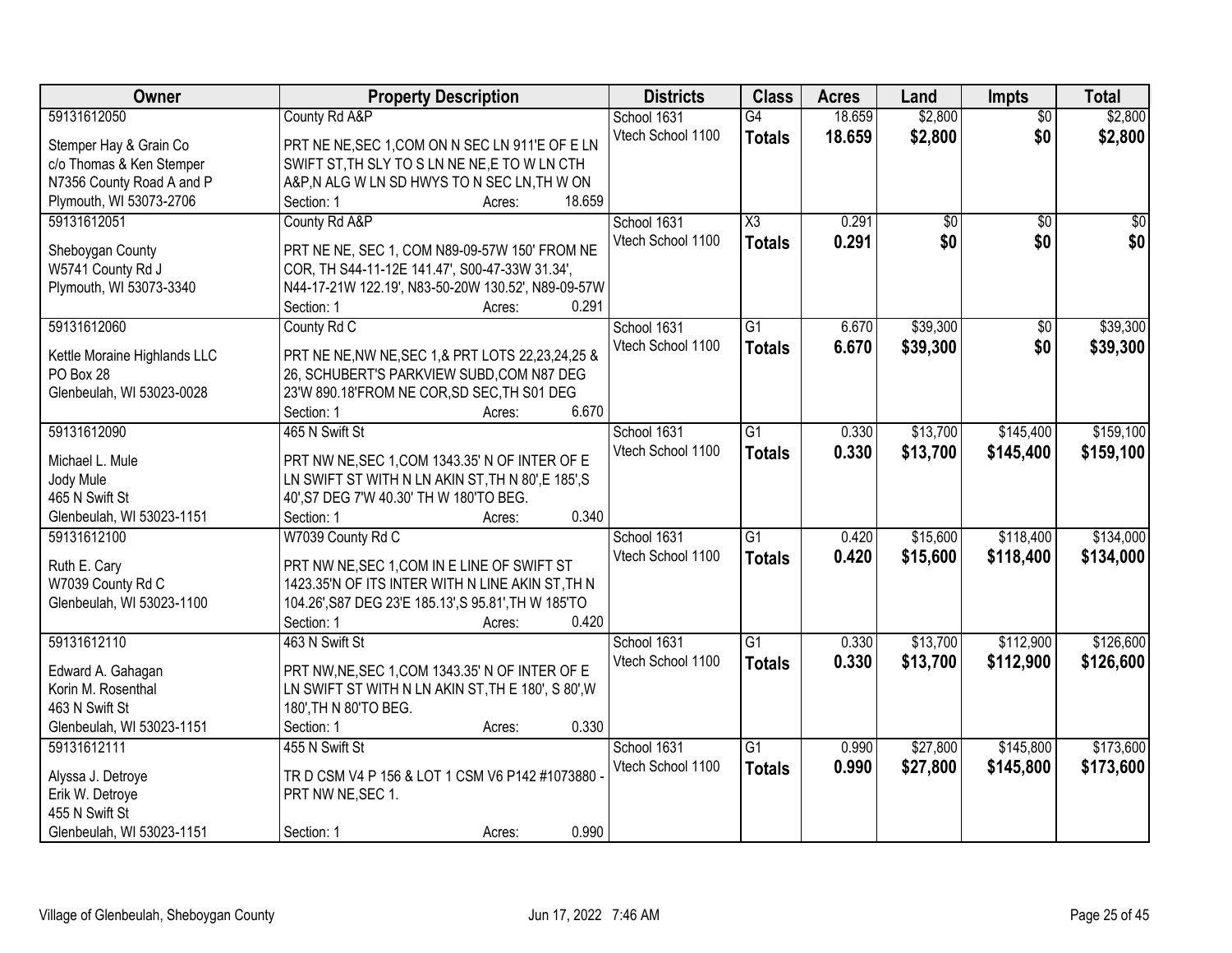| Owner                     | <b>Property Description</b>                              | <b>Districts</b>  | <b>Class</b>    | <b>Acres</b> | Land            | <b>Impts</b>    | <b>Total</b>    |
|---------------------------|----------------------------------------------------------|-------------------|-----------------|--------------|-----------------|-----------------|-----------------|
| 59131612113               | N Swift St                                               | School 1631       | $\overline{X4}$ | 0.560        | $\overline{60}$ | $\overline{50}$ | $\overline{50}$ |
| Village of Glenbeulah     | PRT NW NE, SEC 1, COM AT NE COR, SD SEC, TH N89          | Vtech School 1100 | <b>Totals</b>   | 0.560        | \$0             | \$0             | \$0             |
| 442 N Swift St            | DEG 09'57"W 1615.50', S01 DEG 44'48"E 168.72', S05       |                   |                 |              |                 |                 |                 |
| Glenbeulah, WI 53023-1149 | DEG 01'46"W 40.85', TH S01 DEG 43'41"E 319.72'TO         |                   |                 |              |                 |                 |                 |
|                           | 0.560<br>Section: 1<br>Acres:                            |                   |                 |              |                 |                 |                 |
| 59131612120               | 415 N Swift St                                           | School 1631       | $\overline{X4}$ | 8.460        | \$0             | $\overline{50}$ | $\overline{50}$ |
|                           |                                                          | Vtech School 1100 | <b>Totals</b>   | 8.460        | \$0             | \$0             | \$0             |
| Park Glenbeulah           | PRT NE1/4, SEC 1, COM AT INTER OF E LN SWIFT ST          |                   |                 |              |                 |                 |                 |
| N Swift St                | WITH N LN AKIN ST, TH N 883.35', E 400', S 895.5', TH    |                   |                 |              |                 |                 |                 |
| Glenbeulah, WI 53023      | W 400'TO BEG,& INCL PRT OF STREET VAC BY V<br>8.460      |                   |                 |              |                 |                 |                 |
| 59131612130               | Section: 1<br>Acres:<br>456 N Swift St                   | School 1631       | $\overline{G1}$ | 0.400        | \$15,200        | \$105,000       | \$120,200       |
|                           |                                                          | Vtech School 1100 |                 |              |                 |                 |                 |
| Angela L. Vanprice        | PRT NW NE, SEC 1, COM AT INTER OF W LN SWIFT             |                   | <b>Totals</b>   | 0.400        | \$15,200        | \$105,000       | \$120,200       |
| 456 N Swift St            | ST WITH S LN OF CTH C, TH S 146', W 105', N 146'TO S     |                   |                 |              |                 |                 |                 |
| Glenbeulah, WI 53023-1149 | LN OF SD HWY TH E 105'TO BEG,& INCL COM 105'W            |                   |                 |              |                 |                 |                 |
|                           | 0.400<br>Section: 1<br>Acres:                            |                   |                 |              |                 |                 |                 |
| 59131612140               | 452 N Swift St                                           | School 1631       | G1              | 0.380        | \$14,800        | \$85,400        | \$100,200       |
| Courtney M. Sonneman      | PRT W1/2 NE1/4, SEC 1, COM IN W LN SWIFT ST 180'S        | Vtech School 1100 | <b>Totals</b>   | 0.380        | \$14,800        | \$85,400        | \$100,200       |
| 452 N Swift St            | OF CEN CTH C, TH W 120', S 80', E 120' TH N 80'TO        |                   |                 |              |                 |                 |                 |
| Glenbeulah, WI 53023-1149 | BEG,& ALSO INCL COM 105'WLY OF WLY R/W LN                |                   |                 |              |                 |                 |                 |
|                           | 0.380<br>Section: 1<br>Acres:                            |                   |                 |              |                 |                 |                 |
| 59131612152               | 438 N Swift St                                           | School 1631       | $\overline{G1}$ | 0.310        | \$13,300        | \$104,400       | \$117,700       |
|                           |                                                          | Vtech School 1100 |                 | 0.310        | \$13,300        | \$104,400       | \$117,700       |
| Glen A. Hembel            | LOT 1, CSM V 10 P 333-35 - PRT NW NE, SEC 1, COM         |                   | <b>Totals</b>   |              |                 |                 |                 |
| Mary B. Hembel            | 697.22'N OF NE COR BLK 11, DIV 1, TH N89 DEG             |                   |                 |              |                 |                 |                 |
| 438 N Swift St            | 15'53"W 150.01', N 91.55', S87 DEG 21'42"E 150.16', TH § |                   |                 |              |                 |                 |                 |
| Glenbeulah, WI 53023-1149 | Section: 1<br>0.310<br>Acres:                            |                   |                 |              |                 |                 |                 |
| 59131612154               | 428 N Swift St                                           | School 1631       | $\overline{G1}$ | 1.840        | \$45,900        | \$83,100        | \$129,000       |
| Tammy J. Miller           | PRT NW NE, SEC 1, COM IN W LN SWIFT ST 380'N OF          | Vtech School 1100 | <b>Totals</b>   | 1.840        | \$45,900        | \$83,100        | \$129,000       |
| 428 N Swift St            | NE COR LOT 8, BLK 11, DIV 1, TH N 200', WLY 150', S      |                   |                 |              |                 |                 |                 |
| Glenbeulah, WI 53023-1149 | 200'M/L, TH E 150'TO BEG & ALSO INCL COM 580' N          |                   |                 |              |                 |                 |                 |
|                           | 1.840<br>Section: 1<br>Acres:                            |                   |                 |              |                 |                 |                 |
| 59131612155               | 434 N Swift St                                           | School 1631       | G1              | 1.558        | \$39,900        | \$107,300       | \$147,200       |
|                           |                                                          | Vtech School 1100 | <b>Totals</b>   | 1.558        | \$39,900        | \$107,300       | \$147,200       |
| Laurie L. Sippel          | LOT 2, CSM V 10 P 333-35 - PRT NW NE, SEC 1, COM         |                   |                 |              |                 |                 |                 |
| 434 N Swift St            | 580'N OF NE COR BLK 11, DIV 1, TH W 150', N              |                   |                 |              |                 |                 |                 |
| Glenbeulah, WI 53023-1149 | 119.15', S89 DEG 15' 53" E 150.01', TH S 117.22' TO      |                   |                 |              |                 |                 |                 |
|                           | 1.558<br>Section: 1<br>Acres:                            |                   |                 |              |                 |                 |                 |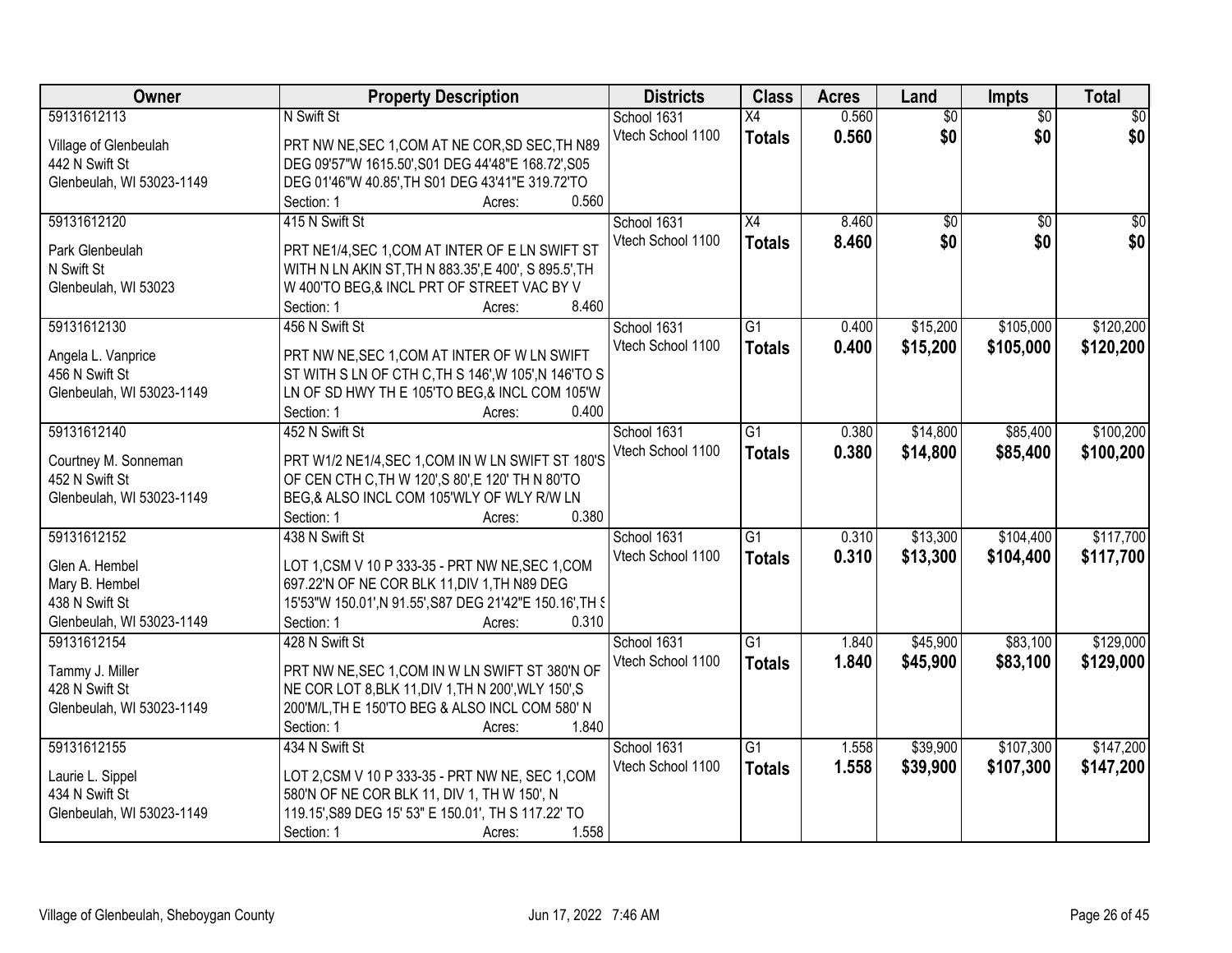| Owner                     | <b>Property Description</b>                                 | <b>Districts</b>  | <b>Class</b>    | <b>Acres</b> | Land     | <b>Impts</b> | <b>Total</b> |
|---------------------------|-------------------------------------------------------------|-------------------|-----------------|--------------|----------|--------------|--------------|
| 59131612160               | 424 N Swift St                                              | School 1631       | $\overline{G1}$ | 1.240        | \$28,500 | \$139,300    | \$167,800    |
| Heidi A. Quackenboss      | PRT NW NE, SEC 1, COM IN W LN SWIFT ST 245'N OF             | Vtech School 1100 | <b>Totals</b>   | 1.240        | \$28,500 | \$139,300    | \$167,800    |
| 424 N Swift St            | NE COR, BLK 11, DIV 1, TH N ALG SWIFT ST 135', W            |                   |                 |              |          |              |              |
| Glenbeulah, WI 53023-1149 | 400', S 135', TH E 400' TO BEG.                             |                   |                 |              |          |              |              |
|                           | 1.240<br>Section: 1<br>Acres:                               |                   |                 |              |          |              |              |
| 59131612170               | 420 N Swift St                                              | School 1631       | $\overline{G1}$ | 0.870        | \$25,200 | \$141,200    | \$166,400    |
|                           |                                                             | Vtech School 1100 | <b>Totals</b>   | 0.870        | \$25,200 | \$141,200    | \$166,400    |
| Matthew W. Lemke          | PRT NW NE, SEC 1, COM IN W LN SWIFT ST 150'N OF             |                   |                 |              |          |              |              |
| 420 N Swift St            | NE COR BLK 11 DIV 1, TH N ALG SWIFT ST 95', W               |                   |                 |              |          |              |              |
| Glenbeulah, WI 53023      | 400', S 95', TH E 400'TO BEG.                               |                   |                 |              |          |              |              |
|                           | 0.870<br>Section: 1<br>Acres:                               |                   |                 |              |          |              |              |
| 59131612181               | County Rd C                                                 | School 1631       | G4              | 23.415       | \$3,700  | \$0          | \$3,700      |
| Jeffrey E. Luth           | PRT W1/2 NE1/4, SEC 1, COM 33' S OF NW COR SD               | Vtech School 1100 | <b>Totals</b>   | 23.415       | \$3,700  | \$0          | \$3,700      |
| N3480 Fox St              | NE1/4, TH ELY ON S LN CTH C 681.3', S 147', W 15', S        |                   |                 |              |          |              |              |
| Chilton, WI 53014-1379    | 280', E 120', S 13'M/L W 200', S 405.7', W 200', S 700'TO N |                   |                 |              |          |              |              |
|                           | 23.415<br>Section: 1<br>Acres:                              |                   |                 |              |          |              |              |
| 59131612190               | 448 N Swift St                                              | School 1631       | $\overline{G1}$ | 0.280        | \$12,600 | \$78,500     | \$91,100     |
|                           |                                                             | Vtech School 1100 | <b>Totals</b>   | 0.280        | \$12,600 | \$78,500     | \$91,100     |
| Willi Wittek              | PRT NW NE, SEC 1, COM IN W LN SWIFT ST 227'S OF             |                   |                 |              |          |              |              |
| Berneda C. Wittek         | SLN CTH C TH W 120', S 80', E 120'TO WLN SD ST, TH          |                   |                 |              |          |              |              |
| 448 N Swift St            | N 80'TO BEG, & ALSO INCL COM 227'S OF SLY R/W LN            |                   |                 |              |          |              |              |
| Glenbeulah, WI 53023-1149 | 0.280<br>Section: 1<br>Acres:                               |                   |                 |              |          |              |              |
| 59131612200               | 442 N Swift St                                              | School 1631       | $\overline{G1}$ | 0.410        | \$15,400 | \$110,300    | \$125,700    |
| Cecilia Petrie            | PRT NW NE, SEC 1, COM IN W LINE SWIFT ST 307'S              | Vtech School 1100 | <b>Totals</b>   | 0.410        | \$15,400 | \$110,300    | \$125,700    |
| 442 N Swift St            | OF S LINE CTH"C", TH W 120', S120', E 120'TO W LINE         |                   |                 |              |          |              |              |
| Glenbeulah, WI 53023-1149 | SD ST, TH N 120'TO BEG, & ALSO INCL COM 307'S OF            |                   |                 |              |          |              |              |
|                           | 0.410<br>Section: 1<br>Acres:                               |                   |                 |              |          |              |              |
| 59131612210               | 416 N Swift St                                              | School 1631       | $\overline{G1}$ | 0.960        | \$27,100 | \$114,000    | \$141,100    |
|                           |                                                             | Vtech School 1100 | <b>Totals</b>   | 0.960        | \$27,100 | \$114,000    | \$141,100    |
| Brian J. Scholten         | A-8906 - PRT NW NE, SEC 1, COM 45'N OF NE COR               |                   |                 |              |          |              |              |
| Sherri L. Scholten        | BLK 11, DIV 1, TH N ON W LN SWIFT ST 105', W 400', S        |                   |                 |              |          |              |              |
| 416 N Swift St            | 105', TH E 400'TO BEG.                                      |                   |                 |              |          |              |              |
| Glenbeulah, WI 53023-1149 | 0.960<br>Section: 1<br>Acres:                               |                   |                 |              |          |              |              |
| 59131612220               | 216 N Otis St                                               | School 1631       | G1              | 0.480        | \$16,900 | \$95,800     | \$112,700    |
| Lee R. Harder             | PRT SW NE, SEC 1, COM 60' W & 105' S OF SW COR              | Vtech School 1100 | <b>Totals</b>   | 0.480        | \$16,900 | \$95,800     | \$112,700    |
| June A. Harder            | OF BLK 12, DIV.1, TH W 200', S 105' TO N LINE OF            |                   |                 |              |          |              |              |
| PO Box 185                | ALLEY, E 200', TH N 105' TO BEG.                            |                   |                 |              |          |              |              |
| Glenbeulah, WI 53023-0185 | 0.480<br>Section: 1<br>Acres:                               |                   |                 |              |          |              |              |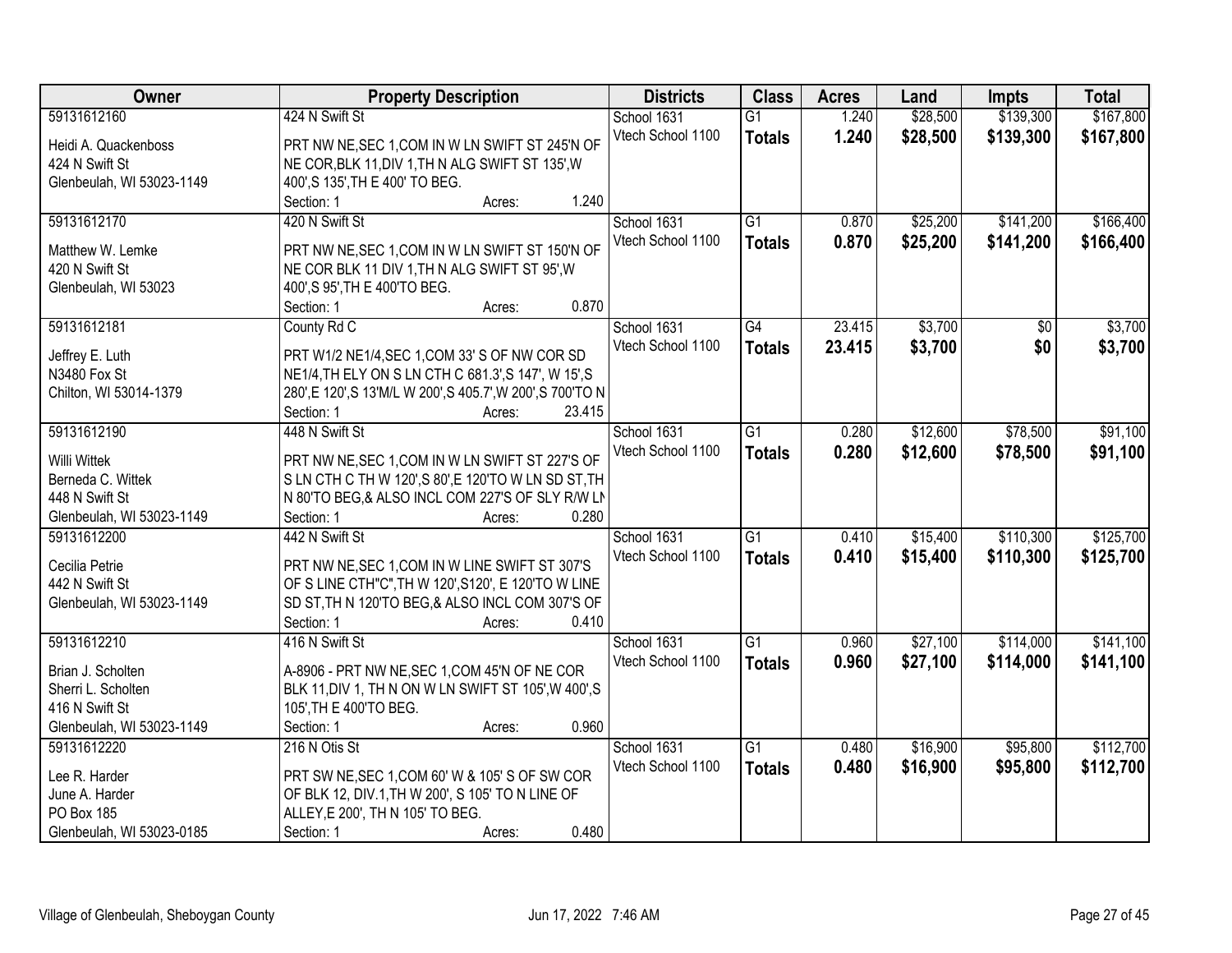| Owner                     | <b>Property Description</b>                             |                  | <b>Districts</b>  | <b>Class</b>    | <b>Acres</b> | Land            | <b>Impts</b>    | <b>Total</b> |
|---------------------------|---------------------------------------------------------|------------------|-------------------|-----------------|--------------|-----------------|-----------------|--------------|
| 59131612230               | 222 N Otis St                                           |                  | School 1631       | G1              | 0.480        | \$16,900        | \$85,400        | \$102,300    |
| David A. Fohr             | PRT SW NE, SEC 1, COM 60' W OF SW COR OF BLK            |                  | Vtech School 1100 | <b>Totals</b>   | 0.480        | \$16,900        | \$85,400        | \$102,300    |
| 222 N Otis St             | 12, DIV.1, TH W 200', S 105', E 200', TH N 105' TO BEG. |                  |                   |                 |              |                 |                 |              |
| Glenbeulah, WI 53023-1188 |                                                         |                  |                   |                 |              |                 |                 |              |
|                           | Section: 1                                              | 0.480<br>Acres:  |                   |                 |              |                 |                 |              |
| 59131612240               | 234 E Benson St                                         |                  | School 1631       | $\overline{G1}$ | 0.500        | \$17,300        | \$38,800        | \$56,100     |
| James M. Weiss            | PRT SE NE, SEC 1, COM IN CEN OF BENSON ST 323'E         |                  | Vtech School 1100 | <b>Totals</b>   | 0.500        | \$17,300        | \$38,800        | \$56,100     |
| Gail M. Weiss             | OF EXT W LN OF DILLINGHAM ST, TH N 165', E 132', S      |                  |                   |                 |              |                 |                 |              |
| 305 E Main St             | 165', TH W 132' TO BEG.                                 |                  |                   |                 |              |                 |                 |              |
| PO Box 203                | Section: 1                                              | 0.500<br>Acres:  |                   |                 |              |                 |                 |              |
| Glenbeulah, WI 53023-0203 |                                                         |                  |                   |                 |              |                 |                 |              |
| 59131612250               | County Road A&P & E Main                                |                  | School 1631       | G4              | 16.720       | \$2,500         | $\sqrt[6]{30}$  | \$2,500      |
|                           |                                                         |                  | Vtech School 1100 | G7              | 1.000        | \$20,000        | \$0             | \$20,000     |
| Stemper Hay & Grain Co    | PRT SE NE, SEC 1, COM IN N LN MAIN ST 160'E OF SE       |                  |                   | <b>Totals</b>   | 17.720       | \$22,500        | \$0             | \$22,500     |
| c/o Thomas & Ken Stemper  | COR, BLK 27, DIV 1, TH NLY PARA WITH E LN SD BLK        |                  |                   |                 |              |                 |                 |              |
| N7356 County Road A and P | 27 150', W 160'TO SE COR LOT 20, BLK 27, NLY ALG E      |                  |                   |                 |              |                 |                 |              |
| Plymouth, WI 53073-2706   | Section: 1                                              | 17.720<br>Acres: |                   |                 |              |                 |                 |              |
| 59131612260               | 314 E Main St                                           |                  | School 1631       | $\overline{G1}$ | 0.770        | \$23,100        | \$159,400       | \$182,500    |
| Stephanie M. Gatzke       | PRT SE NE, SEC 1, COM IN N LN MAIN ST 220.05'E OF       |                  | Vtech School 1100 | <b>Totals</b>   | 0.770        | \$23,100        | \$159,400       | \$182,500    |
| 314 E Main St             | SE COR BLK 27, DIV 1, TH E 79.95', N2 DEG 17'E 188', E  |                  |                   |                 |              |                 |                 |              |
| PO Box 114                | PARA TO N LN MAIN ST 85', N2 DEG 17'E 112' TO S LN      |                  |                   |                 |              |                 |                 |              |
| Glenbeulah, WI 53023-0114 | Section: 1                                              | 0.770<br>Acres:  |                   |                 |              |                 |                 |              |
| 59131612270               | E Main St                                               |                  | School 1631       | X4              | 0.000        | \$0             | $\sqrt{6}$      | \$0          |
|                           |                                                         |                  | Vtech School 1100 | <b>Totals</b>   | 0.000        | \$0             | \$0             | \$0          |
| Evang Luth Zion Church    | PRT SE NE, SEC 1, COM AT SE COR, LOT 9 BLK 27, DIV      |                  |                   |                 |              |                 |                 |              |
| 200 E Main St             | 1, TH N TO NE COR SD LOT, E 50', S TO N LN MAIN         |                  |                   |                 |              |                 |                 |              |
| Glenbeulah, WI 53023-1180 | ST, TH W 50'TO BEG.                                     |                  |                   |                 |              |                 |                 |              |
|                           | Section: 1                                              | 0.150<br>Acres:  |                   |                 |              |                 |                 |              |
| 59131612280               | 230 E Main St                                           |                  | School 1631       | $\overline{G1}$ | 0.150        | \$9,600         | \$64,500        | \$74,100     |
| James M. Weiss            | PRT SE NE, SEC 1, COM ON N LN MAIN ST 50'E OF SE        |                  | Vtech School 1100 | <b>Totals</b>   | 0.150        | \$9,600         | \$64,500        | \$74,100     |
| 305 E Main St             | COR LOT 9 BLK 27 DIV 1, TH N TO EXT N LN SD LOT         |                  |                   |                 |              |                 |                 |              |
| PO Box 203                | 9,E 50',S TO N LN MAIN ST, TH W TO BEG.                 |                  |                   |                 |              |                 |                 |              |
| Glenbeulah, WI 53023-0203 | Section: 1                                              | 0.150<br>Acres:  |                   |                 |              |                 |                 |              |
| 59131612290               | N/a                                                     |                  | School 1631       | X4              | 0.000        | $\overline{50}$ | $\overline{50}$ | $\sqrt{50}$  |
|                           |                                                         |                  | Vtech School 1100 | <b>Totals</b>   | 0.000        | \$0             | \$0             | \$0          |
| Village of Glenbeulah     | PRT SE NE, SEC 1, COM AT NE COR LOT 9, BLK 27, DIV      |                  |                   |                 |              |                 |                 |              |
| PO Box 128                | 1, TH E 100', N 20', W 100', TH S 20'TO BEG. (VILLAGE   |                  |                   |                 |              |                 |                 |              |
| Glenbeulah, WI 53023-0128 | ALLEY)                                                  |                  |                   |                 |              |                 |                 |              |
|                           | Section: 1                                              | 0.070<br>Acres:  |                   |                 |              |                 |                 |              |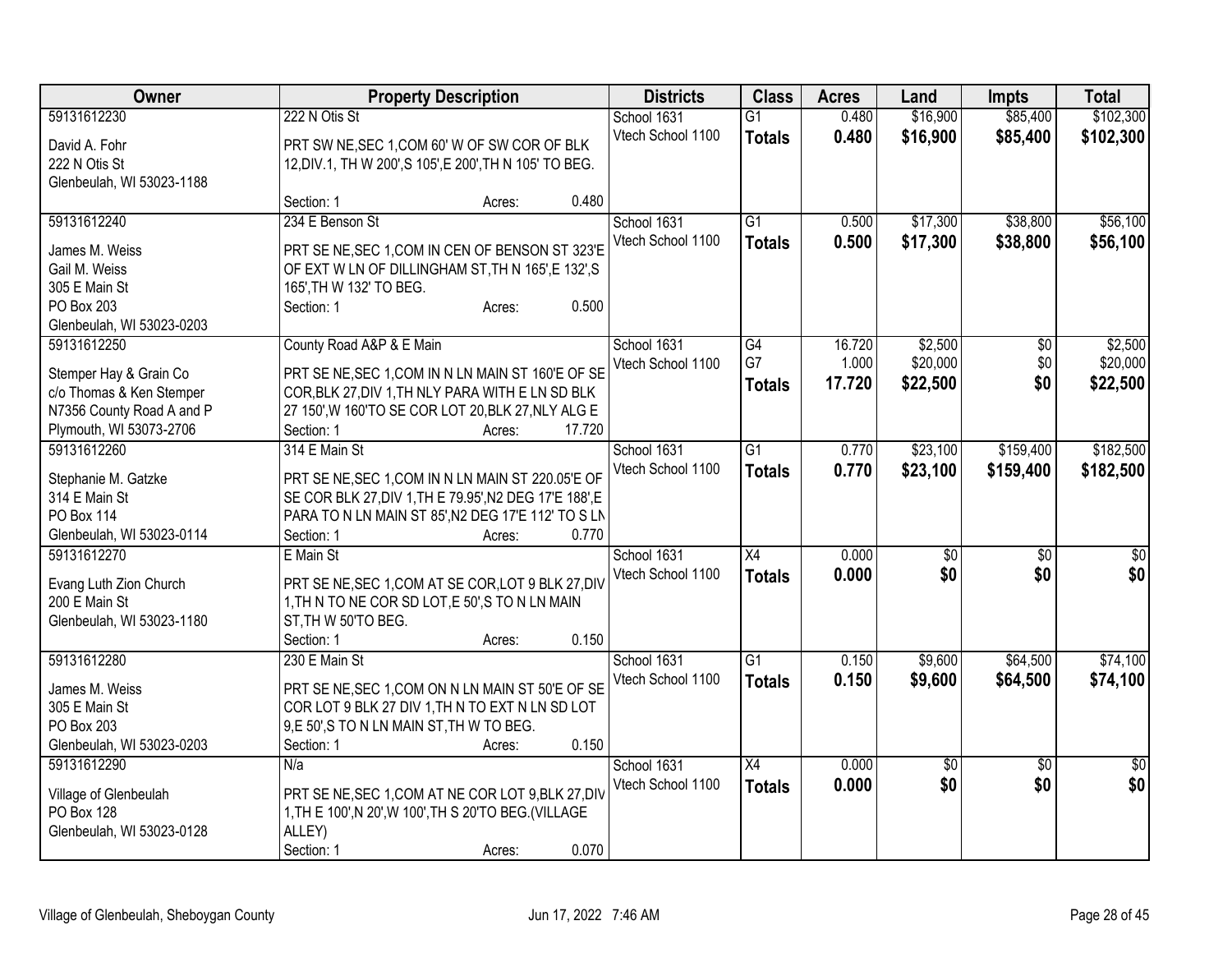| Owner                                   | <b>Property Description</b>                                                                 | <b>Districts</b>  | <b>Class</b>    | <b>Acres</b> | Land     | <b>Impts</b>    | <b>Total</b> |
|-----------------------------------------|---------------------------------------------------------------------------------------------|-------------------|-----------------|--------------|----------|-----------------|--------------|
| 59131612300                             | 234 E Main St                                                                               | School 1631       | $\overline{G1}$ | 0.210        | \$11,000 | \$70,500        | \$81,500     |
| Ryan R. Walsh                           | UNPLATTED LANDS PRT SE NE COM ON N L.OF                                                     | Vtech School 1100 | <b>Totals</b>   | 0.210        | \$11,000 | \$70,500        | \$81,500     |
| 234 E Main St                           | MAIN ST. 100' E OF SE COR OF LOT 9 BLK 27 DIV.                                              |                   |                 |              |          |                 |              |
| PO Box 31                               | 1, TH N 150', TH E 60', TH S 150'TO N L.OF MAIN                                             |                   |                 |              |          |                 |              |
| Glenbeulah, WI 53023-0031               | 0.210<br>Section: 1<br>Acres:                                                               |                   |                 |              |          |                 |              |
| 59131612310                             | 320 E Main St                                                                               | School 1631       | $\overline{G1}$ | 0.780        | \$23,300 | \$143,400       | \$166,700    |
|                                         |                                                                                             | Vtech School 1100 | <b>Totals</b>   | 0.780        | \$23,300 | \$143,400       | \$166,700    |
| Michael J. Yogerst                      | PRT SE NE, SEC 1, COM 300'E OF SE COR BLK 27, DIV                                           |                   |                 |              |          |                 |              |
| Bambi L. Yogerst                        | 1, VILL. GLENBEULAH, TH NLY PAR WITH E LINE OF                                              |                   |                 |              |          |                 |              |
| 320 E Main St                           | SD BLK 27,188', TH ELY 180', SLY 188'M/L TO N LINE                                          |                   |                 |              |          |                 |              |
| Glenbeulah, WI 53023-1182               | 0.780<br>Section: 1<br>Acres:                                                               |                   |                 |              |          |                 |              |
| 59131612320                             | County Rd A&P                                                                               | School 1631       | $\overline{G1}$ | 1.200        | \$14,200 | \$8,700         | \$22,900     |
| David Baumann Jr                        | PRT SE NE, SEC 1, COM 802.2'S OF NE COR SD1/4, TH                                           | Vtech School 1100 | <b>Totals</b>   | 1.200        | \$14,200 | \$8,700         | \$22,900     |
| Robert Baumann                          | W 149'TO CEN CTH AP, SLY ON CEN SD HWY                                                      |                   |                 |              |          |                 |              |
| 1508 Fieldstone Ln                      | 509.8'TO N R/W LN OF C&NW RR ELY ON SD N LN TC                                              |                   |                 |              |          |                 |              |
| Howards Grove, WI 53083-1380            | 1.200<br>Section: 1<br>Acres:                                                               |                   |                 |              |          |                 |              |
| 59131612330                             | County Rd A&P                                                                               | School 1631       | X4              | 0.000        | \$0      | \$0             | \$0          |
|                                         |                                                                                             | Vtech School 1100 |                 | 0.000        | \$0      | \$0             | \$0          |
| State of Wisconsin Dept of Nat Resource | PRT SE NE, SEC 1, COM 802.2'S OF NE COR SD1/4, TH                                           |                   | <b>Totals</b>   |              |          |                 |              |
| PO Box 7921                             | W 149'TO CEN CTH AP, NELY ON CEN SD HWY TO E                                                |                   |                 |              |          |                 |              |
| Madison, WI 53707-7921                  | LN SEC 1, TH S TO BEG.                                                                      |                   |                 |              |          |                 |              |
|                                         | 0.500<br>Section: 1<br>Acres:                                                               |                   |                 |              |          |                 |              |
| 59131612340                             | 120 Clark St                                                                                | School 1631       | $\overline{G1}$ | 0.498        | \$20,600 | \$111,800       | \$132,400    |
| Wayne W. Kaiser                         | PRT NE SW & PRT NW SE, SEC 1, COM 100'SWLY OF                                               | Vtech School 1100 | <b>Totals</b>   | 0.498        | \$20,600 | \$111,800       | \$132,400    |
| Marjorie A. Kaiser                      | INTER OF CEN OF CLARK ST WITH FORMER                                                        |                   |                 |              |          |                 |              |
| 120 S Clark St                          | CNWRR NE R/W LN, TH SWLY ON CEN SD ST                                                       |                   |                 |              |          |                 |              |
| Glenbeulah, WI 53023-1173               | 0.000<br>Section: 1<br>Acres:                                                               |                   |                 |              |          |                 |              |
| 59131612350                             | 110 Clark St                                                                                | School 1631       | G1              | 0.420        | \$15,600 | \$105,500       | \$121,100    |
|                                         |                                                                                             | Vtech School 1100 |                 |              |          |                 |              |
| Arthur L. Birch III                     | PART NESW AND PART NWSE SEC 1, T15N, R 20E.,                                                |                   | <b>Totals</b>   | 0.420        | \$15,600 | \$105,500       | \$121,100    |
| Christine A. Birch                      | COM AT E1/4 COR SD SEC 1; TH S 88-05-34W.,                                                  |                   |                 |              |          |                 |              |
| 110 S Clark St                          | 2635.46' ALG N LN SE1/4 SD SEC 1 TO CTR SD SEC                                              |                   |                 |              |          |                 |              |
| Glenbeulah, WI 53023-1173               | 0.450<br>Section: 1<br>Acres:                                                               |                   |                 |              |          |                 |              |
| 59131612370                             | Clark St & Slade                                                                            | School 1631       | $\overline{G1}$ | 0.730        | \$27,400 | $\overline{50}$ | \$27,400     |
|                                         |                                                                                             | Vtech School 1100 | <b>Totals</b>   | 0.730        | \$27,400 | \$0             | \$27,400     |
| Jeffrey C. Kroll<br>2165 N 60th St      | PRT NE SW & PRT NW SE, SEC 1, BEING AKA PRT OF<br>MILL LOTS OF VILLAGE OF GLENBEULAH COM AT |                   |                 |              |          |                 |              |
|                                         |                                                                                             |                   |                 |              |          |                 |              |
| Wauwatosa, WI 53208                     | NW COR LOT 11, BLK 2, DIV 2, TH W ALG S LN OF                                               |                   |                 |              |          |                 |              |
|                                         | 0.730<br>Section: 1<br>Acres:                                                               |                   |                 |              |          |                 |              |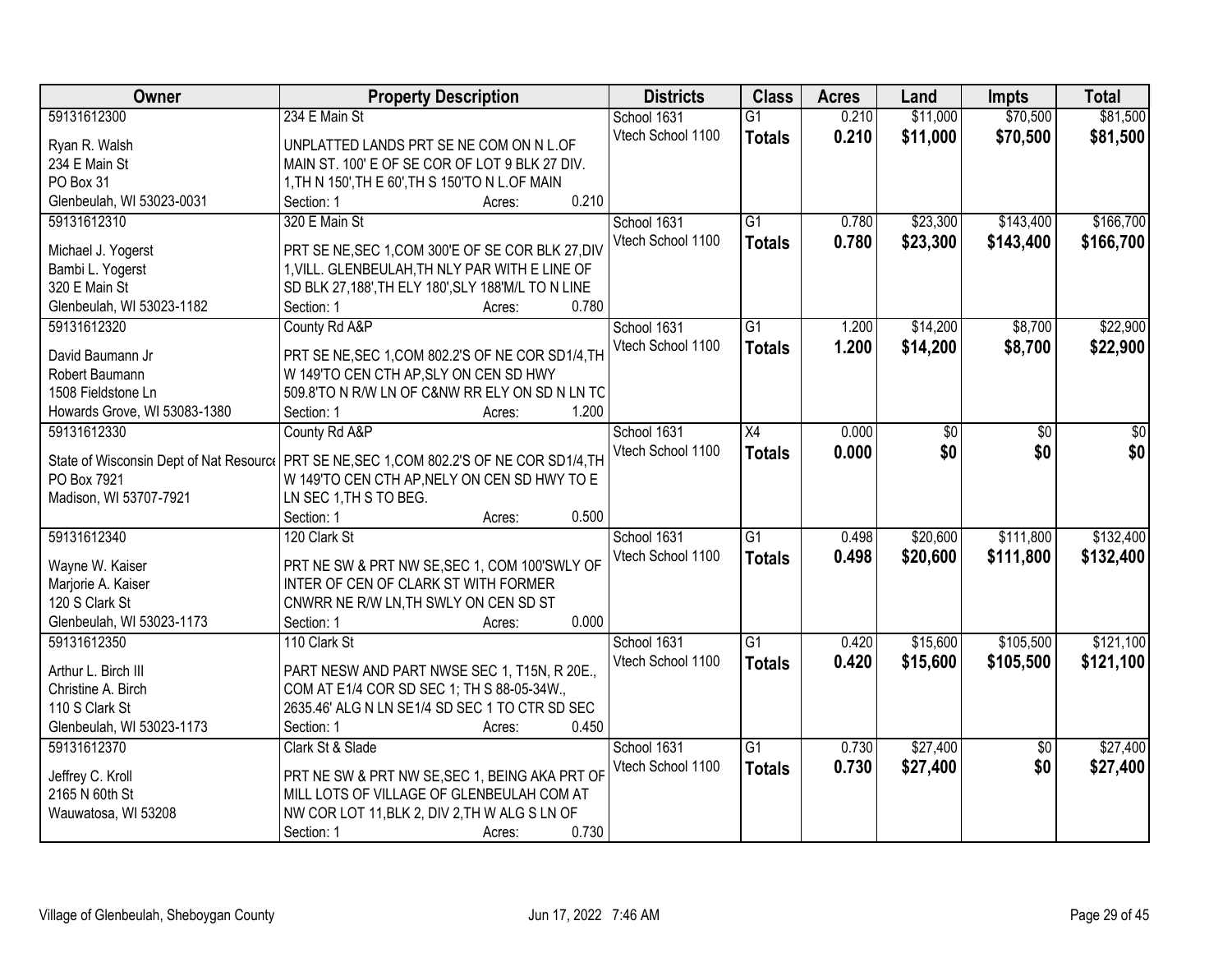| Owner                     | <b>Property Description</b>                           | <b>Districts</b>  | <b>Class</b>           | <b>Acres</b> | Land        | <b>Impts</b>    | <b>Total</b> |
|---------------------------|-------------------------------------------------------|-------------------|------------------------|--------------|-------------|-----------------|--------------|
| 59131612380               | Clark St                                              | School 1631       | $\overline{G1}$        | 2.590        | \$6,500     | $\overline{50}$ | \$6,500      |
| Citana Schwochert         | PRT NE SW, SEC 1, COM IN N&S 1/4 LINE N1 DEG 36'E     | Vtech School 1100 | <b>Totals</b>          | 2.590        | \$6,500     | \$0             | \$6,500      |
| 295 Clark St              | 350.85' FROM SE COR SD1/4, TH N1 DEG 36'E             |                   |                        |              |             |                 |              |
| Glenbeulah, WI 53023-1147 | 160', S58 DEG 53'W 75', S34 DEG 58'W 115', N70 DEG    |                   |                        |              |             |                 |              |
|                           | 2.590<br>Section: 1<br>Acres:                         |                   |                        |              |             |                 |              |
| 59131612381               | Clark St                                              | School 1631       | G4                     | 26.130       | \$4,500     | $\overline{50}$ | \$4,500      |
|                           |                                                       | Vtech School 1100 | <b>Totals</b>          | 26.130       | \$4,500     | \$0             | \$4,500      |
| <b>Hillview Acres LLC</b> | A-26603 - PRT NE SW SEC 1, COM AT CEN SD              |                   |                        |              |             |                 |              |
| N7414 County Road A & P   | SEC, TH S88 DEG 33' 07"W 767.69'TO PNT OF BEG, TH     |                   |                        |              |             |                 |              |
| Plymouth, WI 53073-2705   | S44 DEG 40'E 187.87', S 322.34', S88 DEG 42'E 376.56' |                   |                        |              |             |                 |              |
|                           | 26.130<br>Section: 1<br>Acres:                        |                   |                        |              |             |                 |              |
| 59131612382               | 234 Clark St                                          | School 1631       | $\overline{G1}$        | 6.530        | \$39,100    | \$152,000       | \$191,100    |
| Brian E. Keller           | LOT 1 CSM V15 P 328-29 #1531232 - PRT NE SW &         | Vtech School 1100 | <b>Totals</b>          | 6.530        | \$39,100    | \$152,000       | \$191,100    |
| Susan M. Keller           | NW SE SEC 1.                                          |                   |                        |              |             |                 |              |
| 234 Clark St              |                                                       |                   |                        |              |             |                 |              |
| Glenbeulah, WI 53023-1162 | 6.530<br>Section: 1<br>Acres:                         |                   |                        |              |             |                 |              |
| 59131612383               | Clark St                                              | School 1631       | $\overline{\text{X3}}$ | 1.980        | \$0         | \$0             | \$0          |
|                           |                                                       | Vtech School 1100 | <b>Totals</b>          | 1.980        | \$0         | \$0             | \$0          |
| Sheboygan County          | PRT OF NE SW SEC 1 CONVEYED FOR HWY IN DOC            |                   |                        |              |             |                 |              |
| W5741 County Rd J         | #2075372 (HILLVIEW ACRES 0.71 AC) & ALSO PRT          |                   |                        |              |             |                 |              |
| Plymouth, WI 53073-3340   | CONVEYED FOR HWY IN DOC #2075373 LYING                |                   |                        |              |             |                 |              |
|                           | 1.980<br>Section: 1<br>Acres:                         |                   |                        |              |             |                 |              |
| 59131612390               | 295 Clark St                                          | School 1631       | $\overline{G1}$        | 1.530        | \$38,800    | \$67,800        | \$106,600    |
| Citana Schwochert         | PRT SE SW, SEC 1, BEING PRT OF WHAT IS ALSO           | Vtech School 1100 | <b>Totals</b>          | 1.530        | \$38,800    | \$67,800        | \$106,600    |
| 295 Clark St              | KNOWN AS MILL LOTS OF VILL PLAT OF GLEN-              |                   |                        |              |             |                 |              |
| Glenbeulah, WI 53023-1147 | BEULAH, BOUNDED ON W BY CEN OF CLARK ST, ON           |                   |                        |              |             |                 |              |
|                           | 1.530<br>Section: 1<br>Acres:                         |                   |                        |              |             |                 |              |
| 59131612400               | N/a                                                   | School 1631       | X4                     | 0.000        | $\sqrt{$0}$ | $\sqrt{6}$      | $\sqrt{50}$  |
|                           |                                                       | Vtech School 1100 | <b>Totals</b>          | 0.000        | \$0         | \$0             | \$0          |
| Village of Glenbeulah     | PRT NE SE, SEC 1, BEING ALSO KNOWN AS MILL            |                   |                        |              |             |                 |              |
| PO Box 128                | LOTS ON VILL PLAT, BOUNDED ON N BY CNW RR S           |                   |                        |              |             |                 |              |
| Glenbeulah, WI 53023-0128 | R/W LN, ON S&E BY MAIN CHANNEL OF MULLET              |                   |                        |              |             |                 |              |
|                           | 0.000<br>Section: 1<br>Acres:                         |                   |                        |              |             |                 |              |
| 59131612411               | 241 S Garden St                                       | School 1631       | $\overline{G1}$        | 3.150        | \$42,900    | \$202,000       | \$244,900    |
| David S. Yurk             | LOT 3 CSM V26 P217-218 #1992920 BEING A               | Vtech School 1100 | <b>Totals</b>          | 3.150        | \$42,900    | \$202,000       | \$244,900    |
| Wendy J. Yurk             | RESURVEY OF V26 P62-64 #1980665 - PRT SLY 70'         |                   |                        |              |             |                 |              |
| PO Box 32                 | VAC C&NWRR, VAC GARDEN ST & PRT NE SE, SEC            |                   |                        |              |             |                 |              |
| Glenbeulah, WI 53023      | 3.150<br>Section: 1<br>Acres:                         |                   |                        |              |             |                 |              |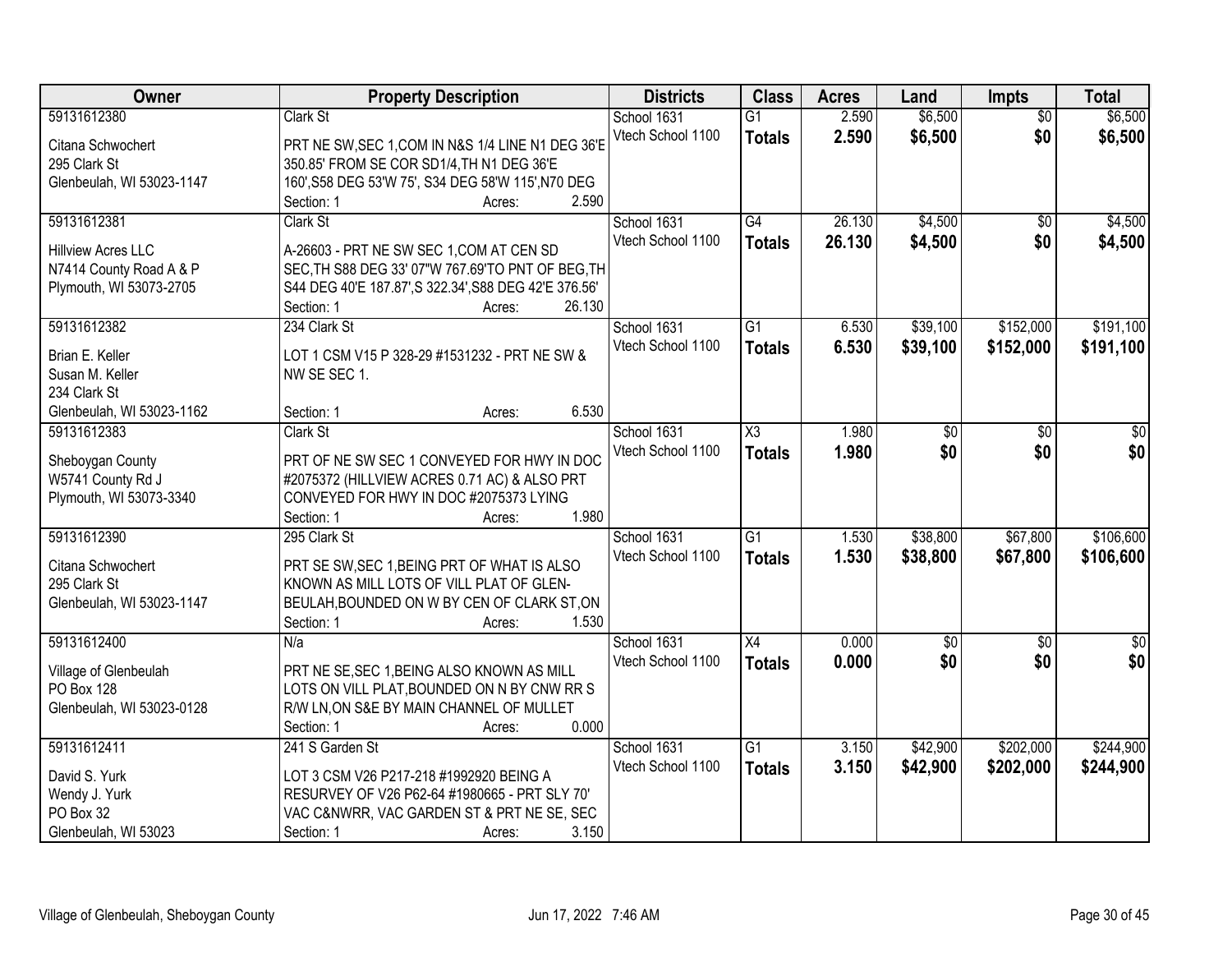| Owner                     | <b>Property Description</b>                          | <b>Districts</b>                 | <b>Class</b>    | <b>Acres</b> | Land     | <b>Impts</b>    | <b>Total</b> |
|---------------------------|------------------------------------------------------|----------------------------------|-----------------|--------------|----------|-----------------|--------------|
| 59131612420               | 401 E Main St                                        | School 1631                      | G1              | 1.000        | \$37,500 | \$74,100        | \$111,600    |
| Stemper Hay & Grain Co    | PRT NE SE, SEC 1, LYING E OF LOT 23, BLK 9, DIV 2 &  | Vtech School 1100                | G4              | 7.540        | \$1,300  | \$0             | \$1,300      |
| N7414 County Road A and P | S&E OF MILL POND & MAIN CHANNEL OF MULLET            |                                  | G5M             | 5.000        | \$6,800  | \$0             | \$6,800      |
| Plymouth, WI 53073-2705   | RIVER AS SHOWN ON REC PLAT OF V OF                   |                                  | <b>Totals</b>   | 13.540       | \$45,600 | \$74,100        | \$119,700    |
|                           | 13.540<br>Section: 1<br>Acres:                       |                                  |                 |              |          |                 |              |
| 59131612421               | N/a                                                  | School 1631                      | X4              | 0.000        | \$0      | $\overline{30}$ | \$0          |
|                           |                                                      | Vtech School 1100                | <b>Totals</b>   | 0.000        | \$0      | \$0             | \$0          |
| Village of Glenbeulah     | A-18647 - PRT NE SE, SEC 1, COM 595'W OF SE COR      |                                  |                 |              |          |                 |              |
| <b>Village Clerk</b>      | SD1/4, TH N 444', N13 DEG 11'E 229', N60 DEG W 75'TO |                                  |                 |              |          |                 |              |
| Glenbeulah, WI 53023      | CEN OF MAIN CHANNEL OF MULLET RIVER, SWLY<br>0.000   |                                  |                 |              |          |                 |              |
| 59131612430               | Section: 1<br>Acres:                                 |                                  |                 |              |          |                 |              |
|                           | N/a                                                  | School 1631<br>Vtech School 1100 | X4              | 0.500        | \$0      | $\overline{50}$ | \$0          |
| Village of Glenbeulah     | PRT NE SE, SEC 1, BOUNDED ON N BY S LN CNW RR        |                                  | <b>Totals</b>   | 0.500        | \$0      | \$0             | \$0          |
| PO Box 128                | S R/W LN, ON E BY EXT OF W LN GARDENER ST, ON        |                                  |                 |              |          |                 |              |
| Glenbeulah, WI 53023-0128 | S BY MILL POND, ON W BY LOT 8, BLK 7, DIV 2, EXC     |                                  |                 |              |          |                 |              |
|                           | 0.500<br>Section: 1<br>Acres:                        |                                  |                 |              |          |                 |              |
| 59131612441               | 260 S Garden St                                      | School 1631                      | $\overline{G1}$ | 0.750        | \$60,100 | \$161,400       | \$221,500    |
| <b>Rick Hill</b>          | PRT NE SE, SEC 1, COM AT NE COR BLK 11, DIV 2, TH    | Vtech School 1100                | <b>Totals</b>   | 0.750        | \$60,100 | \$161,400       | \$221,500    |
| Lynn Hill                 | S 259.05' ON E LINE & E LINE EXT OF SD BLK 11 TO     |                                  |                 |              |          |                 |              |
| 260 S Garden St           | PNT OF BEG, TH S71 DEG 21'W 33', S 72 DEG 36'W       |                                  |                 |              |          |                 |              |
| PO Box 156                | 0.750<br>Section: 1<br>Acres:                        |                                  |                 |              |          |                 |              |
| Glenbeulah, WI 53023-0156 |                                                      |                                  |                 |              |          |                 |              |
| 59131612451               | S Garden St                                          | School 1631                      | X4              | 0.000        | \$0      | $\sqrt{6}$      | \$0          |
|                           |                                                      | Vtech School 1100                | <b>Totals</b>   | 0.000        | \$0      | \$0             | \$0          |
| Village of Glenbeulah     | PRT NE SE, SEC 1.                                    |                                  |                 |              |          |                 |              |
| PO Box 128                |                                                      |                                  |                 |              |          |                 |              |
| Glenbeulah, WI 53023-0128 |                                                      |                                  |                 |              |          |                 |              |
|                           | 0.000<br>Section: 1<br>Acres:                        |                                  |                 |              |          |                 |              |
| 59131612461               | N/a                                                  | School 1631                      |                 |              |          |                 |              |
| Janet L. Baumann          | PRT NW SE & PRT NE SW, SEC 1 DESIGNATED AS           | Vtech School 1100                | <b>Totals</b>   |              |          |                 |              |
| Richard S. Baumann        | SAW MILL LOTS ON REC PLAT DESC AS; COM AT            |                                  |                 |              |          |                 |              |
| PO Box 27                 | THE SW COR OF BLK 9 DIV 2, TH W ON N LN OF SW        |                                  |                 |              |          |                 |              |
| Glenbeulah, WI 53023-0027 | 3.500<br>Section: 1<br>Acres:                        |                                  |                 |              |          |                 |              |
| 59131612470               | 235 Slade St                                         | School 1631                      | $\overline{G1}$ | 0.550        | \$24,000 | \$104,500       | \$128,500    |
| Timothy S. Schultz        | PRT NW SE, SEC 1, BEING ALSO KNOW AS PRT OF S        | Vtech School 1100                | <b>Totals</b>   | 0.550        | \$24,000 | \$104,500       | \$128,500    |
| 235 Slade St              | & W MILL LOTS OF DIV 2, COM AT NW COR LOT            |                                  |                 |              |          |                 |              |
| Glenbeulah, WI 53023-1161 | 11, BLK 2, SD PLAT, TH W ALG S LN OF ALLEY 150', S   |                                  |                 |              |          |                 |              |
|                           | 0.550<br>Section: 1<br>Acres:                        |                                  |                 |              |          |                 |              |
|                           |                                                      |                                  |                 |              |          |                 |              |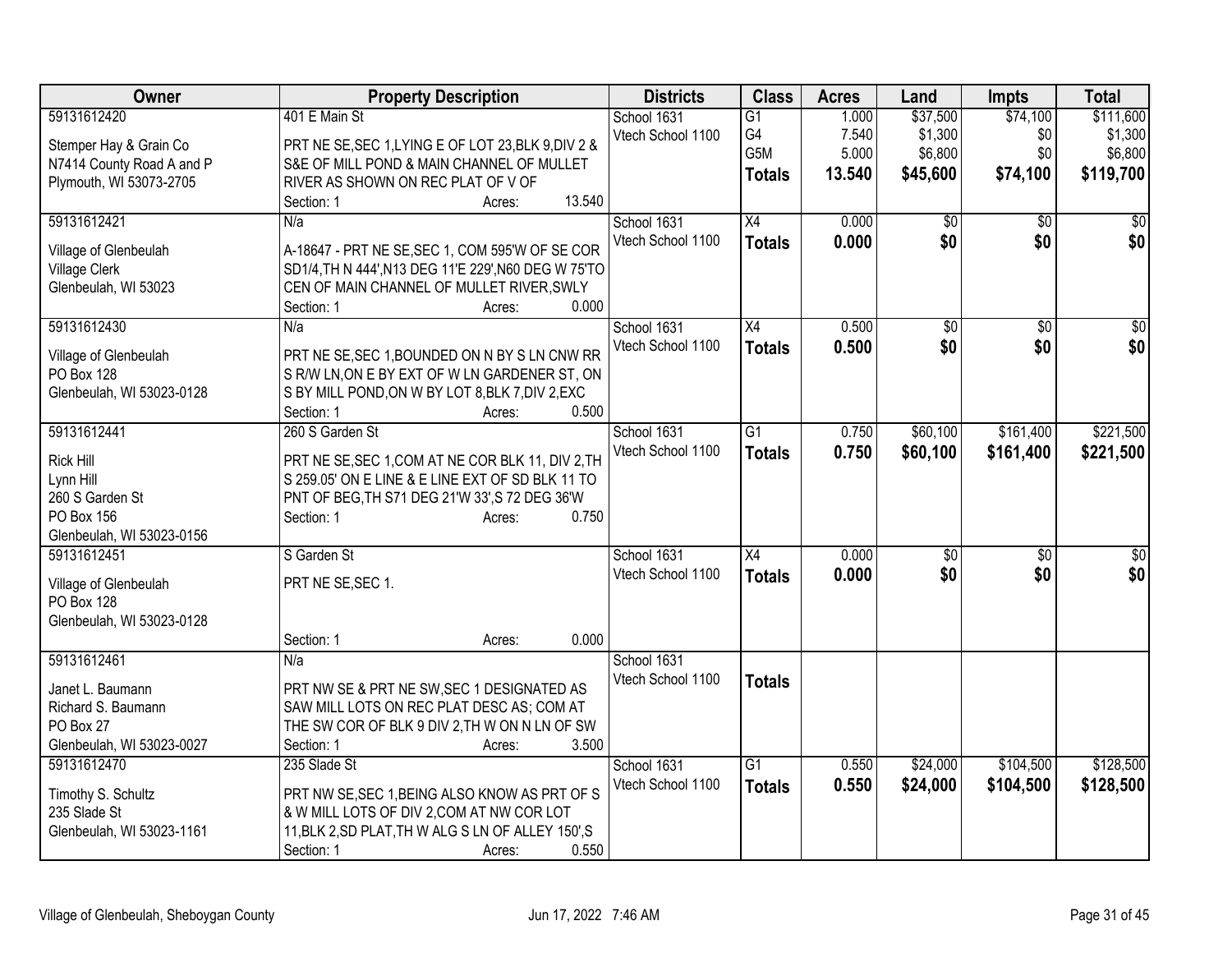| Owner                                        | <b>Property Description</b>                              | <b>Districts</b>  | <b>Class</b>    | <b>Acres</b> | Land     | <b>Impts</b>    | <b>Total</b>    |
|----------------------------------------------|----------------------------------------------------------|-------------------|-----------------|--------------|----------|-----------------|-----------------|
| 59131612480                                  | 216 Scott St                                             | School 1631       | $\overline{G1}$ | 2.840        | \$31,700 | \$100,900       | \$132,600       |
| Zachary P. Ziemann                           | PRT SW SE, SEC 1, COM IN N LN SD1/4 AT SE COR            | Vtech School 1100 | <b>Totals</b>   | 2.840        | \$31,700 | \$100,900       | \$132,600       |
| PO Box 242                                   | LOT 15 BLK 9 DIV 2, TH S 160', W 252.6', S 252.5' M/L TO |                   |                 |              |          |                 |                 |
| Glenbeulah, WI 53023-0242                    | S CORP LN SD VILL, E 412.5'TO E LN SW SE, N              |                   |                 |              |          |                 |                 |
|                                              | 2.840<br>Section: 1<br>Acres:                            |                   |                 |              |          |                 |                 |
| 59131612501                                  | N/a                                                      | School 1631       | $\overline{G1}$ | 0.440        | \$9,500  | $\overline{50}$ | \$9,500         |
| Cory J. Bertram                              | PRT SW SE, SEC 1, COM AT E1/4 COR, SD SEC, TH S88        | Vtech School 1100 | <b>Totals</b>   | 0.440        | \$9,500  | \$0             | \$9,500         |
| Michele L. Bertram                           | DEG 05'34"W 1627.28', S01 DEG 50'25"E 1319.49'TO SE      |                   |                 |              |          |                 |                 |
| 103 W Appleton St                            | COR LOT 13, BLK 9, DIV 2, S01'DEG 50'25"E 159.50', TH    |                   |                 |              |          |                 |                 |
| PO Box 2                                     | 0.440<br>Section: 1<br>Acres:                            |                   |                 |              |          |                 |                 |
| Glenbeulah, WI 53023-0002                    |                                                          |                   |                 |              |          |                 |                 |
| 59131612511                                  |                                                          | School 1631       | $\overline{G1}$ | 0.230        | \$11,500 | $\overline{50}$ | \$11,500        |
|                                              |                                                          | Vtech School 1100 | <b>Totals</b>   | 0.230        | \$11,500 | \$0             | \$11,500        |
| David D. Rockhill                            | PRT SW SE & PRT NW SE, SEC 1, COM AT SE COR              |                   |                 |              |          |                 |                 |
| Katherine Meyer M. Rockhill                  | LOT 10 BLK 9, DIVISION 2, VILLAGE OF                     |                   |                 |              |          |                 |                 |
| 107 W Appleton St                            | GLENBEULAH, TH S01 DEG 50'25"E 159.75' TO N LN           |                   |                 |              |          |                 |                 |
| Glenbeulah, WI 53023-1167                    | 0.230<br>Section: 1<br>Acres:                            |                   |                 |              |          |                 |                 |
| 59131612520                                  | 109 Walnut St                                            | School 1631       | $\overline{G1}$ | 0.440        | \$16,000 | \$118,100       | \$134,100       |
| Roger A. Sheets                              | PRT SW SE, SEC 1, COM IN N LN SD1/4 AT SE COR            | Vtech School 1100 | <b>Totals</b>   | 0.440        | \$16,000 | \$118,100       | \$134,100       |
| Mary Jane Sheets                             | LOT 8, BLK 9, DIV 2, TH S 160', W 120'TO E LN            |                   |                 |              |          |                 |                 |
| 109 S Walnut St                              | CEMETERY RD, N 160', TH E 120'TO BEG.                    |                   |                 |              |          |                 |                 |
| PO Box 4                                     | 0.440<br>Section: 1<br>Acres:                            |                   |                 |              |          |                 |                 |
| Glenbeulah, WI 53023-0004                    |                                                          |                   |                 |              |          |                 |                 |
| 59131612530                                  | 110 Walnut St                                            | School 1631       | G1              | 10.460       | \$46,900 | \$47,100        | \$94,000        |
|                                              |                                                          | Vtech School 1100 | <b>Totals</b>   | 10.460       | \$46,900 | \$47,100        | \$94,000        |
| Richard S. Baumann                           | PRT SW SE, SEC 1, COM AT INTER OF N LN SD1/4             |                   |                 |              |          |                 |                 |
| Janet L. Baumann                             | WITH W LN CEMETERY RD, TH W TO NW COR,                   |                   |                 |              |          |                 |                 |
| 2240 Squaw Creek Rd                          | SD1/4,S 660'M/L TO CORP LN,E PARA WITH N LN              |                   |                 |              |          |                 |                 |
| Lander, WY 82520-9646                        | 10.460<br>Section: 1<br>Acres:                           |                   |                 |              |          |                 |                 |
| 59131612532                                  | <b>Walnut St</b>                                         | School 1631       | $\overline{X4}$ | 10.000       | \$0      | $\overline{50}$ | $\overline{50}$ |
| <b>Walnut Grove Cemetery</b>                 | SE1/4 OF SW SE, SEC 1.                                   | Vtech School 1100 | <b>Totals</b>   | 10.000       | \$0      | \$0             | \$0             |
| S Walnut St                                  |                                                          |                   |                 |              |          |                 |                 |
| Glenbeulah, WI 53023                         |                                                          |                   |                 |              |          |                 |                 |
|                                              | 10.000<br>Section: 1<br>Acres:                           |                   |                 |              |          |                 |                 |
| 59131612534                                  | <b>Walnut St</b>                                         | School 1631       | $\overline{G5}$ | 7.000        | \$4,200  | $\overline{50}$ | \$4,200         |
| Richard S. Baumann                           | SW1/4 OF SW SE, SEC 1.                                   | Vtech School 1100 | G <sub>6</sub>  | 3.000        | \$8,100  | \$0             | \$8,100         |
| Janet L. Baumann                             |                                                          |                   | <b>Totals</b>   | 10.000       | \$12,300 | \$0             | \$12,300        |
|                                              |                                                          |                   |                 |              |          |                 |                 |
| 2240 Squaw Creek Rd<br>Lander, WY 82520-9646 | 10.000                                                   |                   |                 |              |          |                 |                 |
|                                              | Section: 1<br>Acres:                                     |                   |                 |              |          |                 |                 |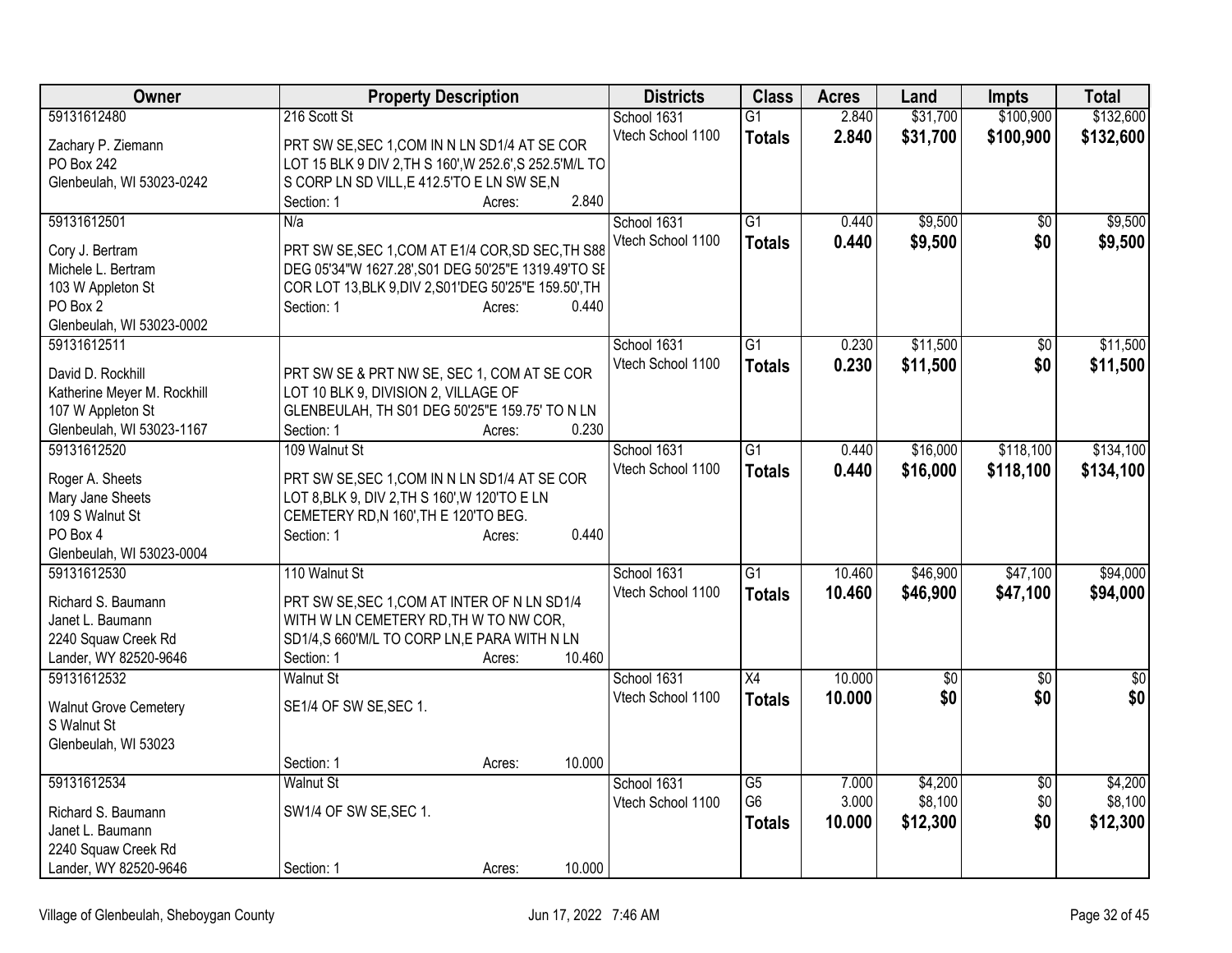| <b>Class</b><br>Owner<br><b>Property Description</b><br><b>Districts</b><br><b>Acres</b>                                   | Land<br><b>Impts</b>        | <b>Total</b> |
|----------------------------------------------------------------------------------------------------------------------------|-----------------------------|--------------|
| 59131612535<br>Walnut St<br>School 1631<br>2.100<br>G1                                                                     | \$4,200<br>$\overline{50}$  | \$4,200      |
| Vtech School 1100<br>2.100<br><b>Totals</b><br>Zachary P. Ziemann<br>PRT SW SE, SEC 1, COM 412.5'S OF NE COR SD            | \$4,200<br>\$0              | \$4,200      |
| 1/4, TH W ALG S CORP LN OF VILLAGE GLENBEULAH<br>PO Box 242                                                                |                             |              |
| Glenbeulah, WI 53023-0242<br>412.5', S 247.5'M/L TO S LN OF N1/2 OF SW SE, E                                               |                             |              |
| 2.100<br>Section: 1<br>Acres:                                                                                              |                             |              |
| 59131612536<br>115 Walnut St<br>$\overline{G1}$<br>School 1631<br>0.520                                                    | \$17,800<br>\$117,900       | \$135,700    |
| Vtech School 1100<br>0.520<br><b>Totals</b><br>LOT 1 CSM V22 P120-121 #1796732 - PRT SW SE, SEC<br>Lisa A. Janke           | \$17,800<br>\$117,900       | \$135,700    |
| 115 S Walnut St<br>1.                                                                                                      |                             |              |
| Glenbeulah, WI 53023-1195                                                                                                  |                             |              |
| 0.520<br>Section: 1<br>Acres:                                                                                              |                             |              |
| 59131612537<br>School 1631<br>X4<br>0.190<br>N/a                                                                           | \$0<br>\$0                  | $\sqrt{50}$  |
| Vtech School 1100<br>0.190<br><b>Totals</b>                                                                                | \$0<br>\$0                  | \$0          |
| PRT SW SE, SEC 1 - THAT PRT DEDICATED TO THE<br>Village of Glenbeulah<br>PO Box 128<br>PUBLIC BY CSM V22 P120-121 #1796732 |                             |              |
| Glenbeulah, WI 53023-0128                                                                                                  |                             |              |
| 0.190<br>Section: 1<br>Acres:                                                                                              |                             |              |
| 59131612538<br>$\overline{G1}$<br>0.170<br><b>Walnut St</b><br>School 1631                                                 | \$400<br>\$0                | \$400        |
| Vtech School 1100<br>0.170<br><b>Totals</b>                                                                                | \$0<br>\$400                | \$400        |
| Baumann Jacqueline F Baumann Trust<br>PRT SW SE, SEC 1, LYING W AND S OF E LN OF                                           |                             |              |
| Jacqueline F. Baumann<br>CEMETERY RD DESC IN #1804998, EXC THAT PRT                                                        |                             |              |
| 2240 Squaw Creek Rd<br>DED TO PUBLIC BY CSM V23 P331-332 #1859282                                                          |                             |              |
| Lander, WY 82520-9646<br>0.170<br>Section: 1<br>Acres:                                                                     |                             |              |
| 59131612540<br>$\overline{G1}$<br>209 Scott St<br>0.230<br>School 1631                                                     | \$11,500<br>\$108,500       | \$120,000    |
| 0.230<br>Vtech School 1100<br><b>Totals</b><br>PRT SE SE, SEC 1, COM ON N LN SD1/4 AT SW COR<br>John J. Letendre           | \$11,500<br>\$108,500       | \$120,000    |
| LOT 21, BLK 9 DIV 2, TH E 100', S 75', W TO CEN OF<br>Eileen M. Letendre                                                   |                             |              |
| 209 S Scott St<br>HWY, NLY ALG HWY TO N LN SE SE, TH E TO BEG.                                                             |                             |              |
| 0.230<br>PO Box 22<br>Section: 1<br>Acres:                                                                                 |                             |              |
| Glenbeulah, WI 53023-0022                                                                                                  |                             |              |
| 59131612541<br>School 1631<br>$\overline{G1}$<br>1.820<br>N/a                                                              | \$29,600<br>$\overline{30}$ | \$29,600     |
| 1.820<br>Vtech School 1100<br><b>Totals</b><br>Zachary P. Ziemann<br>PRT SE SE, SEC 1, COM AT NW COR, TH S 712', E         | \$0<br>\$29,600             | \$29,600     |
| PO Box 242<br>128', N 422', W 40', N 290', TH W 88'TO BEG.                                                                 |                             |              |
| Glenbeulah, WI 53023-0242                                                                                                  |                             |              |
| 1.820<br>Section: 1<br>Acres:                                                                                              |                             |              |
| 59131612542<br>$\overline{G1}$<br><b>Walnut St</b><br>School 1631<br>1.070                                                 | \$28,100<br>$\overline{50}$ | \$28,100     |
| 1.070<br>Vtech School 1100<br><b>Totals</b><br>LOT 2 CSM V23 P331-332 #1859282 - PRT SW SE,<br>Lisa A. Janke               | \$0<br>\$28,100             | \$28,100     |
| 115 S Walnut St<br>SEC <sub>1</sub>                                                                                        |                             |              |
| Glenbeulah, WI 53023-1195                                                                                                  |                             |              |
| 1.070<br>Section: 1<br>Acres:                                                                                              |                             |              |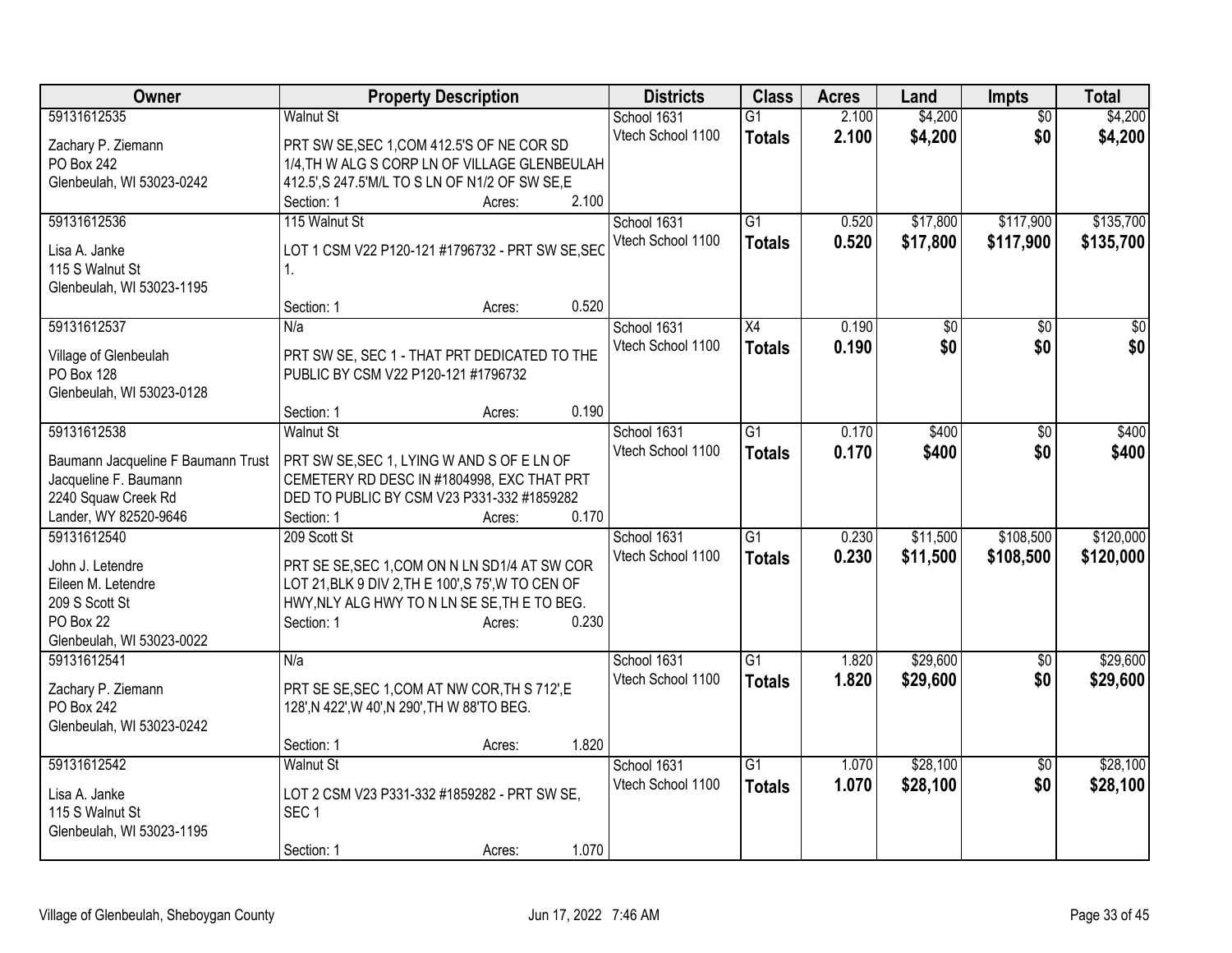| Owner                                              | <b>Property Description</b>                                                                          |                  | <b>Districts</b>  | <b>Class</b>    | <b>Acres</b> | Land            | <b>Impts</b>    | <b>Total</b>    |
|----------------------------------------------------|------------------------------------------------------------------------------------------------------|------------------|-------------------|-----------------|--------------|-----------------|-----------------|-----------------|
| 59131612543                                        | <b>Walnut St</b>                                                                                     |                  | School 1631       | X4              | 0.060        | $\overline{50}$ | $\overline{50}$ | \$0             |
| Village of Glenbeulah                              | PRT SW SE, SEC 1 - THAT PRT DEDICATED TO THE                                                         |                  | Vtech School 1100 | <b>Totals</b>   | 0.060        | \$0             | \$0             | \$0             |
| <b>PO Box 128</b>                                  | PUBLIC BY CSM V23 P331-332 #1859282                                                                  |                  |                   |                 |              |                 |                 |                 |
| Glenbeulah, WI 53023-0128                          |                                                                                                      |                  |                   |                 |              |                 |                 |                 |
|                                                    | Section: 1                                                                                           | 0.400<br>Acres:  |                   |                 |              |                 |                 |                 |
| 59131612560                                        | N/a                                                                                                  |                  | School 1631       | $\overline{X4}$ | 16.850       | $\overline{50}$ | \$0             | \$0             |
| Northern Moraine Utility Commission                | THE S 29.40 AC OF SW NE, SEC 6, EXC COM NO DEG                                                       |                  | Vtech School 1100 | <b>Totals</b>   | 16.850       | \$0             | \$0             | \$0             |
| PO Box 125                                         | 05'35"W 342.82'FROM CEN, SD SEC, TH CONT N0 DEG                                                      |                  |                   |                 |              |                 |                 |                 |
| Glenbeulah, WI 53023-0125                          | 05'35"W 626.71', N88 DEG 25'21"E 1194.48', S0 DEG                                                    |                  |                   |                 |              |                 |                 |                 |
|                                                    | Section: 6                                                                                           | 16.850<br>Acres: |                   |                 |              |                 |                 |                 |
| 59131612561                                        | N/a                                                                                                  |                  | School 1631       | $\overline{G2}$ | 11.920       | \$35,800        | \$0             | \$35,800        |
| Sir Lanserlot Golf Course LLC                      | PRT SW NE, SEC 6, COM N0 DEG 05'35"W 342.82'                                                         |                  | Vtech School 1100 | <b>Totals</b>   | 11.920       | \$35,800        | \$0             | \$35,800        |
| W6016 County Road A N                              | FROM CEN, SD SEC, TH CONT NO DEG 05'35"W                                                             |                  |                   |                 |              |                 |                 |                 |
| Elkhart Lake, WI 53020-2032                        | 626.71', N88 DEG 25'21"E 1194.48', S0 DEG 01'16"E                                                    |                  |                   |                 |              |                 |                 |                 |
|                                                    | Section: 6                                                                                           | 11.920<br>Acres: |                   |                 |              |                 |                 |                 |
| 59131612562                                        | N/a                                                                                                  |                  | School 1631       | X4              | 0.630        | \$0             | $\sqrt[6]{3}$   | $\sqrt{50}$     |
|                                                    |                                                                                                      |                  | Vtech School 1100 | <b>Totals</b>   | 0.630        | \$0             | \$0             | \$0             |
| Manitou Girl Scout Council Inc<br>5212 Windward Ct | PRT SW NE, SEC 6, COM AT CEN SD SEC, TH NO DEG<br>05'33"W 969.53', TH N88 DEG 25'21"E 1194.48'TO PNT |                  |                   |                 |              |                 |                 |                 |
| Sheboygan, WI 53083-6051                           | OF BEG, TH CONT N88 DEG 25'21"E 127.48' S0 DEG                                                       |                  |                   |                 |              |                 |                 |                 |
|                                                    | Section: 6                                                                                           | 0.630<br>Acres:  |                   |                 |              |                 |                 |                 |
| 59131612570                                        | N7025 County Rd P                                                                                    |                  | School 1631       | X4              | 18.000       | $\overline{50}$ | $\overline{50}$ | $\overline{50}$ |
|                                                    |                                                                                                      |                  | Vtech School 1100 | <b>Totals</b>   | 18,000       | \$0             | \$0             | \$0             |
| Northern Moraine Uti Commission                    | ALL THAT PRT OF NW SE, SEC 6, LYING N OF S R/W                                                       |                  |                   |                 |              |                 |                 |                 |
| PO Box 125<br>Glenbeulah, WI 53023-0125            | LN FORMER CNW RR.                                                                                    |                  |                   |                 |              |                 |                 |                 |
|                                                    | Section: 6                                                                                           | 18.000<br>Acres: |                   |                 |              |                 |                 |                 |
| 59131612600                                        | N/a                                                                                                  |                  | School 1631       | $\overline{G1}$ | 0.530        | $\sqrt{6}$      | \$0             | \$0             |
|                                                    |                                                                                                      |                  | Vtech School 1100 | <b>Totals</b>   | 0.530        | \$0             | \$0             | \$0             |
| Glenbeulah Village Park Condominiums               | GLENBEULAH VILLAGE PARK CONDOMINIUMS                                                                 |                  |                   |                 |              |                 |                 |                 |
| Na                                                 |                                                                                                      |                  |                   |                 |              |                 |                 |                 |
| Na, WI 99999                                       |                                                                                                      | 0.530            |                   |                 |              |                 |                 |                 |
| 59131612601                                        | Section: 1<br>220 E Benson St Unit A                                                                 | Acres:           | School 1631       | G1              | 0.000        | \$7,500         | \$85,100        | \$92,600        |
|                                                    |                                                                                                      |                  | Vtech School 1100 |                 | 0.000        | \$7,500         | \$85,100        | \$92,600        |
| John F. Frank                                      | GLENBEULAH VILLAGE PARK CONDOS. UNIT A,& AN                                                          |                  |                   | <b>Totals</b>   |              |                 |                 |                 |
| 220 E Benson St Unit a                             | UNDIV INT IN COMMON & LIMITED COMMON                                                                 |                  |                   |                 |              |                 |                 |                 |
| Glenbeulah, WI 53023-1159                          | ELEMENTS AS SET FORTH IN V 1575 P                                                                    |                  |                   |                 |              |                 |                 |                 |
|                                                    | Section: 1                                                                                           | 0.000<br>Acres:  |                   |                 |              |                 |                 |                 |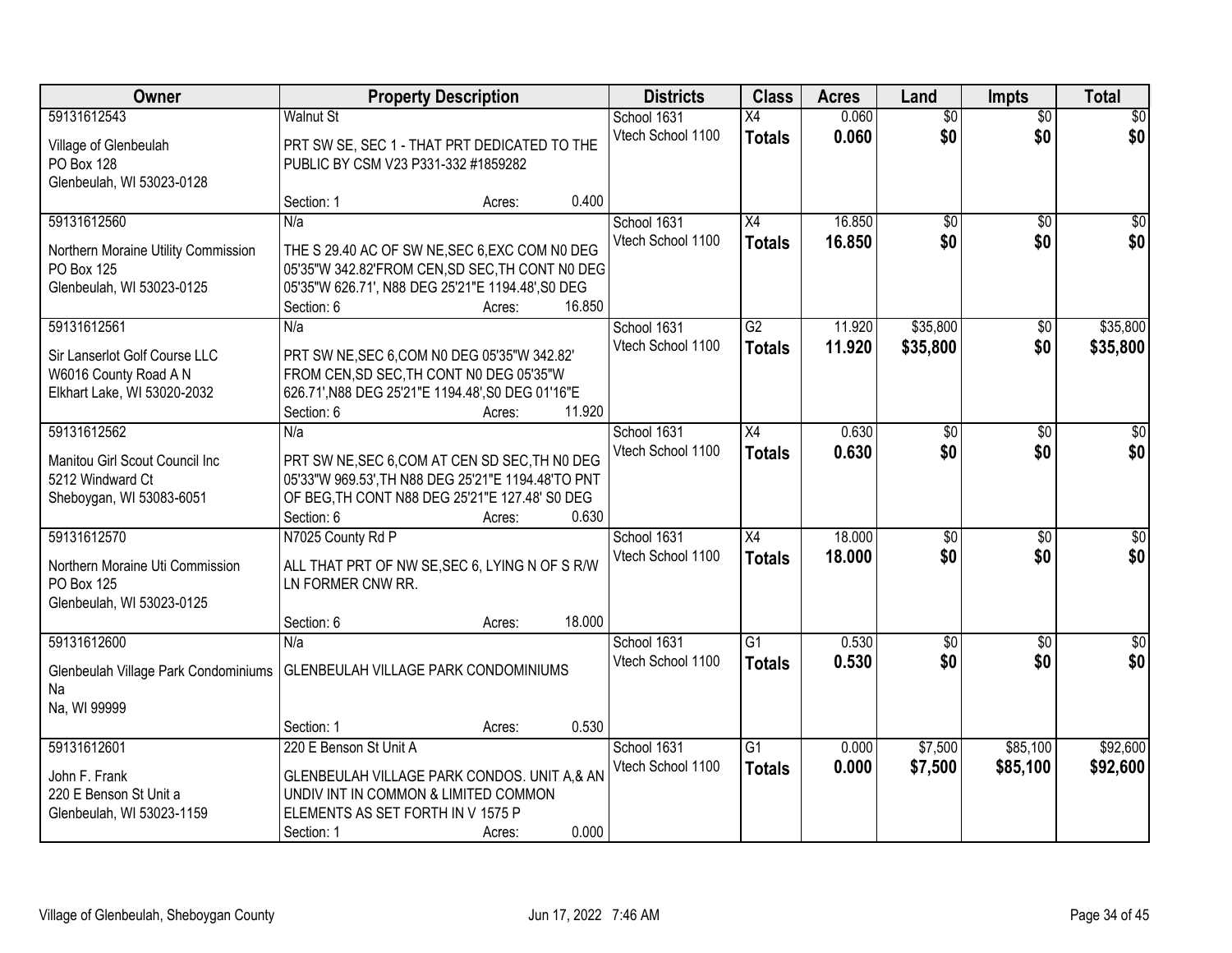| Owner                        | <b>Property Description</b>                    | <b>Districts</b>  | <b>Class</b>    | <b>Acres</b> | Land    | <b>Impts</b> | <b>Total</b> |
|------------------------------|------------------------------------------------|-------------------|-----------------|--------------|---------|--------------|--------------|
| 59131612602                  | 220 E Benson St Unit B                         | School 1631       | $\overline{G1}$ | 0.000        | \$7,500 | \$77,000     | \$84,500     |
| David E. Lohr                | GLENBEULAH VILLAGE PARK CONDOS. UNIT B,& AN    | Vtech School 1100 | <b>Totals</b>   | 0.000        | \$7,500 | \$77,000     | \$84,500     |
| 220 E Benson St Unit b       | UNDIV INT IN COMMON & LIMITED COMMON           |                   |                 |              |         |              |              |
| Glenbeulah, WI 53023-1159    | ELEMENTS AS SET FORTH IN V 1575 P              |                   |                 |              |         |              |              |
|                              | 0.000<br>Section: 1<br>Acres:                  |                   |                 |              |         |              |              |
| 59131612603                  | 220 E Benson St Unit C                         | School 1631       | $\overline{G1}$ | 0.000        | \$7,500 | \$77,000     | \$84,500     |
|                              |                                                | Vtech School 1100 | <b>Totals</b>   | 0.000        | \$7,500 | \$77,000     | \$84,500     |
| Mary Kuether                 | GLENBEULAH VILLAGE PARK CONDOS. UNIT C,& AN    |                   |                 |              |         |              |              |
| Joel Kuether                 | UNDIV INT IN COMMON & LIMITED COMMON           |                   |                 |              |         |              |              |
| 220 E Benson St Unit c       | ELEMENTS AS SET FORTH IN V 1575 P              |                   |                 |              |         |              |              |
| Glenbeulah, WI 53023-1159    | 0.000<br>Section: 1<br>Acres:                  |                   |                 |              |         |              |              |
| 59131612604                  | 220 E Benson St Unit D                         | School 1631       | G1              | 0.000        | \$7,500 | \$83,500     | \$91,000     |
| Kathryn E. Nechiporenko      | GLENBEULAH VILLAGE PARK CONDOS. UNIT D,& AN    | Vtech School 1100 | <b>Totals</b>   | 0.000        | \$7,500 | \$83,500     | \$91,000     |
| 7838 S Teal St               | UNDIV INT IN COMMON & LIMITED COMMON           |                   |                 |              |         |              |              |
| Mohave Valley, AZ 86440-9238 | ELEMENTS AS SET FORTH IN V 1575 P              |                   |                 |              |         |              |              |
|                              | 0.000<br>Section: 1<br>Acres:                  |                   |                 |              |         |              |              |
| 59131612605                  | 220 E Benson St Unit E                         | School 1631       | G1              | 0.000        | \$7,500 | \$86,100     | \$93,600     |
|                              |                                                | Vtech School 1100 | <b>Totals</b>   | 0.000        | \$7,500 | \$86,100     | \$93,600     |
| Kay F. Schill                | GLENBEULAH VILLAGE PARK CONDOS. UNIT E,& AN    |                   |                 |              |         |              |              |
| 220 E Benson St Unit e       | UNDIV INT IN COMMON & LIMITED COMMON           |                   |                 |              |         |              |              |
| Glenbeulah, WI 53023-1159    | ELEMENTS AS SET FORTH IN V 1575 P              |                   |                 |              |         |              |              |
|                              | 0.000<br>Section: 1<br>Acres:                  |                   |                 |              |         |              |              |
| 59131612606                  | 220 E Benson St Unit F                         | School 1631       | $\overline{G1}$ | 0.000        | \$7,500 | \$79,600     | \$87,100     |
| Duane J. Decker              | GLENBEULAH VILLAGE PARK CONDOS. UNIT F,& AN    | Vtech School 1100 | <b>Totals</b>   | 0.000        | \$7,500 | \$79,600     | \$87,100     |
| 220 E Benson St Unit f       | UNDIV INT IN COMMON & LIMITED COMMON           |                   |                 |              |         |              |              |
| Glenbeulah, WI 53023-1159    | ELEMENTS AS SET FORTH IN V 1575 P              |                   |                 |              |         |              |              |
|                              | 0.000<br>Section: 1<br>Acres:                  |                   |                 |              |         |              |              |
| 59131612607                  | 220 E Benson St Unit G                         | School 1631       | $\overline{G1}$ | 0.000        | \$7,500 | \$78,000     | \$85,500     |
|                              |                                                | Vtech School 1100 | <b>Totals</b>   | 0.000        | \$7,500 | \$78,000     | \$85,500     |
| Christine A. Mclaughlin      | GLENBEULAH VILLAGE PARK CONDOS. UNIT G,& AN    |                   |                 |              |         |              |              |
| 220 E Benson St Unit g       | UNDIV INT IN COMMON & LIMITED COMMON           |                   |                 |              |         |              |              |
| Glenbeulah, WI 53023-1159    | ELEMENTS AS SET FORTH IN V 1575 P<br>0.000     |                   |                 |              |         |              |              |
|                              | Section: 1<br>Acres:<br>220 E Benson St Unit H |                   |                 |              |         |              |              |
| 59131612608                  |                                                | School 1631       | $\overline{G1}$ | 0.000        | \$7,500 | \$84,500     | \$92,000     |
| Sherry K. Hansen             | GLENBEULAH VILLAGE PARK CONDOS. UNIT H,& AN    | Vtech School 1100 | <b>Totals</b>   | 0.000        | \$7,500 | \$84,500     | \$92,000     |
| 220 E Benson St Unit h       | UNDIV INT IN COMMON & LIMITED COMMON           |                   |                 |              |         |              |              |
| Glenbeulah, WI 53023-1159    | ELEMENTS AS SET FORTH IN V 1575 P              |                   |                 |              |         |              |              |
|                              | 0.000<br>Section: 1<br>Acres:                  |                   |                 |              |         |              |              |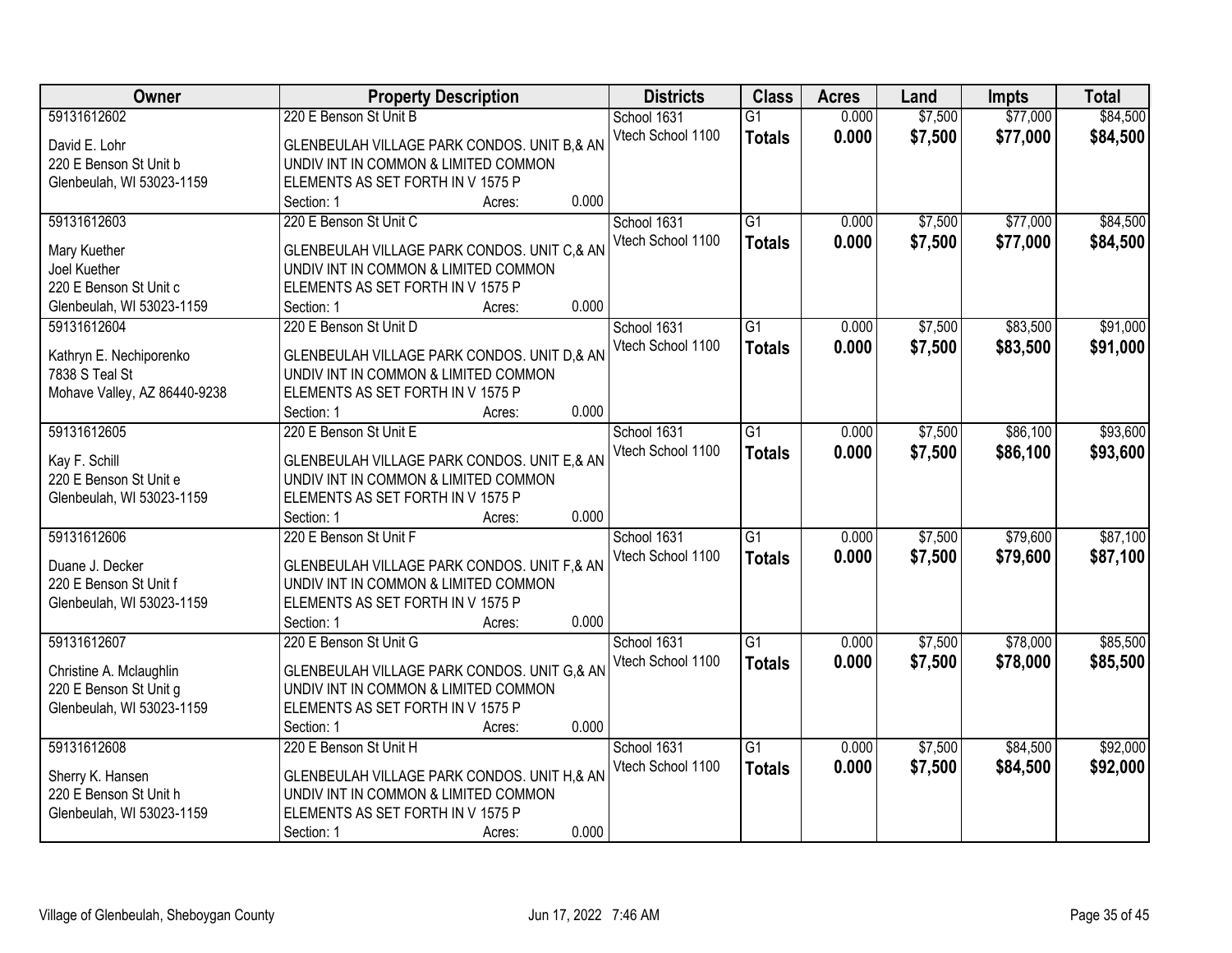| <b>Owner</b>              |                                 | <b>Property Description</b> |       | <b>Districts</b>  | <b>Class</b>    | <b>Acres</b> | Land     | <b>Impts</b> | <b>Total</b> |
|---------------------------|---------------------------------|-----------------------------|-------|-------------------|-----------------|--------------|----------|--------------|--------------|
| 59131612650               | N/a                             |                             |       | School 1631       |                 |              |          |              |              |
| Moraine Highlands Kettle  | KETTLE MORAINE HIGHLANDS        |                             |       | Vtech School 1100 | <b>Totals</b>   |              |          |              |              |
| Na                        |                                 |                             |       |                   |                 |              |          |              |              |
| Na, WI 99999              |                                 |                             |       |                   |                 |              |          |              |              |
|                           | Section: 1                      | Acres:                      | 0.000 |                   |                 |              |          |              |              |
| 59131612651               | 100 Highland Dr                 |                             |       | School 1631       | $\overline{G1}$ | 0.280        | \$34,900 | \$186,700    | \$221,600    |
| Kenneth D. Hellmann       | KETTLE MORAINE HIGHLANDS LOT 1. |                             |       | Vtech School 1100 | <b>Totals</b>   | 0.280        | \$34,900 | \$186,700    | \$221,600    |
| Patricia F. Hellmann      |                                 |                             |       |                   |                 |              |          |              |              |
| 100 Highland Dr           |                                 |                             |       |                   |                 |              |          |              |              |
| Glenbeulah, WI 53023-1107 | Section: 1                      | Acres:                      | 0.280 |                   |                 |              |          |              |              |
| 59131612652               | 104 Highland Dr                 |                             |       | School 1631       | G1              | 0.250        | \$33,500 | \$178,300    | \$211,800    |
| Tanya M. Massey           | KETTLE MORAINE HIGHLANDS LOT 2. |                             |       | Vtech School 1100 | <b>Totals</b>   | 0.250        | \$33,500 | \$178,300    | \$211,800    |
| Paul G. Massey            |                                 |                             |       |                   |                 |              |          |              |              |
| 104 Highland Dr           |                                 |                             |       |                   |                 |              |          |              |              |
| Glenbeulah, WI 53023-1107 | Section: 1                      | Acres:                      | 0.025 |                   |                 |              |          |              |              |
| 59131612653               | <b>Highland Dr</b>              |                             |       | School 1631       | X3              | 0.250        | \$0      | \$0          | \$0          |
| Sheboygan County          | KETTLE MORAINE HIGHLANDS LOT 3. |                             |       | Vtech School 1100 | <b>Totals</b>   | 0.250        | \$0      | \$0          | \$0          |
| 508 New York Ave          |                                 |                             |       |                   |                 |              |          |              |              |
| Sheboygan, WI 53081-4126  |                                 |                             |       |                   |                 |              |          |              |              |
|                           | Section: 1                      | Acres:                      | 0.250 |                   |                 |              |          |              |              |
| 59131612654               | 110 Highland Dr                 |                             |       | School 1631       | $\overline{G1}$ | 0.250        | \$33,500 | \$194,800    | \$228,300    |
| Randy S. Kornetzke        | KETTLE MORAINE HIGHLANDS LOT 4. |                             |       | Vtech School 1100 | <b>Totals</b>   | 0.250        | \$33,500 | \$194,800    | \$228,300    |
| Christina A. Kornetzke    |                                 |                             |       |                   |                 |              |          |              |              |
| 110 Highland Dr           |                                 |                             |       |                   |                 |              |          |              |              |
| Glenbeulah, WI 53023-1102 | Section: 1                      | Acres:                      | 0.250 |                   |                 |              |          |              |              |
| 59131612655               | 111 Highland Dr                 |                             |       | School 1631       | $\overline{G1}$ | 0.240        | \$33,000 | \$185,900    | \$218,900    |
| Mark T. Lehrke            | KETTLE MORAINE HIGHLANDS LOT 5. |                             |       | Vtech School 1100 | <b>Totals</b>   | 0.240        | \$33,000 | \$185,900    | \$218,900    |
| Jennifer L. Lehrke        |                                 |                             |       |                   |                 |              |          |              |              |
| 111 Highland Dr           |                                 |                             |       |                   |                 |              |          |              |              |
| Glenbeulah, WI 53023-1102 | Section: 1                      | Acres:                      | 0.240 |                   |                 |              |          |              |              |
| 59131612656               | 232 Kettle Ridge Cir            |                             |       | School 1631       | $\overline{G1}$ | 0.250        | \$33,500 | \$155,200    | \$188,700    |
| Jeffrey Mischo            | KETTLE MORAINE HIGHLANDS LOT 6. |                             |       | Vtech School 1100 | <b>Totals</b>   | 0.250        | \$33,500 | \$155,200    | \$188,700    |
| 232 Kettle Ridge Cir      |                                 |                             |       |                   |                 |              |          |              |              |
| Glenbeulah, WI 53023-1155 |                                 |                             |       |                   |                 |              |          |              |              |
|                           | Section: 1                      | Acres:                      | 0.250 |                   |                 |              |          |              |              |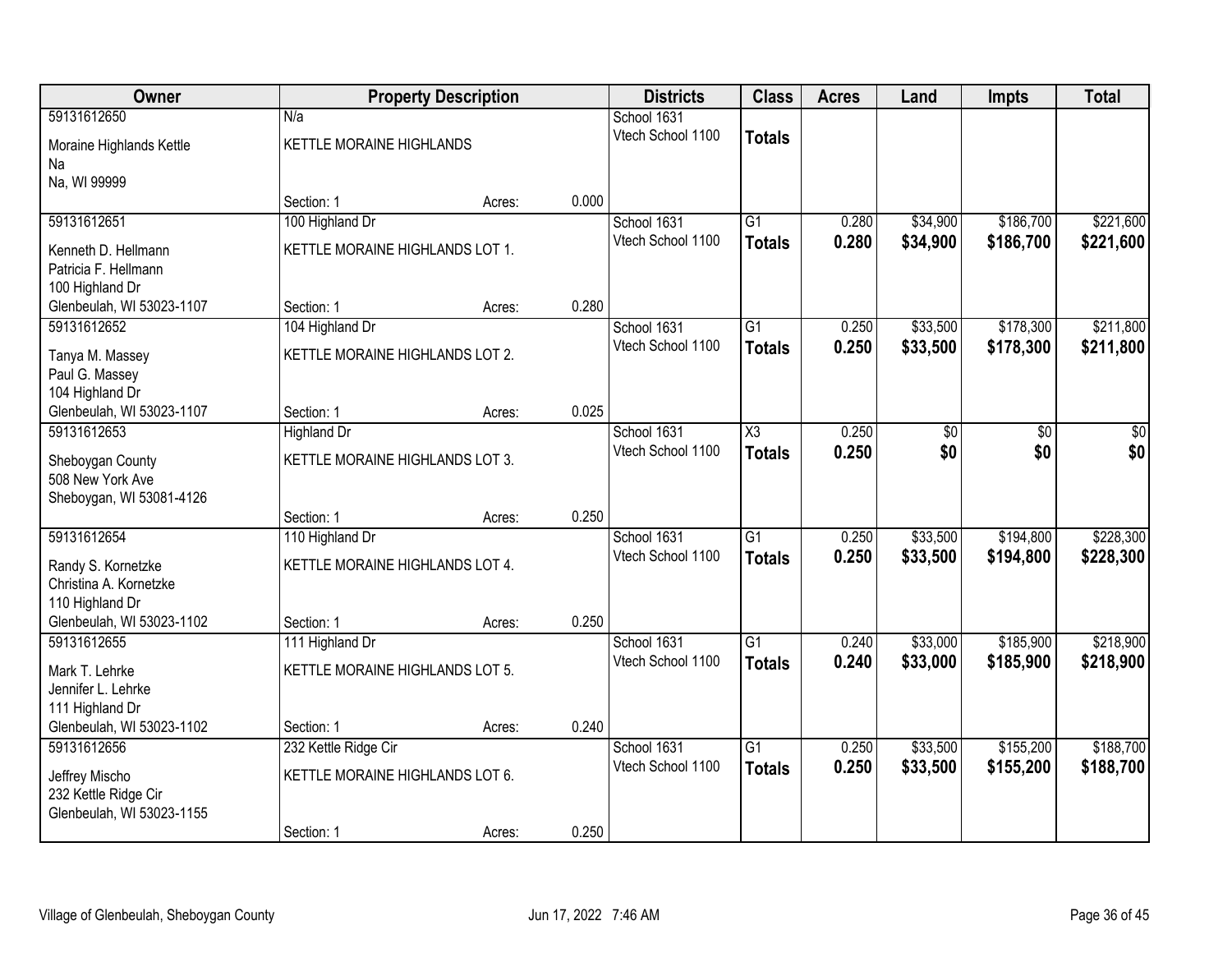| Owner                     |                                  | <b>Property Description</b> |       | <b>Districts</b>  | <b>Class</b>    | <b>Acres</b> | Land     | <b>Impts</b> | <b>Total</b> |
|---------------------------|----------------------------------|-----------------------------|-------|-------------------|-----------------|--------------|----------|--------------|--------------|
| 59131612657               | 230 Kettle Ridge Cir             |                             |       | School 1631       | $\overline{G1}$ | 0.230        | \$32,500 | \$210,300    | \$242,800    |
| Nicholas Pelzel           | KETTLE MORAINE HIGHLANDS LOT 7.  |                             |       | Vtech School 1100 | <b>Totals</b>   | 0.230        | \$32,500 | \$210,300    | \$242,800    |
| Laura Stanley Pelzel      |                                  |                             |       |                   |                 |              |          |              |              |
| 230 Kettle Ridge Cir      |                                  |                             |       |                   |                 |              |          |              |              |
| Glenbeulah, WI 53023-1555 | Section: 1                       | Acres:                      | 0.230 |                   |                 |              |          |              |              |
| 59131612658               | 228 Kettle Ridge Cir             |                             |       | School 1631       | $\overline{G1}$ | 0.300        | \$35,900 | \$168,900    | \$204,800    |
| James C. Kehm             | KETTLE MORAINE HIGHLANDS LOT 8.  |                             |       | Vtech School 1100 | <b>Totals</b>   | 0.300        | \$35,900 | \$168,900    | \$204,800    |
| Cathy L. Kehm             |                                  |                             |       |                   |                 |              |          |              |              |
| 228 Kettle Ridge Cir      |                                  |                             |       |                   |                 |              |          |              |              |
| Glenbeulah, WI 53023-1155 | Section: 1                       | Acres:                      | 0.300 |                   |                 |              |          |              |              |
| 59131612659               | 226 Kettle Ridge Cir             |                             |       | School 1631       | $\overline{G1}$ | 0.520        | \$38,800 | \$192,100    | \$230,900    |
| Robert J. Turnbull        | KETTLE MORAINE HIGHLANDS LOT 9.  |                             |       | Vtech School 1100 | <b>Totals</b>   | 0.520        | \$38,800 | \$192,100    | \$230,900    |
| Janet A. Schumacher       |                                  |                             |       |                   |                 |              |          |              |              |
| 226 Kettle Ridge Cir      |                                  |                             |       |                   |                 |              |          |              |              |
| Glenbeulah, WI 53023-1155 | Section: 1                       | Acres:                      | 0.520 |                   |                 |              |          |              |              |
| 59131612660               | 224 Kettle Ridge Cir             |                             |       | School 1631       | $\overline{G1}$ | 0.270        | \$34,400 | \$242,600    | \$277,000    |
| Jodi R. Taylor            | KETTLE MORAINE HIGHLANDS LOT 10. |                             |       | Vtech School 1100 | <b>Totals</b>   | 0.270        | \$34,400 | \$242,600    | \$277,000    |
| Patrick C. Taylor         |                                  |                             |       |                   |                 |              |          |              |              |
| 224 Kettle Ridge Cir      |                                  |                             |       |                   |                 |              |          |              |              |
| Glenbeulah, WI 53023-1155 | Section: 1                       | Acres:                      | 0.270 |                   |                 |              |          |              |              |
| 59131612661               | 222 Kettle Ridge Cir             |                             |       | School 1631       | $\overline{G1}$ | 0.230        | \$32,500 | \$206,300    | \$238,800    |
| Wendy Stephanie           | KETTLE MORAINE HIGHLANDS LOT 11. |                             |       | Vtech School 1100 | <b>Totals</b>   | 0.230        | \$32,500 | \$206,300    | \$238,800    |
| 222 Kettle Ridge Cir      |                                  |                             |       |                   |                 |              |          |              |              |
| Glenbeulah, WI 53023      |                                  |                             |       |                   |                 |              |          |              |              |
|                           | Section: 1                       | Acres:                      | 0.230 |                   |                 |              |          |              |              |
| 59131612662               | 220 Kettle Ridge Cir             |                             |       | School 1631       | $\overline{G1}$ | 0.230        | \$32,500 | \$208,200    | \$240,700    |
| Edward G. Gramza IV       | KETTLE MORAINE HIGHLANDS LOT 12. |                             |       | Vtech School 1100 | <b>Totals</b>   | 0.230        | \$32,500 | \$208,200    | \$240,700    |
| 220 Kettle Ridge Cir      |                                  |                             |       |                   |                 |              |          |              |              |
| Glenbeulah, WI 53023-1155 |                                  |                             |       |                   |                 |              |          |              |              |
|                           | Section: 1                       | Acres:                      | 0.230 |                   |                 |              |          |              |              |
| 59131612663               | 218 Kettle Ridge Cir             |                             |       | School 1631       | $\overline{G1}$ | 0.340        | \$36,000 | \$177,600    | \$213,600    |
| Michael D. Mooney         | KETTLE MORAINE HIGHLANDS LOT 13. |                             |       | Vtech School 1100 | <b>Totals</b>   | 0.340        | \$36,000 | \$177,600    | \$213,600    |
| Kari L. Mooney            |                                  |                             |       |                   |                 |              |          |              |              |
| 218 Kettle Ridge Cir      |                                  |                             |       |                   |                 |              |          |              |              |
| Glenbeulah, WI 53023-1155 | Section: 1                       | Acres:                      | 0.340 |                   |                 |              |          |              |              |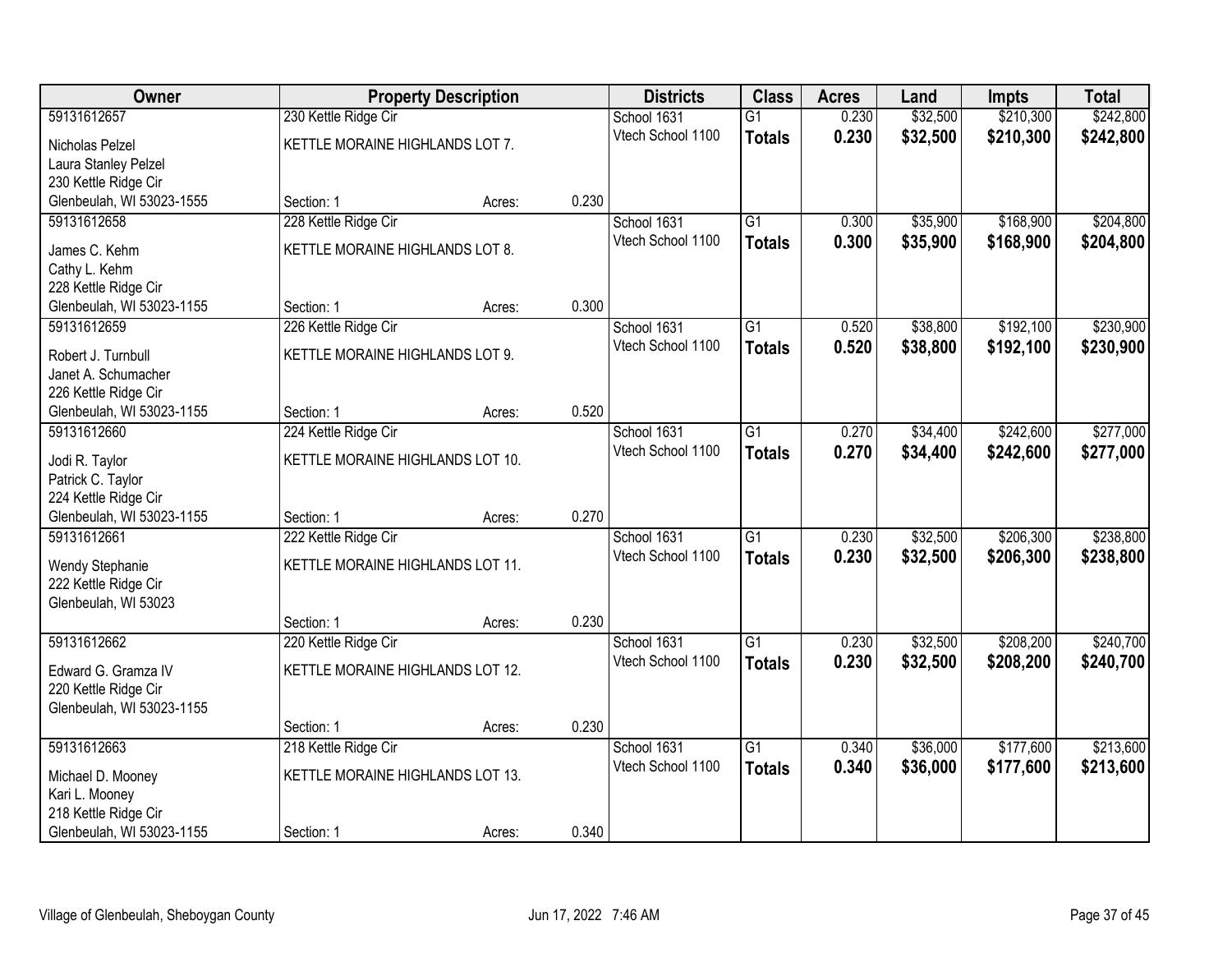| Owner                     | <b>Property Description</b>      |        |       | <b>Districts</b>  | <b>Class</b>    | <b>Acres</b> | Land     | Impts     | <b>Total</b> |
|---------------------------|----------------------------------|--------|-------|-------------------|-----------------|--------------|----------|-----------|--------------|
| 59131612664               | Kettle Ridge Cir                 |        |       | School 1631       | $\overline{G1}$ | 0.550        | \$41,500 | \$183,900 | \$225,400    |
| Timothy C. Turner         | KETTLE MORAINE HIGHLANDS LOT 14. |        |       | Vtech School 1100 | <b>Totals</b>   | 0.550        | \$41,500 | \$183,900 | \$225,400    |
| Debra L. Turner           |                                  |        |       |                   |                 |              |          |           |              |
| 214 Kettle Ridge Cir      |                                  |        |       |                   |                 |              |          |           |              |
| Glenbeulah, WI 53023-1155 | Section: 1                       | Acres: | 0.550 |                   |                 |              |          |           |              |
| 59131612665               | 210 Kettle Ridge Cir             |        |       | School 1631       | $\overline{G1}$ | 0.280        | \$34,900 | \$163,600 | \$198,500    |
| Peter F. Thielmann        | KETTLE MORAINE HIGHLANDS LOT 15. |        |       | Vtech School 1100 | <b>Totals</b>   | 0.280        | \$34,900 | \$163,600 | \$198,500    |
| Jera L. Thielmann         |                                  |        |       |                   |                 |              |          |           |              |
| 210 Kettle Ridge Cir      |                                  |        |       |                   |                 |              |          |           |              |
| Glenbeulah, WI 53023-1155 | Section: 1                       | Acres: | 0.280 |                   |                 |              |          |           |              |
| 59131612666               | 208 Kettle Ridge Cir             |        |       | School 1631       | $\overline{G1}$ | 0.280        | \$34,900 | \$161,700 | \$196,600    |
| Daniel J. Grunewald       | KETTLE MORAINE HIGHLANDS LOT 16. |        |       | Vtech School 1100 | <b>Totals</b>   | 0.280        | \$34,900 | \$161,700 | \$196,600    |
| Joy N. Grunewald          |                                  |        |       |                   |                 |              |          |           |              |
| 208 Kettle Ridge Cir      |                                  |        |       |                   |                 |              |          |           |              |
| Glenbeulah, WI 53023-1155 | Section: 1                       | Acres: | 0.280 |                   |                 |              |          |           |              |
| 59131612667               | 204 Kettle Ridge Cir             |        |       | School 1631       | $\overline{G1}$ | 0.280        | \$34,900 | \$196,100 | \$231,000    |
| Vernon W. Casteel         | KETTLE MORAINE HIGHLANDS LOT 17. |        |       | Vtech School 1100 | <b>Totals</b>   | 0.280        | \$34,900 | \$196,100 | \$231,000    |
| Eileen M. Casteel         |                                  |        |       |                   |                 |              |          |           |              |
| 204 Kettle Ridge Cir      |                                  |        |       |                   |                 |              |          |           |              |
| Glenbeulah, WI 53023-1155 | Section: 1                       | Acres: | 0.280 |                   |                 |              |          |           |              |
| 59131612668               | 200 Kettle Ridge Cir             |        |       | School 1631       | $\overline{G1}$ | 0.480        | \$36,000 | \$197,200 | \$233,200    |
| Bradley M. Carman         | KETTLE MORAINE HIGHLANDS LOT 18. |        |       | Vtech School 1100 | <b>Totals</b>   | 0.480        | \$36,000 | \$197,200 | \$233,200    |
| Laura A. Carman           |                                  |        |       |                   |                 |              |          |           |              |
| 200 Kettle Ridge Cir      |                                  |        |       |                   |                 |              |          |           |              |
| Glenbeulah, WI 53023-1155 | Section: 1                       | Acres: | 0.480 |                   |                 |              |          |           |              |
| 59131612669               | 103 Highland Dr                  |        |       | School 1631       | $\overline{G1}$ | 0.360        | \$36,000 | \$229,500 | \$265,500    |
| Derek Post                | KETTLE MORAINE HIGHLANDS LOT 19. |        |       | Vtech School 1100 | <b>Totals</b>   | 0.360        | \$36,000 | \$229,500 | \$265,500    |
| Anna Post                 |                                  |        |       |                   |                 |              |          |           |              |
| 103 Highland Dr           |                                  |        |       |                   |                 |              |          |           |              |
| Glenbeulah, WI 53023-1107 | Section: 1                       | Acres: | 0.360 |                   |                 |              |          |           |              |
| 59131612670               | 105 Highland Dr                  |        |       | School 1631       | $\overline{G1}$ | 0.380        | \$36,000 | \$242,300 | \$278,300    |
| Thomas R. Hebel           | KETTLE MORAINE HIGHLANDS LOT 20. |        |       | Vtech School 1100 | <b>Totals</b>   | 0.380        | \$36,000 | \$242,300 | \$278,300    |
| Susan J. Hebel            |                                  |        |       |                   |                 |              |          |           |              |
| 105 Highland Dr           |                                  |        |       |                   |                 |              |          |           |              |
| Glenbeulah, WI 53023-1107 | Section: 1                       | Acres: | 0.380 |                   |                 |              |          |           |              |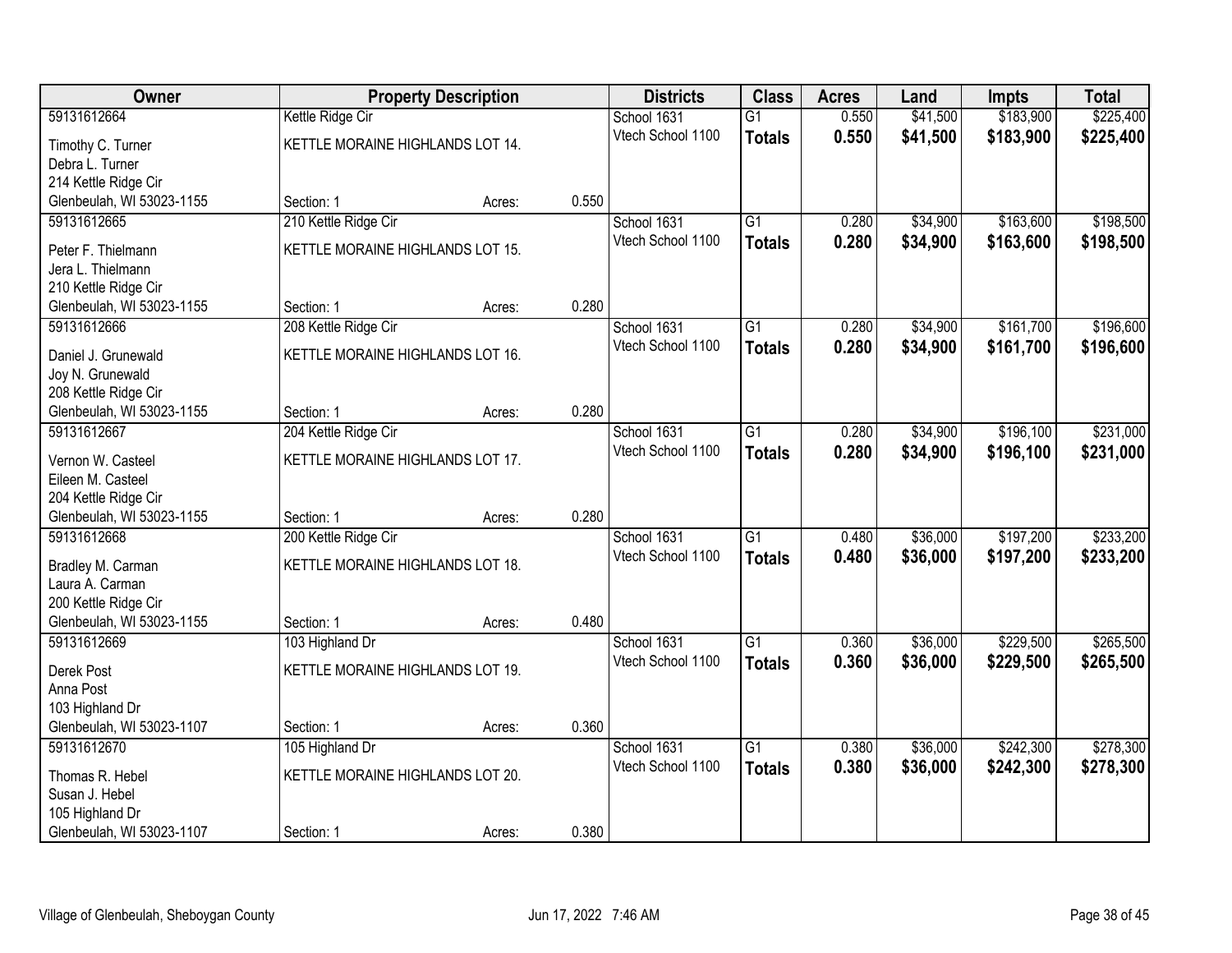| Owner                                 |                                            | <b>Property Description</b> |       | <b>Districts</b>  | <b>Class</b>    | <b>Acres</b> | Land     | Impts           | <b>Total</b> |
|---------------------------------------|--------------------------------------------|-----------------------------|-------|-------------------|-----------------|--------------|----------|-----------------|--------------|
| 59131612671                           | 231 Kettle Ridge Cir                       |                             |       | School 1631       | G1              | 0.280        | \$34,900 | \$169,200       | \$204,100    |
| Joel D. Schneider                     | KETTLE MORAINE HIGHLANDS LOT 21.           |                             |       | Vtech School 1100 | <b>Totals</b>   | 0.280        | \$34,900 | \$169,200       | \$204,100    |
| Kristin J. Schneider                  |                                            |                             |       |                   |                 |              |          |                 |              |
| 231 Kettle Ridge Cir                  |                                            |                             |       |                   |                 |              |          |                 |              |
| Glenbeulah, WI 53023-1155             | Section: 1                                 | Acres:                      | 0.280 |                   |                 |              |          |                 |              |
| 59131612672                           | 229 Kettle Ridge Cir                       |                             |       | School 1631       | $\overline{G1}$ | 0.360        | \$36,000 | \$172,200       | \$208,200    |
| Cory L. Vanderkin                     | KETTLE MORAINE HIGHLANDS LOT 22.           |                             |       | Vtech School 1100 | <b>Totals</b>   | 0.360        | \$36,000 | \$172,200       | \$208,200    |
| Breanna M. Augustine                  |                                            |                             |       |                   |                 |              |          |                 |              |
| 229 Kettle Ridge Cir                  |                                            |                             |       |                   |                 |              |          |                 |              |
| Glenbeulah, WI 53023-1155             | Section: 1                                 | Acres:                      | 0.360 |                   |                 |              |          |                 |              |
| 59131612673                           | 211 Kettle Ridge Cir                       |                             |       | School 1631       | $\overline{G1}$ | 0.360        | \$36,000 | \$177,600       | \$213,600    |
| John B. Hackbarth                     | KETTLE MORAINE HIGHLANDS LOT 23.           |                             |       | Vtech School 1100 | <b>Totals</b>   | 0.360        | \$36,000 | \$177,600       | \$213,600    |
| Kay E. Hackbarth                      |                                            |                             |       |                   |                 |              |          |                 |              |
| 211 Kettle Ridge Cir                  |                                            |                             |       |                   |                 |              |          |                 |              |
| Glenbeulah, WI 53023-1155             | Section: 1                                 | Acres:                      | 0.360 |                   |                 |              |          |                 |              |
| 59131612674                           | 207 Kettle Ridge Cir                       |                             |       | School 1631       | $\overline{G1}$ | 0.280        | \$34,900 | \$176,500       | \$211,400    |
| Ryan J. Feldmann                      | KETTLE MORAINE HIGHLANDS LOT 24.           |                             |       | Vtech School 1100 | <b>Totals</b>   | 0.280        | \$34,900 | \$176,500       | \$211,400    |
| Corynn M. Feldmann                    |                                            |                             |       |                   |                 |              |          |                 |              |
| 207 Kettle Ridge Cir                  |                                            |                             |       |                   |                 |              |          |                 |              |
| Glenbeulah, WI 53023-1155             | Section: 1                                 | Acres:                      | 0.280 |                   |                 |              |          |                 |              |
| 59131612700                           | N/a                                        |                             |       | School 1631       |                 |              |          |                 |              |
| First Add to Kettle Moraine Highlands | FIRST ADD TO KETTLE MORAINE HIGHLANDS.     |                             |       | Vtech School 1100 | <b>Totals</b>   |              |          |                 |              |
| Na                                    |                                            |                             |       |                   |                 |              |          |                 |              |
| Na, WI 99999                          |                                            |                             |       |                   |                 |              |          |                 |              |
|                                       | Section: 1                                 | Acres:                      | 0.000 |                   |                 |              |          |                 |              |
| 59131612701                           | Highland Dr                                |                             |       | School 1631       | $\overline{G1}$ | 0.250        | \$33,500 | \$25,000        | \$58,500     |
| Elizabeth Oswald                      | FIRST ADD TO KETTLE MORAINE HIGHLANDS. LOT |                             |       | Vtech School 1100 | <b>Totals</b>   | 0.250        | \$33,500 | \$25,000        | \$58,500     |
| Justin Oswald                         | 25.                                        |                             |       |                   |                 |              |          |                 |              |
| 849B Crystal Rd                       |                                            |                             |       |                   |                 |              |          |                 |              |
| Kiel, WI 53042-1699                   | Section: 1                                 | Acres:                      | 0.250 |                   |                 |              |          |                 |              |
| 59131612702                           | <b>Highland Dr</b>                         |                             |       | School 1631       | $\overline{G1}$ | 0.260        | \$34,000 | $\overline{50}$ | \$34,000     |
| Kettle Moraine Highlands LLC          | FIRST ADD TO KETTLE MORAINE HIGHLANDS. LOT |                             |       | Vtech School 1100 | <b>Totals</b>   | 0.260        | \$34,000 | \$0             | \$34,000     |
| PO Box 28                             | 26                                         |                             |       |                   |                 |              |          |                 |              |
| Glenbeulah, WI 53023-0028             |                                            |                             |       |                   |                 |              |          |                 |              |
|                                       | Section: 1                                 | Acres:                      | 0.260 |                   |                 |              |          |                 |              |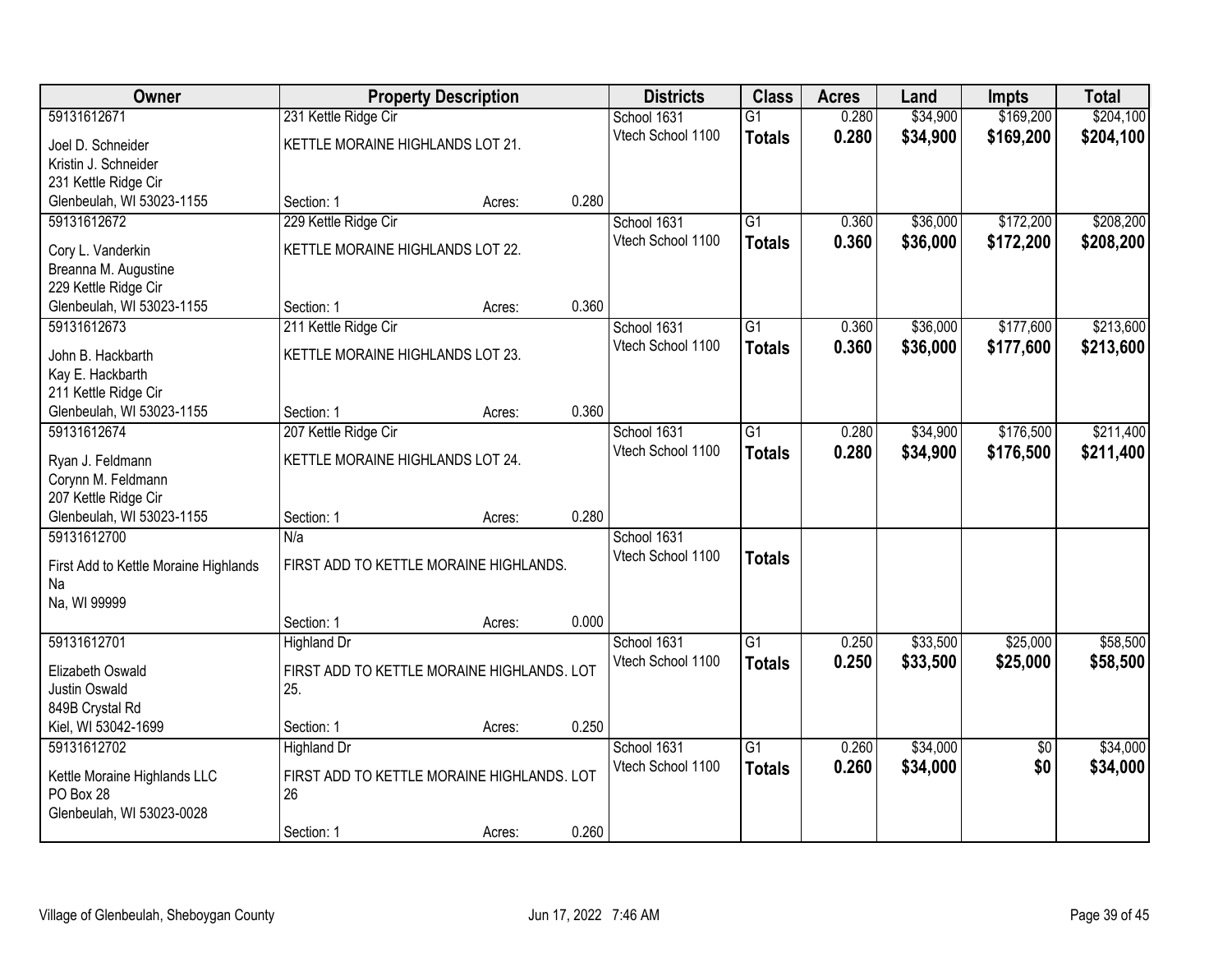| 59131612703<br>Kettle Moraine Highlands LLC<br>PO Box 28<br>27.<br>Glenbeulah, WI 53023-0028<br>59131612704 | <b>Highland Dr</b><br>FIRST ADD TO KETTLE MORAINE HIGHLANDS. LOT<br>Section: 1<br>124 Highland Dr<br>FIRST ADD TO KETTLE MORAINE HIGHLANDS. LOT | 0.260<br>Acres: | School 1631<br>Vtech School 1100<br>School 1631 | $\overline{G1}$<br><b>Totals</b> | 0.260<br>0.260 | \$34,000<br>\$34,000 | $\overline{50}$<br>\$0 | \$34,000<br>\$34,000   |
|-------------------------------------------------------------------------------------------------------------|-------------------------------------------------------------------------------------------------------------------------------------------------|-----------------|-------------------------------------------------|----------------------------------|----------------|----------------------|------------------------|------------------------|
|                                                                                                             |                                                                                                                                                 |                 |                                                 |                                  |                |                      |                        |                        |
|                                                                                                             |                                                                                                                                                 |                 |                                                 |                                  |                |                      |                        |                        |
|                                                                                                             |                                                                                                                                                 |                 |                                                 |                                  |                |                      |                        |                        |
|                                                                                                             |                                                                                                                                                 |                 |                                                 | $\overline{G1}$                  | 0.280          | \$34,900             | \$200,500              | \$235,400              |
| Lynn M. Broaddus et al<br>6629 Hillcrest Dr<br>28.<br>Hartford, WI 53027-8851                               |                                                                                                                                                 |                 | Vtech School 1100                               | <b>Totals</b>                    | 0.280          | \$34,900             | \$200,500              | \$235,400              |
|                                                                                                             | Section: 1                                                                                                                                      | 0.280<br>Acres: |                                                 |                                  |                |                      |                        |                        |
| 59131612705                                                                                                 | 126 Highland Dr                                                                                                                                 |                 | School 1631                                     | G1                               | 0.320          | \$35,900             | \$224,300              | \$260,200              |
| Penelope Klefstad<br>29.<br>126 Highland Dr<br>Glenbeulah, WI 53023-1111                                    | FIRST ADD TO KETTLE MORAINE HIGHLANDS. LOT                                                                                                      |                 | Vtech School 1100                               | <b>Totals</b>                    | 0.320          | \$35,900             | \$224,300              | \$260,200              |
|                                                                                                             | Section: 1                                                                                                                                      | 0.320<br>Acres: |                                                 |                                  |                |                      |                        |                        |
| 59131612706                                                                                                 | 132 Highland Dr                                                                                                                                 |                 | School 1631                                     | $\overline{G1}$                  | 0.400          | \$36,000             | \$227,900              | \$263,900              |
| Chad M. Blanke<br>Anne E. Blanke<br>30.<br>132 Highland Dr                                                  | FIRST ADD TO KETTLE MORAINE HIGHLANDS. LOT                                                                                                      |                 | Vtech School 1100                               | <b>Totals</b>                    | 0.400          | \$36,000             | \$227,900              | \$263,900              |
| Glenbeulah, WI 53023-1111                                                                                   | Section: 1                                                                                                                                      | 0.400<br>Acres: |                                                 |                                  |                |                      |                        |                        |
| 59131612707<br>Robert A. Martindale<br>31.<br>Jane F. Martindale<br>136 Highland Dr                         | 136 Highland Dr<br>FIRST ADD TO KETTLE MORAINE HIGHLANDS. LOT                                                                                   |                 | School 1631<br>Vtech School 1100                | $\overline{G1}$<br><b>Totals</b> | 0.270<br>0.270 | \$34,400<br>\$34,400 | \$198,700<br>\$198,700 | \$233,100<br>\$233,100 |
| Glenbeulah, WI 53023-1114                                                                                   | Section: 1                                                                                                                                      | 0.270<br>Acres: |                                                 |                                  |                |                      |                        |                        |
| 59131612708<br>Isaiah J. Freis<br>32.<br>Alyssa M. Freis                                                    | 140 Highland Dr<br>FIRST ADD TO KETTLE MORAINE HIGHLANDS. LOT                                                                                   |                 | School 1631<br>Vtech School 1100                | $\overline{G1}$<br><b>Totals</b> | 0.240<br>0.240 | \$33,000<br>\$33,000 | \$207,000<br>\$207,000 | \$240,000<br>\$240,000 |
| 140 Highland Dr                                                                                             |                                                                                                                                                 |                 |                                                 |                                  |                |                      |                        |                        |
| Glenbeulah, WI 53023-1114                                                                                   | Section: 1                                                                                                                                      | 0.240<br>Acres: |                                                 |                                  |                |                      |                        |                        |
| 59131612709<br>Kettle Moraine Highlands LLC<br>PO Box 28<br>33.<br>Glenbeulah, WI 53023-0028                | <b>Highland Dr</b><br>FIRST ADD TO KETTLE MORAINE HIGHLANDS. LOT<br>Section: 1                                                                  | 0.240<br>Acres: | School 1631<br>Vtech School 1100                | $\overline{G1}$<br><b>Totals</b> | 0.240<br>0.240 | \$33,000<br>\$33,000 | $\overline{30}$<br>\$0 | \$33,000<br>\$33,000   |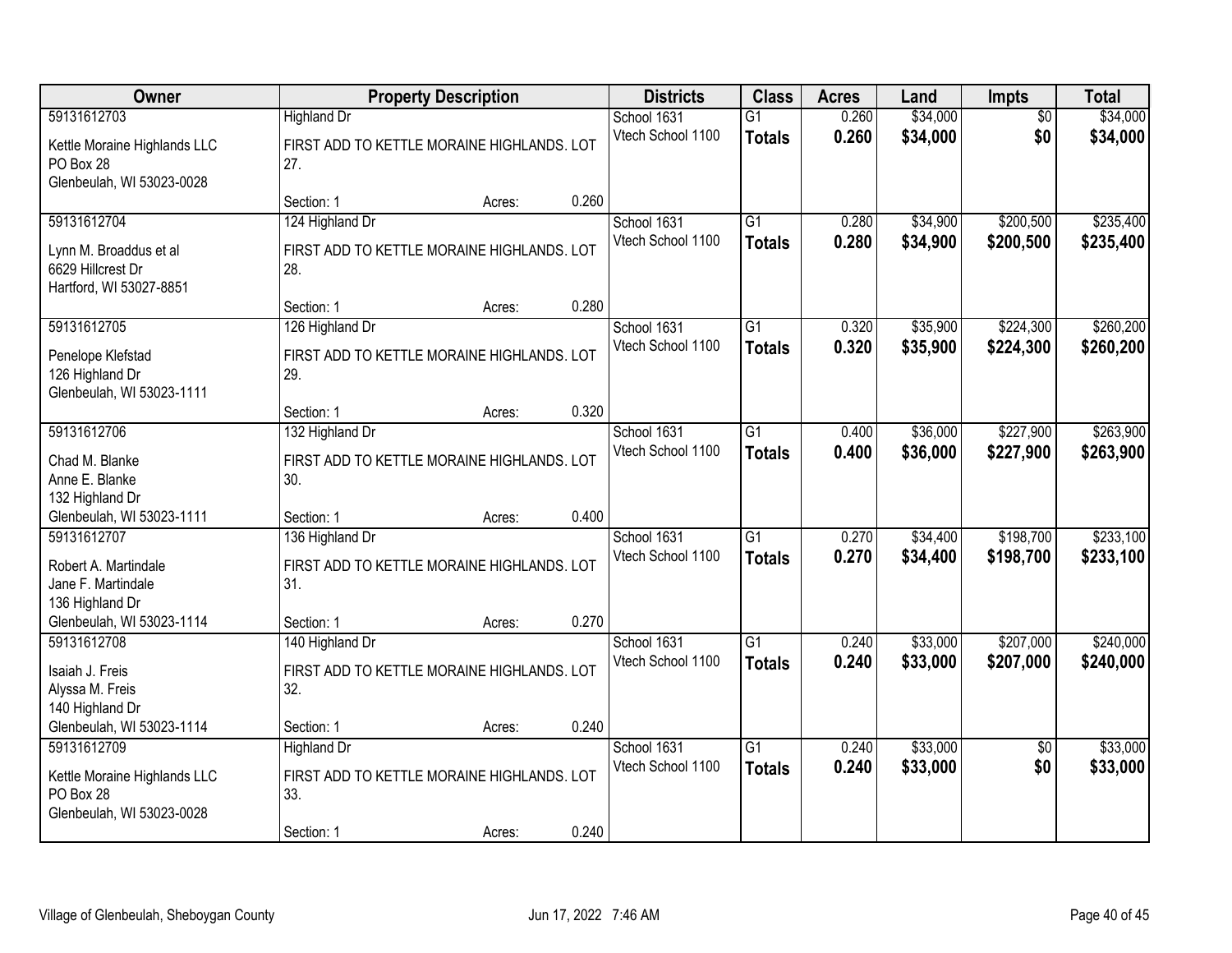| Owner                     |                                            | <b>Property Description</b> |       | <b>Districts</b>  | <b>Class</b>    | <b>Acres</b> | Land     | Impts     | <b>Total</b> |
|---------------------------|--------------------------------------------|-----------------------------|-------|-------------------|-----------------|--------------|----------|-----------|--------------|
| 59131612710               | <b>Highland Dr</b>                         |                             |       | School 1631       | $\overline{G1}$ | 0.280        | \$34,900 | \$139,700 | \$174,600    |
| Justin Hensley            | FIRST ADD TO KETTLE MORAINE HIGHLANDS. LOT |                             |       | Vtech School 1100 | <b>Totals</b>   | 0.280        | \$34,900 | \$139,700 | \$174,600    |
| 148 Highland Dr           | 34.                                        |                             |       |                   |                 |              |          |           |              |
| Glenbeulah, WI 53023-1114 |                                            |                             |       |                   |                 |              |          |           |              |
|                           | Section: 1                                 | Acres:                      | 0.280 |                   |                 |              |          |           |              |
| 59131612711               | 145 Highland Dr                            |                             |       | School 1631       | $\overline{G1}$ | 0.340        | \$36,000 | \$194,100 | \$230,100    |
| Kevin N. Warzynski        | FIRST ADD TO KETTLE MORAINE HIGHLANDS. LOT |                             |       | Vtech School 1100 | <b>Totals</b>   | 0.340        | \$36,000 | \$194,100 | \$230,100    |
| 145 Highland Dr           | 35.                                        |                             |       |                   |                 |              |          |           |              |
| Glenbeulah, WI 53023-1114 |                                            |                             |       |                   |                 |              |          |           |              |
|                           | Section: 1                                 | Acres:                      | 0.340 |                   |                 |              |          |           |              |
| 59131612712               | 141 Highland Dr                            |                             |       | School 1631       | G1              | 0.290        | \$35,400 | \$188,600 | \$224,000    |
| Michael Hennig            | FIRST ADD TO KETTLE MORAINE HIGHLANDS. LOT |                             |       | Vtech School 1100 | <b>Totals</b>   | 0.290        | \$35,400 | \$188,600 | \$224,000    |
| Janet Hennig              | 36.                                        |                             |       |                   |                 |              |          |           |              |
| 141 Highland Dr           |                                            |                             |       |                   |                 |              |          |           |              |
| Glenbeulah, WI 53023-1114 | Section: 1                                 | Acres:                      | 0.290 |                   |                 |              |          |           |              |
| 59131612713               | 137 Highland Dr                            |                             |       | School 1631       | $\overline{G1}$ | 0.290        | \$35,400 | \$144,000 | \$179,400    |
| Michael D. Schroeder      | FIRST ADD TO KETTLE MORAINE HIGHLANDS. LOT |                             |       | Vtech School 1100 | <b>Totals</b>   | 0.290        | \$35,400 | \$144,000 | \$179,400    |
| Brittany G. Schroeder     | 37.                                        |                             |       |                   |                 |              |          |           |              |
| 137 Highland Dr           |                                            |                             |       |                   |                 |              |          |           |              |
| Glenbeulah, WI 53023      | Section: 1                                 | Acres:                      | 0.290 |                   |                 |              |          |           |              |
| 59131612714               | 133 Highland Dr                            |                             |       | School 1631       | $\overline{G1}$ | 0.300        | \$35,900 | \$161,100 | \$197,000    |
| David Mark Daniels        | FIRST ADD TO KETTLE MORAINE HIGHLANDS. LOT |                             |       | Vtech School 1100 | <b>Totals</b>   | 0.300        | \$35,900 | \$161,100 | \$197,000    |
| 133 Highland Dr           | 38.                                        |                             |       |                   |                 |              |          |           |              |
| Glenbeulah, WI 53023-1111 |                                            |                             |       |                   |                 |              |          |           |              |
|                           | Section: 1                                 | Acres:                      | 0.300 |                   |                 |              |          |           |              |
| 59131612715               | 129 Highland Dr                            |                             |       | School 1631       | $\overline{G1}$ | 0.320        | \$35,900 | \$196,000 | \$231,900    |
| Steven A. Boening         | FIRST ADD TO KETTLE MORAINE HIGHLANDS. LOT |                             |       | Vtech School 1100 | <b>Totals</b>   | 0.320        | \$35,900 | \$196,000 | \$231,900    |
| Julaine M. Boening        | 39.                                        |                             |       |                   |                 |              |          |           |              |
| 129 Highland Dr           |                                            |                             |       |                   |                 |              |          |           |              |
| Glenbeulah, WI 53023-1111 | Section: 1                                 | Acres:                      | 0.320 |                   |                 |              |          |           |              |
| 59131612716               | 125 Highland Dr                            |                             |       | School 1631       | $\overline{G1}$ | 0.330        | \$36,000 | \$176,600 | \$212,600    |
| Steven Fogeltanz          | FIRST ADD TO KETTLE MORAINE HIGHLANDS. LOT |                             |       | Vtech School 1100 | <b>Totals</b>   | 0.330        | \$36,000 | \$176,600 | \$212,600    |
| Connie Fogeltanz          | 40.                                        |                             |       |                   |                 |              |          |           |              |
| 125 Highland Dr           |                                            |                             |       |                   |                 |              |          |           |              |
| Glenbeulah, WI 53023-1111 | Section: 1                                 | Acres:                      | 0.330 |                   |                 |              |          |           |              |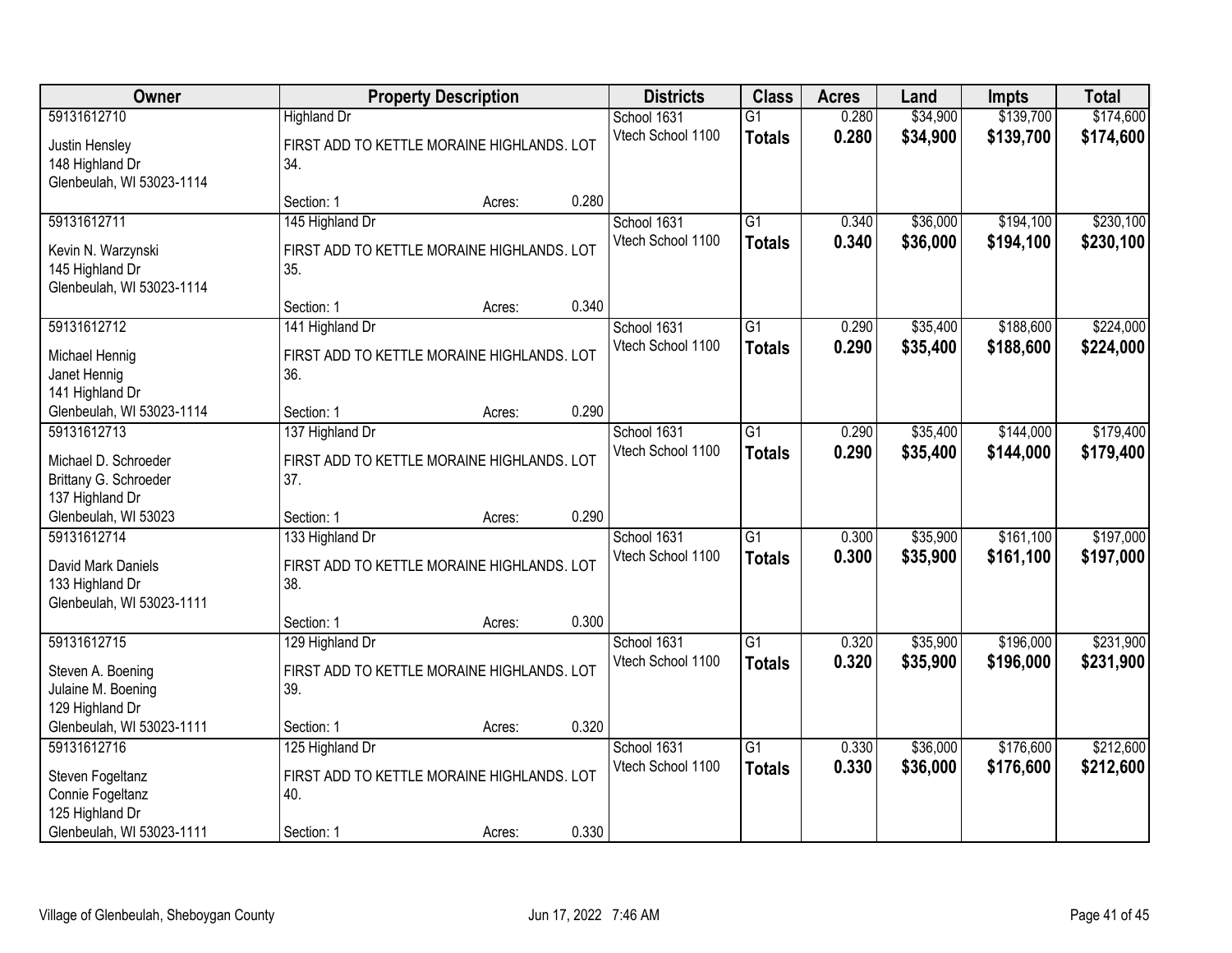| Owner                      | <b>Property Description</b>                |        |       | <b>Districts</b>  | <b>Class</b>    | <b>Acres</b> | Land     | <b>Impts</b> | <b>Total</b> |
|----------------------------|--------------------------------------------|--------|-------|-------------------|-----------------|--------------|----------|--------------|--------------|
| 59131612717                | 123 Highland Dr                            |        |       | School 1631       | $\overline{G1}$ | 0.350        | \$36,000 | \$200,700    | \$236,700    |
| Victoria Malevany          | FIRST ADD TO KETTLE MORAINE HIGHLANDS. LOT |        |       | Vtech School 1100 | <b>Totals</b>   | 0.350        | \$36,000 | \$200,700    | \$236,700    |
| 123 Highland Dr            | 41.                                        |        |       |                   |                 |              |          |              |              |
| Glenbeulah, WI 53023-1111  |                                            |        |       |                   |                 |              |          |              |              |
|                            | Section: 1                                 | Acres: | 0.350 |                   |                 |              |          |              |              |
| 59131612718                | 400 Hidden Meadow Dr                       |        |       | School 1631       | $\overline{G1}$ | 0.250        | \$33,500 | \$198,600    | \$232,100    |
| Brett M. Wegner            | FIRST ADD TO KETTLE MORAINE HIGHLANDS. LOT |        |       | Vtech School 1100 | <b>Totals</b>   | 0.250        | \$33,500 | \$198,600    | \$232,100    |
| Sarah A. Wegner            | 42.                                        |        |       |                   |                 |              |          |              |              |
| 400 Hidden Meadow Dr       |                                            |        |       |                   |                 |              |          |              |              |
| Glenbeulah, WI 53023-1140  | Section: 1                                 | Acres: | 0.250 |                   |                 |              |          |              |              |
| 59131612719                | 406 Hidden Meadow Dr                       |        |       | School 1631       | $\overline{G1}$ | 0.300        | \$35,900 | \$220,100    | \$256,000    |
| Steven M. Feller           | FIRST ADD TO KETTLE MORAINE HIGHLANDS. LOT |        |       | Vtech School 1100 | <b>Totals</b>   | 0.300        | \$35,900 | \$220,100    | \$256,000    |
| Tiffany A. Feller          | 43.                                        |        |       |                   |                 |              |          |              |              |
| 406 Hidden Meadow Dr       |                                            |        |       |                   |                 |              |          |              |              |
| Glenbeulah, WI 53023-1140  | Section: 1                                 | Acres: | 0.300 |                   |                 |              |          |              |              |
| 59131612720                | 411 Hidden Meadow Dr                       |        |       | School 1631       | G1              | 0.310        | \$35,900 | \$203,100    | \$239,000    |
| Thaddeus L. Kaczmarski     | FIRST ADD TO KETTLE MORAINE HIGHLANDS. LOT |        |       | Vtech School 1100 | <b>Totals</b>   | 0.310        | \$35,900 | \$203,100    | \$239,000    |
| Dianne J. Kaczmarski       | 44.                                        |        |       |                   |                 |              |          |              |              |
| 411 Hidden Meadow Dr       |                                            |        |       |                   |                 |              |          |              |              |
| Glenbeulah, WI 53023-1140  | Section: 1                                 | Acres: | 0.310 |                   |                 |              |          |              |              |
| 59131612721                | 409 Hidden Meadow Dr                       |        |       | School 1631       | $\overline{G1}$ | 0.540        | \$41,500 | \$231,400    | \$272,900    |
| Eric C. Simon              | FIRST ADD TO KETTLE MORAINE HIGHLANDS. LOT |        |       | Vtech School 1100 | <b>Totals</b>   | 0.540        | \$41,500 | \$231,400    | \$272,900    |
| Taylor R. Carlson          | 45.                                        |        |       |                   |                 |              |          |              |              |
| 409 Hidden Meadow Dr       |                                            |        |       |                   |                 |              |          |              |              |
| Glenbeulah, WI 53023-1140  | Section: 1                                 | Acres: | 0.540 |                   |                 |              |          |              |              |
| 59131612722                | <b>Hidden Meadow Dr</b>                    |        |       | School 1631       | $\overline{G1}$ | 0.390        | \$36,000 | \$224,700    | \$260,700    |
| Anthony W. Bose            | FIRST ADD TO KETTLE MORAINE HIGHLANDS. LOT |        |       | Vtech School 1100 | <b>Totals</b>   | 0.390        | \$36,000 | \$224,700    | \$260,700    |
| Jennifer L. Lambrecht-Bose | 46.                                        |        |       |                   |                 |              |          |              |              |
| 405 Hidden Meadow Dr       |                                            |        |       |                   |                 |              |          |              |              |
| Glenbeulah, WI 53023-1140  | Section: 1                                 | Acres: | 0.390 |                   |                 |              |          |              |              |
| 59131612723                | 403 Hidden Meadow Dr                       |        |       | School 1631       | $\overline{G1}$ | 0.230        | \$32,500 | \$165,800    | \$198,300    |
| Raymond K. Prideaux        | FIRST ADD TO KETTLE MORAINE HIGHLANDS. LOT |        |       | Vtech School 1100 | <b>Totals</b>   | 0.230        | \$32,500 | \$165,800    | \$198,300    |
| Kay P. Prideaux            | 47.                                        |        |       |                   |                 |              |          |              |              |
| 403 Hidden Meadow Dr       |                                            |        |       |                   |                 |              |          |              |              |
| Glenbeulah, WI 53023-1140  | Section: 1                                 | Acres: | 0.230 |                   |                 |              |          |              |              |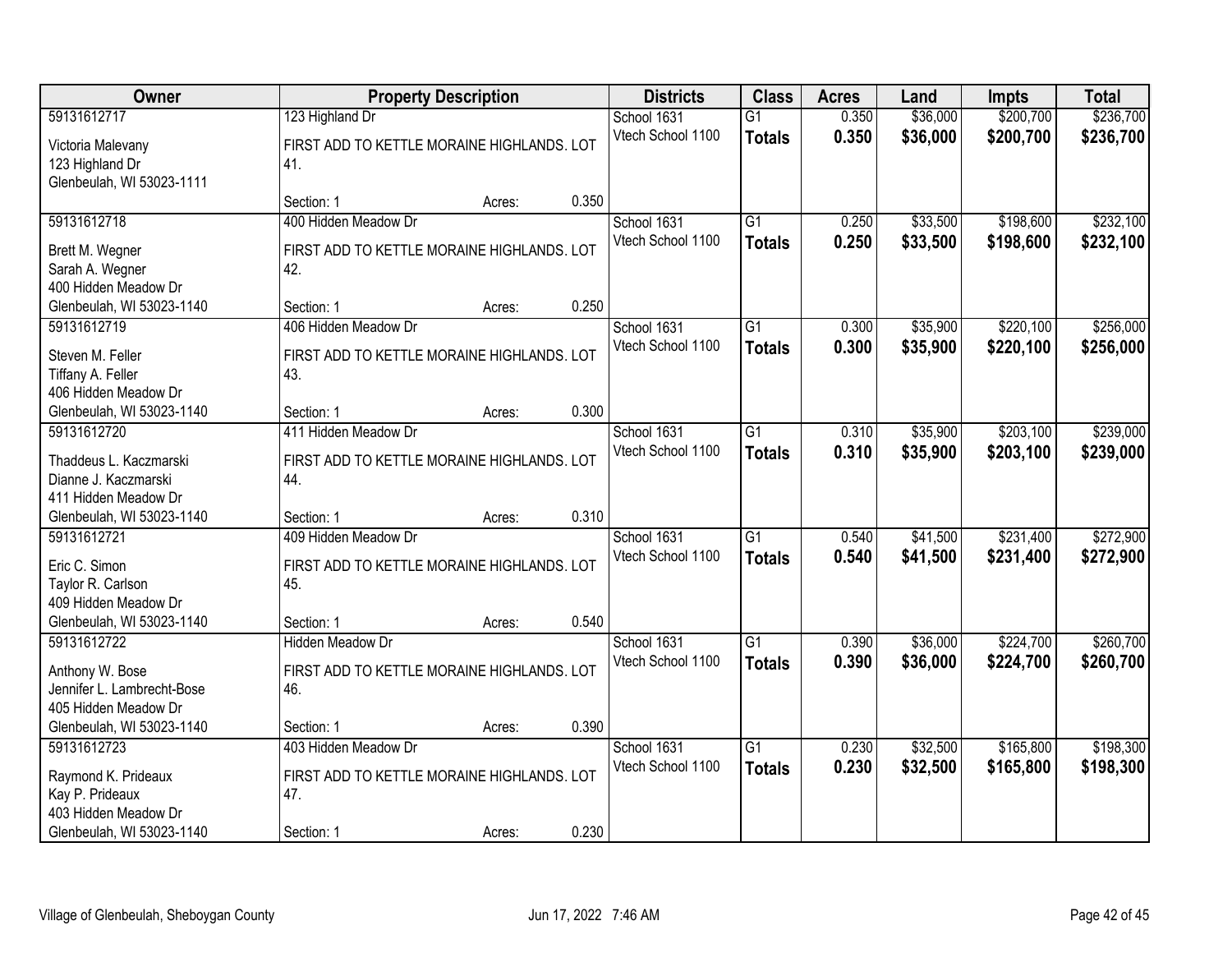| Owner                                                                                |                                                                             | <b>Property Description</b> |       | <b>Districts</b>                 | <b>Class</b>                     | <b>Acres</b>   | Land                 | <b>Impts</b>           | <b>Total</b>           |
|--------------------------------------------------------------------------------------|-----------------------------------------------------------------------------|-----------------------------|-------|----------------------------------|----------------------------------|----------------|----------------------|------------------------|------------------------|
| 59131612724                                                                          | 401 Hidden Meadow Dr                                                        |                             |       | School 1631                      | $\overline{G1}$                  | 0.230          | \$32,500             | \$199,700              | \$232,200              |
| Cesar Hernandez Sr<br>401 Hidden Meadow Dr<br>Glenbeulah, WI 53023-1140              | FIRST ADD TO KETTLE MORAINE HIGHLANDS. LOT<br>48.                           |                             |       | Vtech School 1100                | <b>Totals</b>                    | 0.230          | \$32,500             | \$199,700              | \$232,200              |
|                                                                                      | Section: 1                                                                  | Acres:                      | 0.230 |                                  |                                  |                |                      |                        |                        |
| 59131612725                                                                          | 119 Highland Dr                                                             |                             |       | School 1631                      | $\overline{G1}$                  | 0.240          | \$33,000             | \$190,900              | \$223,900              |
| John R. Braunreiter Jr<br>Dianna Lynn Oconnor<br>119 Highland Dr                     | FIRST ADD TO KETTLE MORAINE HIGHLANDS. LOT<br>49.                           |                             |       | Vtech School 1100                | <b>Totals</b>                    | 0.240          | \$33,000             | \$190,900              | \$223,900              |
| Glenbeulah, WI 53023-1111                                                            | Section: 1                                                                  | Acres:                      | 0.240 |                                  |                                  |                |                      |                        |                        |
| 59131612726                                                                          | <b>Highland Dr</b>                                                          |                             |       | School 1631                      | G1                               | 0.230          | \$32,500             | \$176,800              | \$209,300              |
| Kathleen Margaret Liebe<br>115 Highland Dr<br>Glenbeulah, WI 53023                   | FIRST ADD TO KETTLE MORAINE HIGHLANDS. LOT<br>50.                           |                             |       | Vtech School 1100                | <b>Totals</b>                    | 0.230          | \$32,500             | \$176,800              | \$209,300              |
|                                                                                      | Section: 1                                                                  | Acres:                      | 0.230 |                                  |                                  |                |                      |                        |                        |
| 59131612750                                                                          | N/a                                                                         |                             |       | School 1631                      |                                  |                |                      |                        |                        |
| Second Addition to Kettle Moraine<br>Highlands<br>Na                                 | SECOND ADDITION TO KETTLE MORAINE<br><b>HIGHLANDS</b>                       |                             |       | Vtech School 1100                | <b>Totals</b>                    |                |                      |                        |                        |
| Na, WI 99999                                                                         | Section: 1                                                                  | Acres:                      | 0.000 |                                  |                                  |                |                      |                        |                        |
| 59131612751<br>Justin N. Walsh<br>Megan E. Kerscher<br>315 Parkview Cir              | 315 Parkview Cir<br>SECOND ADDITION TO KETTLE MORAINE<br>HIGHLANDS - LOT 51 |                             |       | School 1631<br>Vtech School 1100 | $\overline{G1}$<br><b>Totals</b> | 0.290<br>0.290 | \$35,400<br>\$35,400 | \$148,600<br>\$148,600 | \$184,000<br>\$184,000 |
| Glenbeulah, WI 53023-1235                                                            | Section: 1                                                                  | Acres:                      | 0.290 |                                  |                                  |                |                      |                        |                        |
| 59131612752<br>Christopher A. Stein<br>311 Parkview Cir<br>Glenbeulah, WI 53023-1235 | 311 Parkview Cir<br>SECOND ADDITION TO KETTLE MORAINE<br>HIGHLANDS - LOT 52 |                             |       | School 1631<br>Vtech School 1100 | $\overline{G1}$<br><b>Totals</b> | 0.240<br>0.240 | \$33,000<br>\$33,000 | \$152,900<br>\$152,900 | \$185,900<br>\$185,900 |
|                                                                                      | Section: 1                                                                  | Acres:                      | 0.240 |                                  |                                  |                |                      |                        |                        |
| 59131612753                                                                          | 305 Parkview Cir                                                            |                             |       | School 1631                      | $\overline{G1}$                  | 0.240          | \$33,000             | \$185,400              | \$218,400              |
| John P. Pahl<br>Kathleen M. Costello-Pahl<br>305 Parkview Cir                        | SECOND ADDITION TO KETTLE MORAINE<br>HIGHLANDS - LOT 53                     |                             |       | Vtech School 1100                | <b>Totals</b>                    | 0.240          | \$33,000             | \$185,400              | \$218,400              |
| Glenbeulah, WI 53023-1235                                                            | Section: 1                                                                  | Acres:                      | 0.240 |                                  |                                  |                |                      |                        |                        |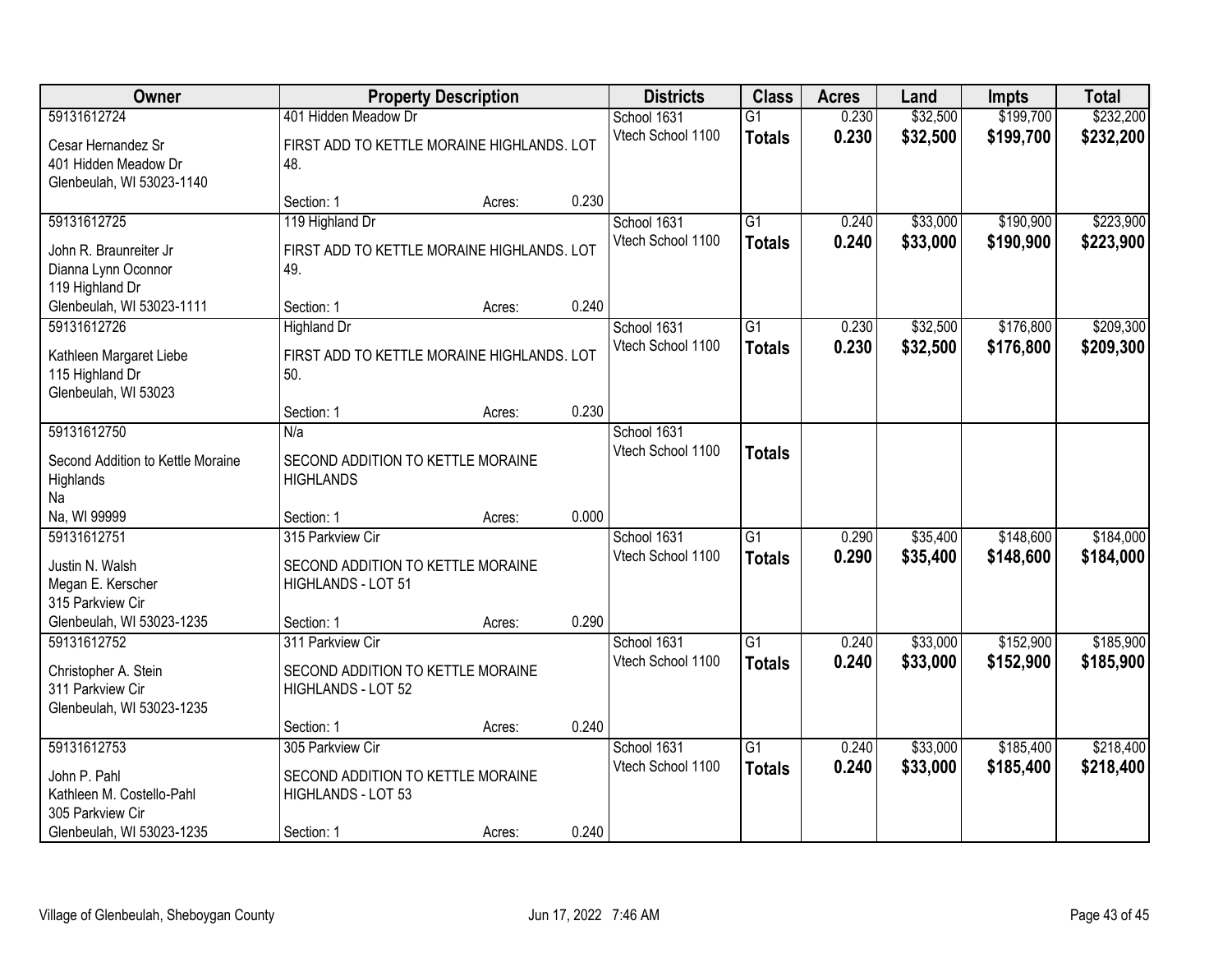| Owner                                     | <b>Property Description</b>       |        |       | <b>Districts</b>  | <b>Class</b>    | <b>Acres</b> | Land     | <b>Impts</b>    | <b>Total</b> |
|-------------------------------------------|-----------------------------------|--------|-------|-------------------|-----------------|--------------|----------|-----------------|--------------|
| 59131612754                               | 301 Parkview Cir                  |        |       | School 1631       | $\overline{G1}$ | 0.260        | \$34,000 | \$165,600       | \$199,600    |
| Spencer M. Loebel                         | SECOND ADDITION TO KETTLE MORAINE |        |       | Vtech School 1100 | <b>Totals</b>   | 0.260        | \$34,000 | \$165,600       | \$199,600    |
| Courtney M. Loebel                        | HIGHLANDS - LOT 54                |        |       |                   |                 |              |          |                 |              |
| 301 Parkview Cir                          |                                   |        |       |                   |                 |              |          |                 |              |
| Glenbeulah, WI 53023-1235                 | Section: 1                        | Acres: | 0.260 |                   |                 |              |          |                 |              |
| 59131612755                               | 300 Parkview Cir                  |        |       | School 1631       | $\overline{G1}$ | 0.380        | \$36,000 | \$210,700       | \$246,700    |
| Jesse J. Loose                            | SECOND ADDITION TO KETTLE MORAINE |        |       | Vtech School 1100 | <b>Totals</b>   | 0.380        | \$36,000 | \$210,700       | \$246,700    |
| Hayleigh R. Loose                         | HIGHLANDS - LOT 55                |        |       |                   |                 |              |          |                 |              |
| 300 Parkview Cir                          |                                   |        |       |                   |                 |              |          |                 |              |
| Glenbeulah, WI 53023-1234                 | Section: 1                        | Acres: | 0.380 |                   |                 |              |          |                 |              |
| 59131612756                               | 304 Parkview Cir                  |        |       | School 1631       | G1              | 0.270        | \$34,400 | \$149,100       | \$183,500    |
|                                           |                                   |        |       | Vtech School 1100 | <b>Totals</b>   | 0.270        | \$34,400 | \$149,100       | \$183,500    |
| Tarah L. Calenberg                        | SECOND ADDITION TO KETTLE MORAINE |        |       |                   |                 |              |          |                 |              |
| Alexander J. Calenberg                    | HIGHLANDS - LOT 56                |        |       |                   |                 |              |          |                 |              |
| 304 Parkview Cir                          |                                   |        |       |                   |                 |              |          |                 |              |
| Glenbeulah, WI 53023-1234                 | Section: 1                        | Acres: | 0.270 |                   |                 |              |          |                 |              |
| 59131612757                               | 308 Parkview Cir                  |        |       | School 1631       | G1              | 0.260        | \$34,000 | \$219,600       | \$253,600    |
| Douglas A. Rottler                        | SECOND ADDITION TO KETTLE MORAINE |        |       | Vtech School 1100 | <b>Totals</b>   | 0.260        | \$34,000 | \$219,600       | \$253,600    |
| Sarah J. Rottler                          | HIGHLANDS - LOT 57                |        |       |                   |                 |              |          |                 |              |
| 308 Parkview Cir                          |                                   |        |       |                   |                 |              |          |                 |              |
| Glenbeulah, WI 53023-1234                 | Section: 1                        | Acres: | 0.260 |                   |                 |              |          |                 |              |
| 59131612758                               | 312 Parkview Cir                  |        |       | School 1631       | $\overline{G1}$ | 0.260        | \$34,000 | \$185,100       | \$219,100    |
| Damian Farr                               | SECOND ADDITION TO KETTLE MORAINE |        |       | Vtech School 1100 | <b>Totals</b>   | 0.260        | \$34,000 | \$185,100       | \$219,100    |
| Ashley Farr                               | HIGHLANDS - LOT 58                |        |       |                   |                 |              |          |                 |              |
| 312 Parkview Cir                          |                                   |        |       |                   |                 |              |          |                 |              |
| Glenbeulah, WI 53023-1234                 | Section: 1                        | Acres: | 0.260 |                   |                 |              |          |                 |              |
| 59131612759                               | <b>Parkview Cir</b>               |        |       | School 1631       | $\overline{G1}$ | 0.290        | \$35,400 | $\overline{50}$ | \$35,400     |
|                                           | SECOND ADDITION TO KETTLE MORAINE |        |       | Vtech School 1100 | <b>Totals</b>   | 0.290        | \$35,400 | \$0             | \$35,400     |
| Kettle Moraine Highlands LLC<br>PO Box 28 | HIGHLANDS - LOT 59                |        |       |                   |                 |              |          |                 |              |
| Glenbeulah, WI 53023-0028                 |                                   |        |       |                   |                 |              |          |                 |              |
|                                           | Section: 1                        | Acres: | 0.290 |                   |                 |              |          |                 |              |
| 59131612760                               | <b>Parkview Cir</b>               |        |       | School 1631       | $\overline{G1}$ | 0.520        | \$38,800 | \$179,300       | \$218,100    |
|                                           |                                   |        |       | Vtech School 1100 | <b>Totals</b>   | 0.520        | \$38,800 | \$179,300       | \$218,100    |
| Daniel L. Osieczanek                      | SECOND ADDITION TO KETTLE MORAINE |        |       |                   |                 |              |          |                 |              |
| Bryanna M. Osieczanek                     | HIGHLANDS - LOT 60                |        |       |                   |                 |              |          |                 |              |
| 1714 Grand Ave                            |                                   |        |       |                   |                 |              |          |                 |              |
| Manitowoc, WI 54220-6135                  | Section: 1                        | Acres: | 0.520 |                   |                 |              |          |                 |              |